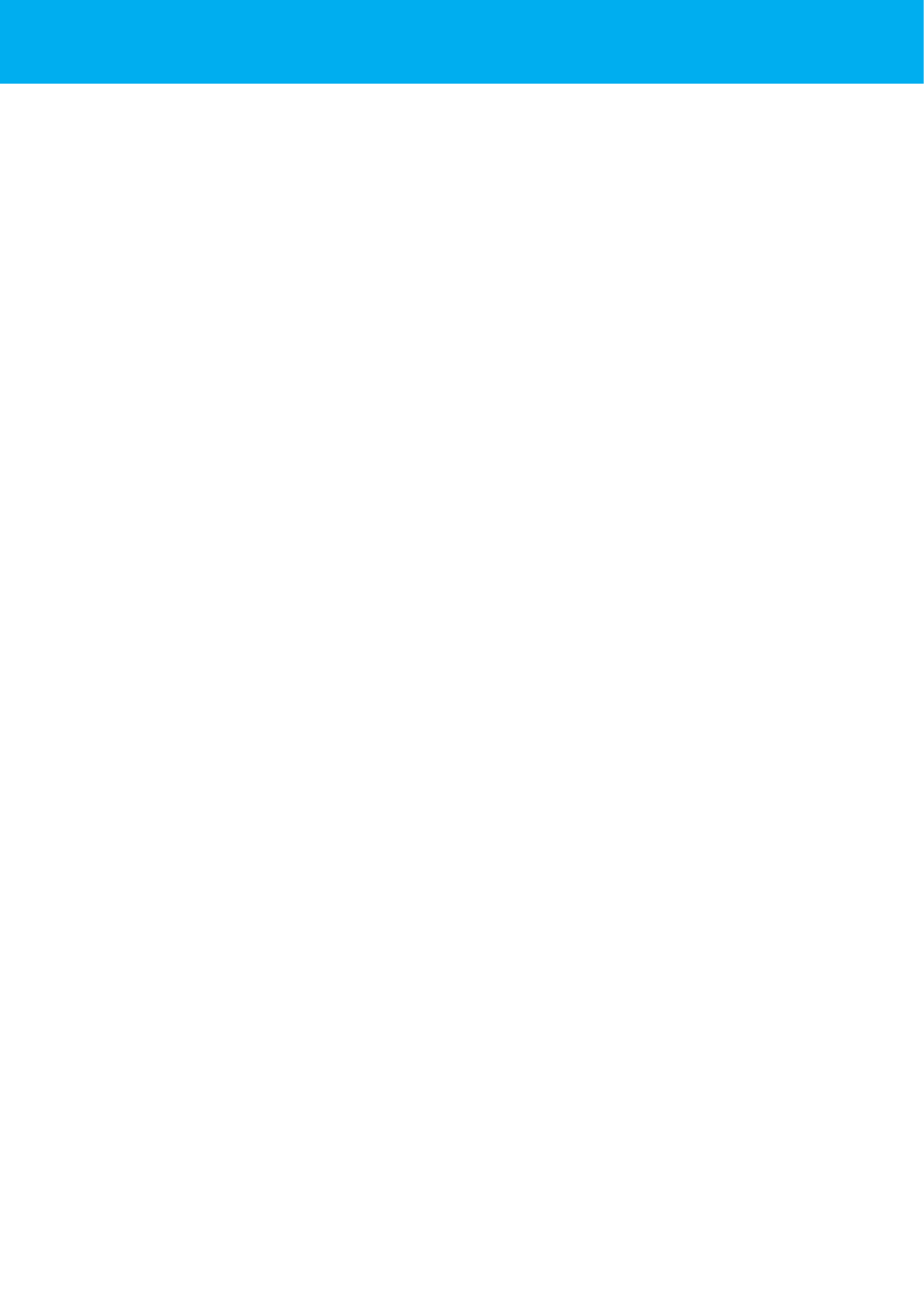## **Contents**

| <b>Ministerial Foreword</b> |                       |                                               | $\overline{\mathbf{2}}$ |
|-----------------------------|-----------------------|-----------------------------------------------|-------------------------|
| <b>Executive Summary</b>    |                       |                                               | 3                       |
|                             |                       | 1. Anaerobic Digestion Strategy               | 5                       |
|                             | 1.1                   | <b>What is Anaerobic Digestion?</b>           | 5                       |
|                             | 1.2                   | Why are we interested in Anaerobic Digestion? | 6                       |
|                             | 1.3                   | Anaerobic Digestion models and technologies   | 7                       |
|                             | 1.4                   | <b>Feedstocks for Anaerobic Digestion</b>     | 10                      |
|                             | 1.5                   | <b>Products of Anaerobic Digestion</b>        | 14                      |
|                             | 1.6                   | Industry capacity                             | 17                      |
|                             | 1.7                   | Future potential                              | 17                      |
|                             | 1.8                   | Key legislation                               | 20                      |
|                             | 1.9                   | Other legislative issues                      | 21                      |
|                             | 1.10                  | Economic growth                               | 21                      |
|                             |                       | 1.11 Incentives                               | 22                      |
|                             |                       | <b>Anaerobic Digestion case studies</b>       | 24                      |
|                             |                       | 2. Anaerobic Digestion Action Plan            | 30                      |
|                             | 2.1                   | Theme 1: Knowledge and Understanding          | 31                      |
|                             | 2.2                   | Theme 2: Smarter Working Models               | 32                      |
|                             | 2.3                   | Theme 3: Regulation and Finance               | 33                      |
|                             | 2.4                   | Summary of agreed actions                     | 34                      |
|                             | 2.5                   | Communications                                | 40                      |
|                             | 2.6                   | Research base                                 | 40                      |
|                             | 2.7                   | Next steps                                    | 42                      |
|                             |                       | <b>3. Appendices</b>                          | 43                      |
|                             |                       | <b>Appendix A: Detailed process</b>           | 43                      |
|                             |                       | Appendix B: Members of the steering group     | 45                      |
|                             |                       | Appendix C: Core working group members        | 46                      |
|                             | <b>Acronyms</b>       |                                               | 48                      |
|                             |                       | <b>Glossary of terms</b>                      | 50                      |
|                             |                       | <b>List of figures</b>                        | 52                      |
|                             | <b>List of tables</b> |                                               | 52                      |
|                             |                       | <b>List of supporting documents</b>           | 52                      |
| <b>Photograph credits</b>   |                       |                                               | 52                      |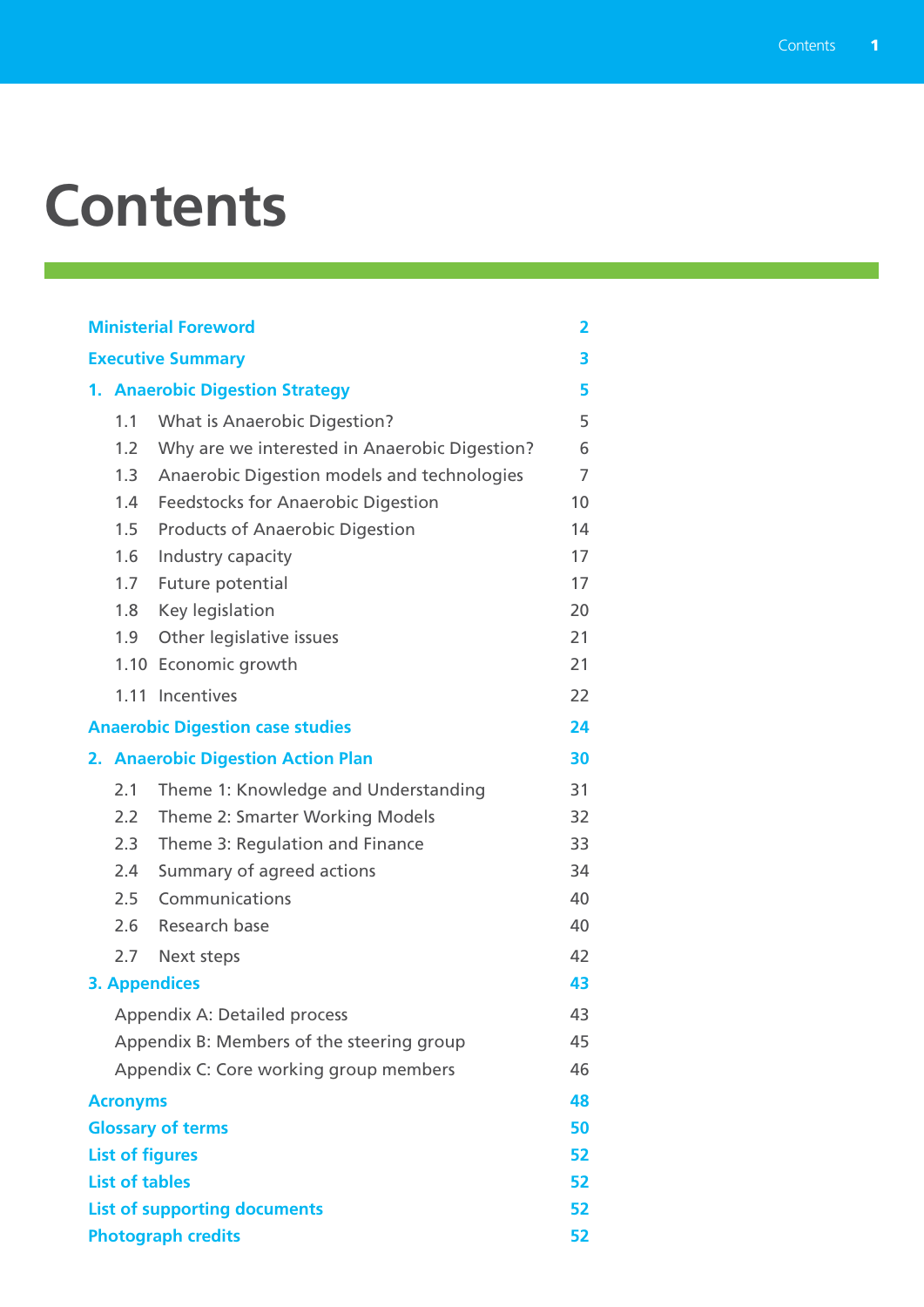## **Ministerial Foreword**

We are delighted to announce the publication of the joint Government and Industry Anaerobic Digestion Strategy and Action Plan for England.

The coalition is committed to being the 'Greenest Government ever' and achieving that will in part mean substantially increasing energy from waste through Anaerobic Digestion (AD). This offers a local, environmentally sound option for waste management which helps us divert waste from landfill, reduce greenhouse gas emissions and produce renewable energy which could be used to power our homes and vehicles. Farmers and gardeners can also benefit from the fertiliser produced, returning valuable nutrients to the land.

Our first priority must be to prevent waste from arising in the first place. However, energy recovery can be a sustainable option for unavoidable waste that would otherwise go to landfill. There are many different technologies available that can process waste and each may have a role to play, given the variety of waste arising and local situations. AD is the technology we are focussing on in this document but we are also looking at how other technologies can also contribute to providing renewable gas.

AD is well established in Europe and we see significant potential for increasing uptake in England too. Based on likely waste feedstock resources, AD could deliver between 3–5 Terawatt hours (TWh) of electricity by 2020.

We do recognise that there are significant barriers that must first be overcome. During the past six months, we have been working closely with industry to identify the key barriers to uptake and to agree an ambitious programme of work

to help overcome them. This Strategy and Action Plan are the result of this work. Each action has a named lead organisation and all have committed to drive the work forward. Changes cannot be delivered overnight, and the Action Plan may well need to be modified by experience, but this Plan is the first and key step to enabling a thriving AD industry to grow in England over the next few years, delivering new green jobs as well as new green energy.

In addition to the actions identified in this document, DECC and Defra are working to ensure that the financial incentives available for AD provide the revenue support needed for investment to pull through the AD potential.

We are very pleased with the joint work that has been done so far and the way that industry has risen to the challenge. We look forward to continuing to work closely with industry to implement the Action Plan.

**Lord Henley Gregory Barker**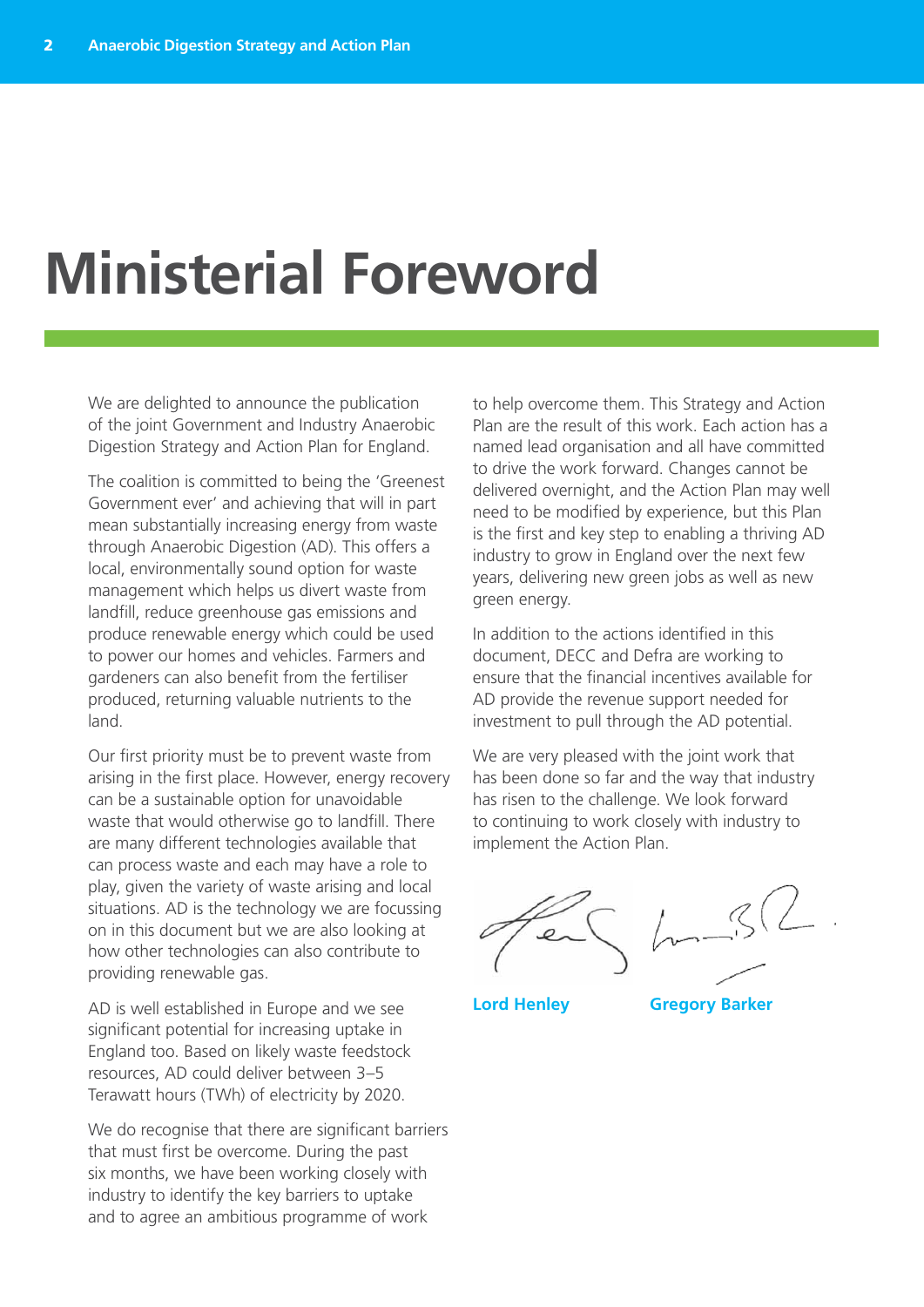## **Executive Summary**

- 1 The Government made a commitment to work towards a 'zero waste' economy in the Coalition Programme for Government of 20 May 2010, and to introduce measures to increase energy from waste through anaerobic digestion (AD).
- 2 Where waste cannot be prevented, there are several technologies available to treat it, including those providing energy from waste such as AD. Each of these may have a role to play, given the variety of waste arising and the local situation.
- **3** AD can play an important role as a means of dealing with organic waste and avoiding, by more efficient capture and treatment, the greenhouse gas (GHG) emissions that are associated with its disposal to landfill. AD also offers other benefits, such as recovering energy and producing valuable biofertilisers. The biogas can be used to generate heat and electricity, converted into biofuels or cleaned and injected into the gas grid.
- **4** The Government's Structural Reform Plans of 16 July 2010 therefore included an action to 'set out steps to promote increased energy from waste through anaerobic digestion'.**<sup>1</sup>** The Department for Environment, Food and Rural Affairs (Defra) incorporated this into its Business Plan and published on 30 November 2010 a Framework Document which aimed to set out the steps necessary to increase energy from waste through anaerobic digestion.**<sup>2</sup>**
- 1 http://www.number10.gov.uk/wp-content/uploads/defra-srp.pdf
- http://www.defra.gov.uk/environment/economy/waste/
- 5 Since then, we have been working closely with industry to identify barriers to the development of AD and the actions that are needed to overcome them. This document is the result of our work. It is a Strategy with an Action Plan. The **Strategy** sets out a vision for AD whilst the **Action Plan** sets out the actions in detail that are needed to bring about an increase in energy from waste through anaerobic digestion.
- **6** The AD Strategy and Action Plan is not a comprehensive road map to achieving the Government's commitment to the increase of energy from waste through AD. However, we believe this is a first step towards one. It has been worked up in partnership between Government and industry, and reflects the level of evidence and information currently available, and the relative immaturity of the AD industry in England (other than in the waste water industry where the technology is commonly used to treat sewage sludge).
- **7** The Strategy does not set specific targets or regional strategies for the adoption of AD. The Action Plan should help ensure there are no unnecessary obstacles to the development of AD, by addressing the barriers that have been identified by industry representatives during this process. There may also be some separate adjustments to the incentive regimes. Together, this should increase the growth rate of AD. However, it will ultimately be up to local authorities, communities and industry to decide which technologies are most suitable for their waste and energy needs.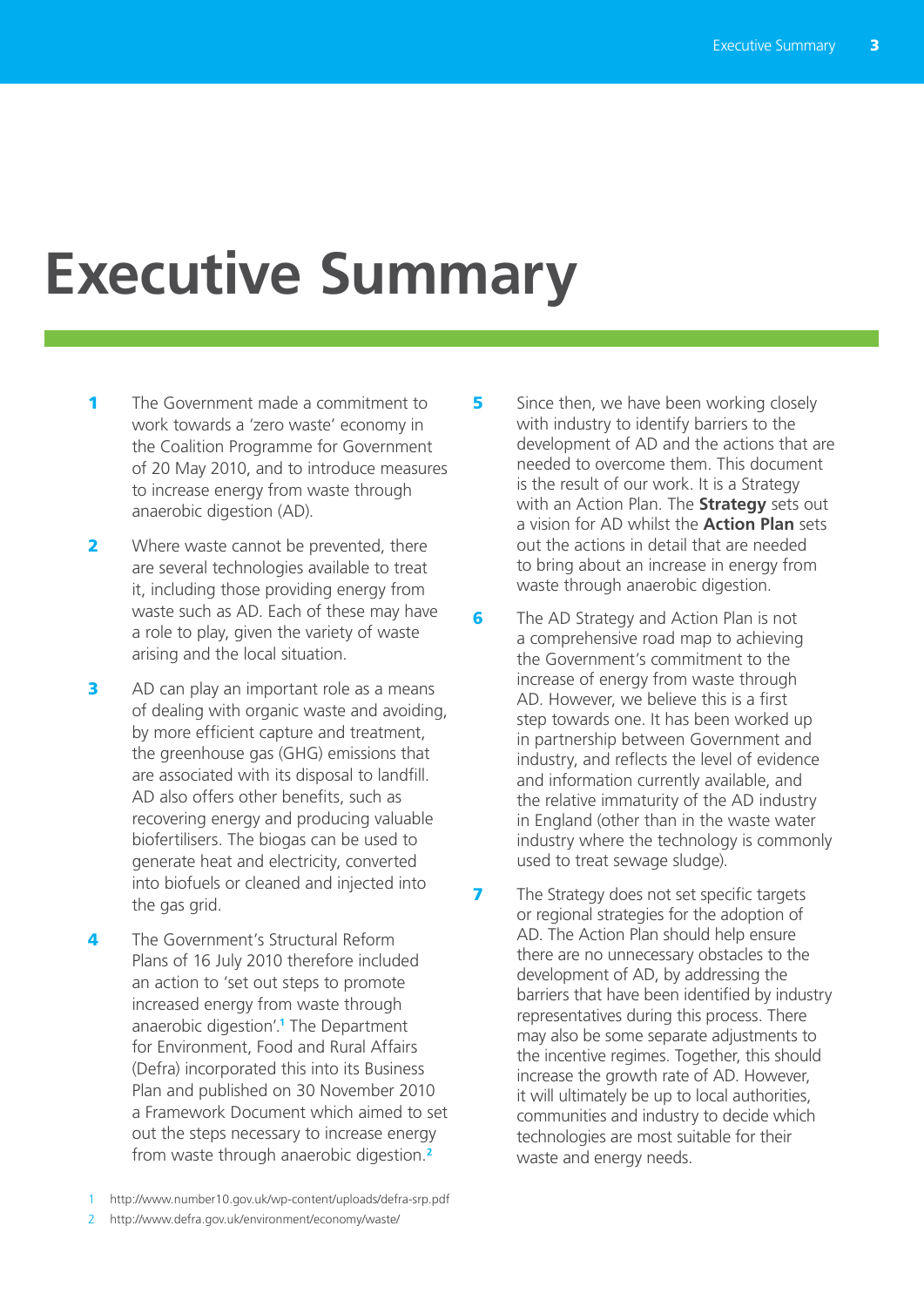- 8 A significant number of the actions in the Action Plan are aimed at improving the dissemination of information that is already available, and making it widely accessible to landowners, communities, local authorities, planners, AD operators, farmers and financiers. This is particularly relevant for the area of regulation, where the discussions revealed surprisingly few issues of contention except a perceived lack of knowledge by some parties around how to work within the existing regulatory framework. Where it was felt that there was a lack of clarity or information, the Action Plan includes measures to address the concerns that were raised.
- **9** Other actions relate to developing best practice, providing an agreed framework for skills and training, and further work to deal with specific barriers such as connection to the gas grid.
- **10** Actions that will take longer to deliver include building markets for digestate, building a robust evidence base using longer term research and experience, and a detailed analysis to understand the barriers that currently restrict the use of biomethane as a transport fuel.
- 11 Developing work on the use of purposegrown crops as a feedstock for AD was highlighted, and the Action Plan contains actions that will enable us to gain a full understanding of this.
- **12** Each of the actions has a lead action owner who will be responsible for ensuring that the action is completed. If others wish to contribute to the work they will have the opportunity to do so where appropriate.
- **13** The Action Plan envisages the need to continue to gather information on a number of issues. Delivery and implementation of the Action Plan will be monitored and reported on by Defra, and it will be amended, if needs be, in the light of ongoing research and other developments. The AD Strategy and Action Plan anticipates that discussions between the Government and its partners will continue and that there will be an ongoing process of monitoring and evaluation.
- **14** Alongside the AD Strategy and Action Plan, the Government is working to ensure that the financial incentives available for AD under the Renewables Obligation (RO), the Feed-in Tariffs (FiTs) Scheme, the Renewable Heat Incentive (RHI) and the Renewable Transport Fuel Obligation (RTFO) provide the revenue support that investors need.
- **15** The Government recognises that many of the advanced technologies required to deliver more complex output products and energy recovery, for example biomethane, are less mature than other forms of energy recovery, with technical challenges to overcome, and the consequential difficulties associated with obtaining funding for early commercial technology. Government will continue to take action to help address these issues.
- **16** It is not possible at this stage to give a definitive growth potential for AD. However, based on current information available, and assuming that the real and perceived barriers are overcome through the actions undertaken, an estimated potential for AD deployment for heat and electricity could reach between 3 and 5 TeraWatt Hour(s) (TWh) by 2020.
- **17** To help the development of this capacity, Government has agreed that WRAP will set up a new loan fund to help stimulate investment in additional AD infrastructure. A total of £10m over 4 years will be made available to provide debt finance to stimulate investment in additional AD capacity. The focus and criteria of the fund will be developed and a more detailed announcement made in due course.
- **18** The AD Strategy and Action Plan is published in conjunction with the Waste Review and reflects the content of that document. This is an AD Strategy and Action Plan for England. Wales, Northern Ireland and Scotland, while working within the same EU legislative framework, are responsible for their own waste and energy from waste policies and delivery. However, all four parts of the United Kingdom work closely together and the devolved administrations have been consulted in the preparation of this document.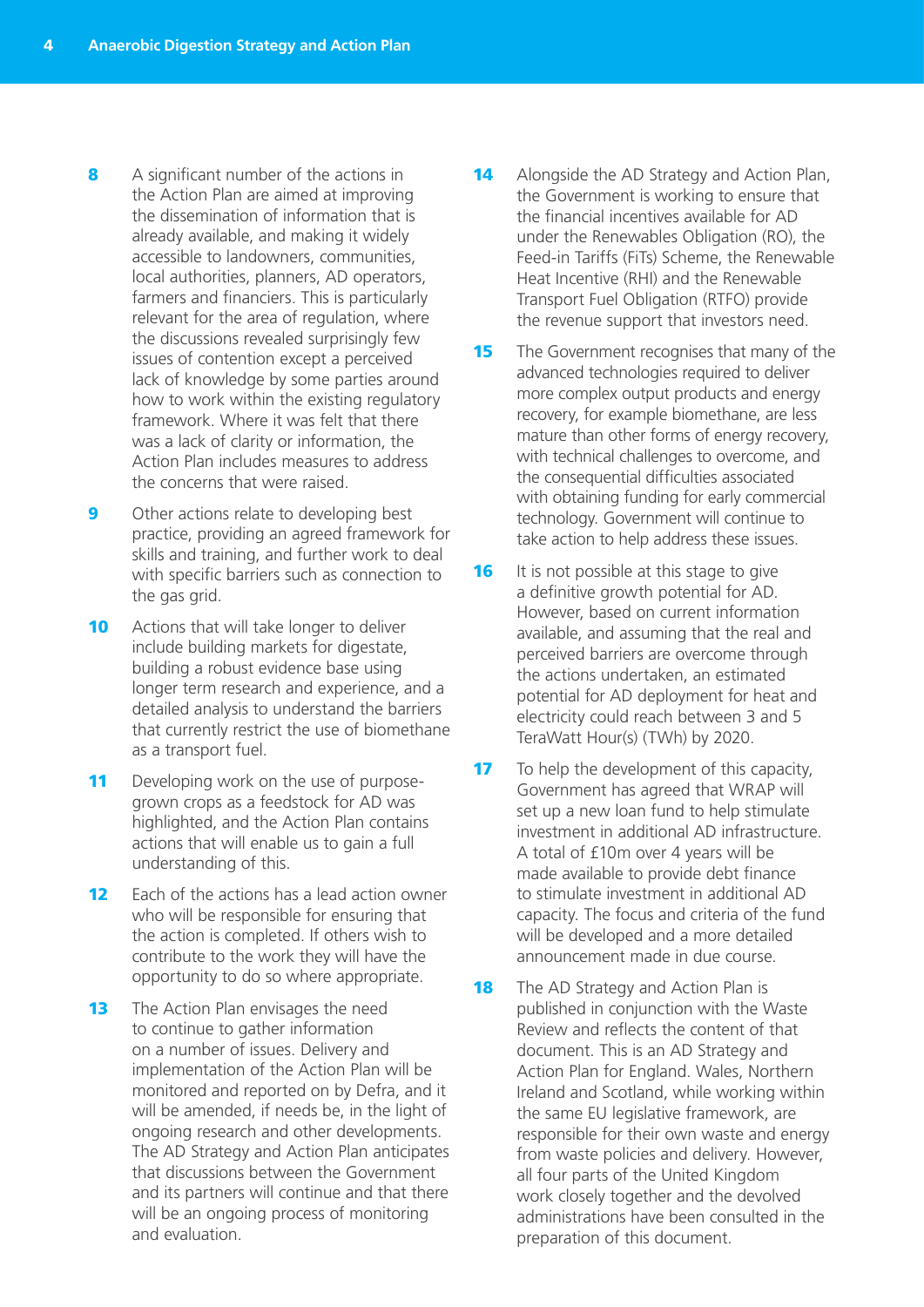## **1. Anaerobic Digestion Strategy**

## 1.1 What is Anaerobic Digestion?

19 AD is a natural process in which microorganisms break down organic matter, in the absence of oxygen, into biogas (a mixture of carbon dioxide  $(CO_2)$  and methane) and digestate (a nitrogen-rich fertiliser). The biogas can be used directly in engines for Combined Heat and Power (CHP), burned to produce heat, or can be cleaned and used in the same way as natural gas or as a vehicle fuel. The digestate can be used as a renewable fertiliser or soil conditioner. AD is not a new technology, and has been widely applied in the UK for the treatment of sewage sludge for over 100 years. However, until quite recently it has not been used here for treating other waste or with purpose-grown crops.

**Figure 1:** Example of an AD plant configured to produce energy and biofertiliser from biowaste feedstock

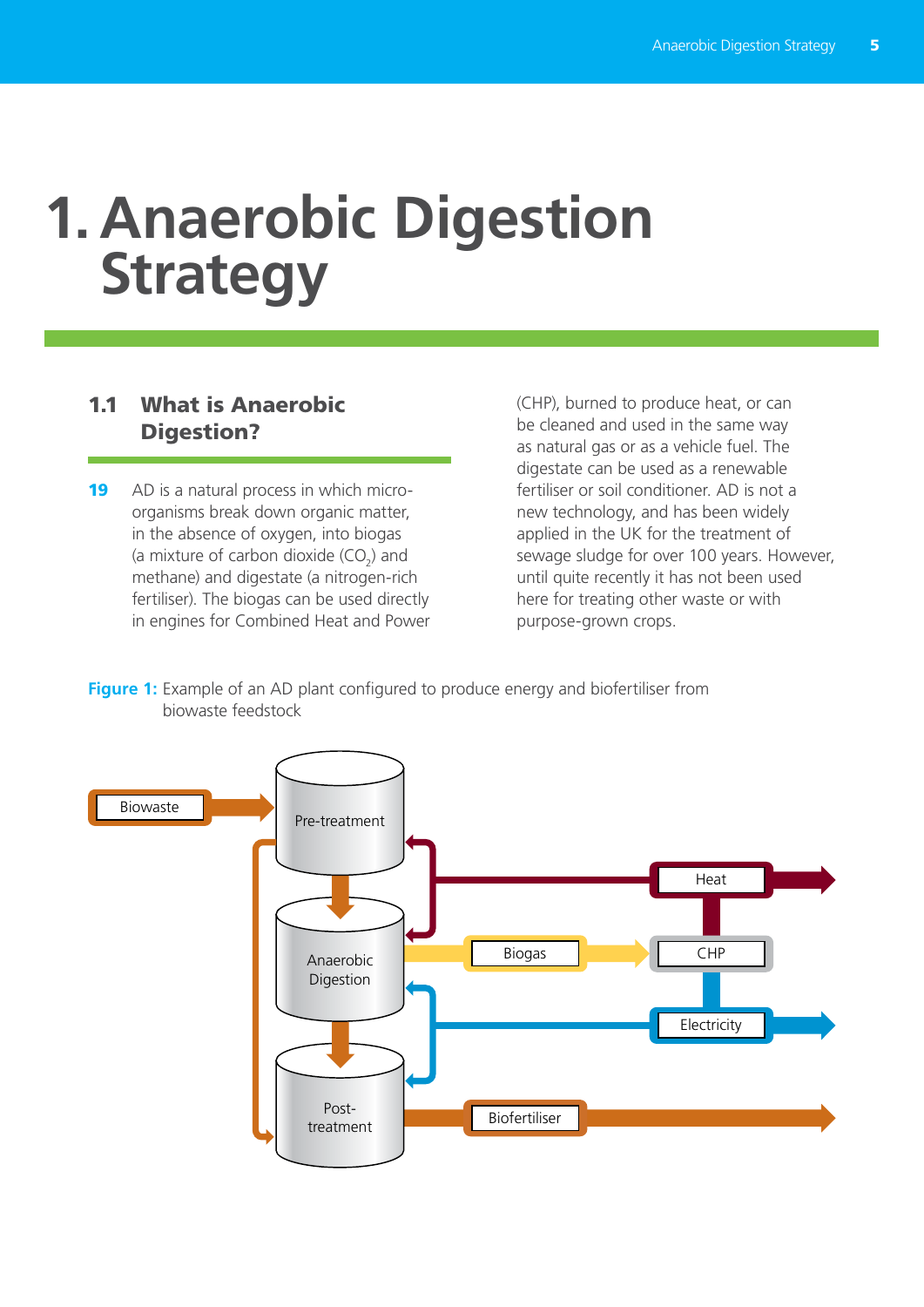## 1.2 Why are we interested in Anaerobic Digestion?

- **20** The Government is carrying out a Waste Review, looking at all aspects of waste policy and delivery in England. Dealing with waste is closely linked to the protection of the natural environment, and is addressed in the Natural Environment White Paper (NEWP).**<sup>3</sup>** The AD Strategy and Action Plan sits alongside and reflects the Waste Review and deals specifically with issues that relate to AD. Where waste cannot be prevented, there are several technologies available to treat it, including those providing energy from waste. Each of these may have a role to play, given the variety of waste arising and the local situation.
- 21 AD can play an important role as a means of dealing with organic waste and avoiding, by more efficient capture and treatment, the GHG emissions that are associated with its disposal to landfill. The technology also offers other benefits, such as recovering energy, producing valuable biofertilisers, and using the nutrients. Article 4 of the revised Waste Framework Directive**<sup>4</sup>** (rWFD) requires a 5-step waste hierarchy to be applied as a priority order in waste management legislation and policy (prevention; preparing for re-use; recycling; other recovery; and disposal). The rWFD has now been transposed in England and Wales and the requirements associated with the waste hierarchy come into force on 28 September 2011.**<sup>5</sup>**
- 22 'Recycling' is defined in Article 3(17) of the rWFD and explicitly excludes 'energy recovery and the reprocessing into materials that are to be used as fuels'. In most cases, the principal purpose of consigning waste to AD is to recover energy from it. This

means that in most cases the anaerobic digestion of waste will be classified as 'other recovery' for the purposes of the waste hierarchy.

- 23 However, Article 4(2) makes provision for specified waste streams to differ from the waste hierarchy, where justified by positive life-cycle assessment analysis. For certain organic waste, such as food waste, the use of AD to treat the waste is considered to be a better overall environmental outcome than recycling such waste, taking into account the local economic and environmental considerations. Under certain circumstances waste from households used in AD can count towards recycling targets set in the rWFD.
- 24 AD also has a number of advantages over other renewable energy technologies. The energy is generated constantly, unlike wind, tidal and solar power, and can be stored in the grid (in the form of gas). Methane is one of the few renewable fuels suitable for Heavy Goods Vehicles (HGVs), and has the potential to reduce reliance on imported gas. The construction of AD facilities can be comparatively swift, and compared to some other waste management technologies can be relatively inexpensive. The inputs and outputs of the technology are flexible, meaning that the plants can be designed to meet local requirements for feedstock or outputs, while remaining connected to the national electricity and/or gas grid. By providing low carbon fertilisers for agriculture, AD helps deliver a sustainable farming sector, where resources are reused on-farm to reduce GHGs and provide secure and sustainable inputs, particularly phosphate.

4 Directive 2008/98/EC.

<sup>3</sup> http://www.defra.gov.uk/environment/natural/whitepaper/

<sup>5</sup> Regulation 12 and other provisions of the Waste (England and Wales) Regulations 2011 (S.I. 2011 No. 988).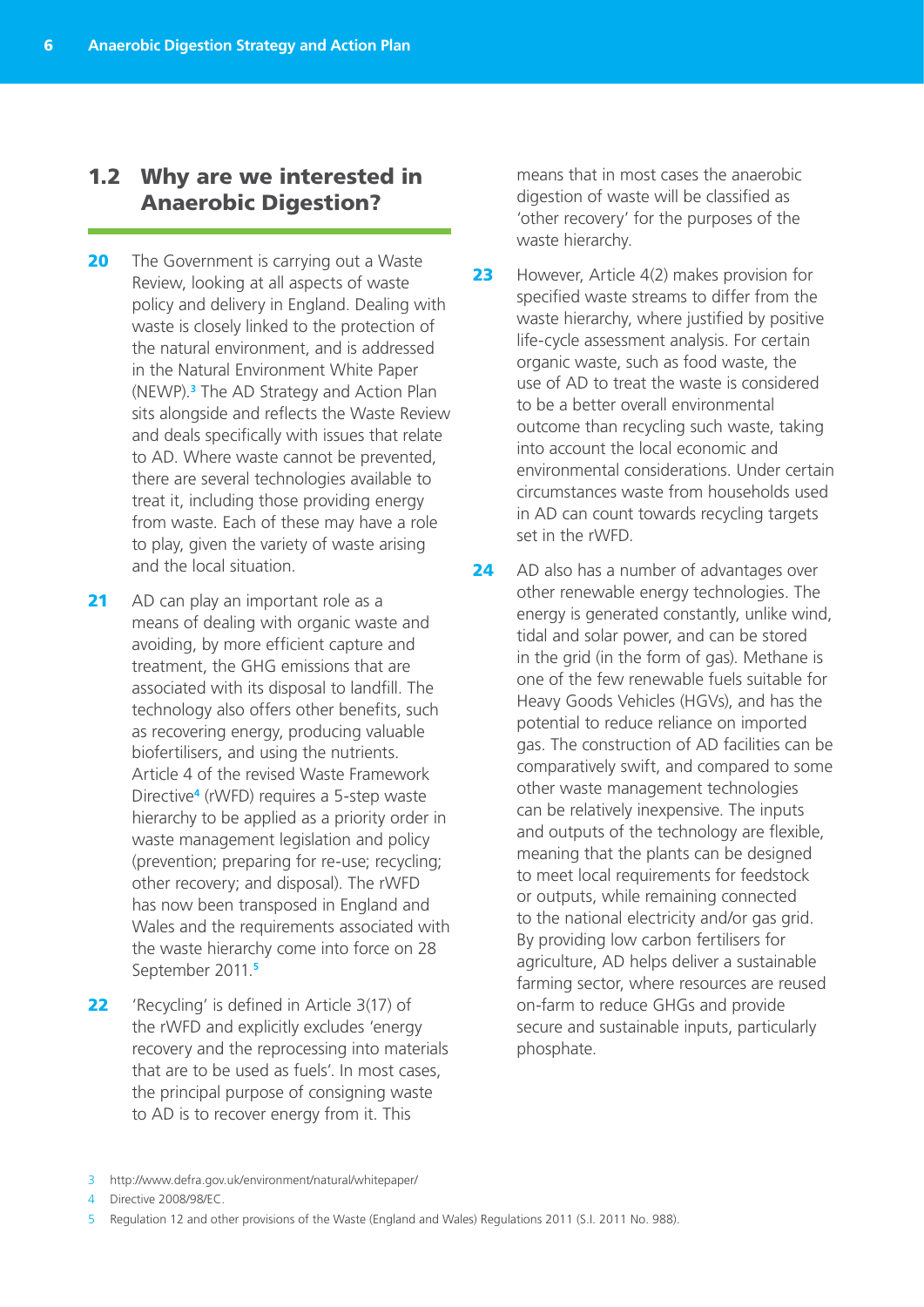## 1.3 Anaerobic Digestion models and technologies

- 25 AD is a flexible technology, and plants can be built on many different scales, from large facilities treating sewage sludge or municipal waste, to smaller ones handling materials from a particular farm or a small community.
- 26 AD plants can also be assessed in terms of whether the output is considered a waste. Where a material is a waste within the meaning of the rWFD, its management, by way of treatment such as AD or by spreading on land, is subject to the requirement for a permit, the principal purpose of which is to prevent harm to

human health and the environment. The rWFD also allows countries within the European Union (EU) the discretion to provide exemptions from the need for a permit, providing general rules are laid down for each type of activity, covering the types and quantities of waste and the method of treatment used. Those carrying out exempt waste operations must register with the regulator, which in England and Wales is the Environment Agency (EA). The permitting and exemptions are set out in the Environmental Permitting (England and Wales) Regulations 2010. Where a waste is recovered in a manner that meets end-of-waste criteria it may cease to be a waste and subsequently handled outside the rWFD controls.

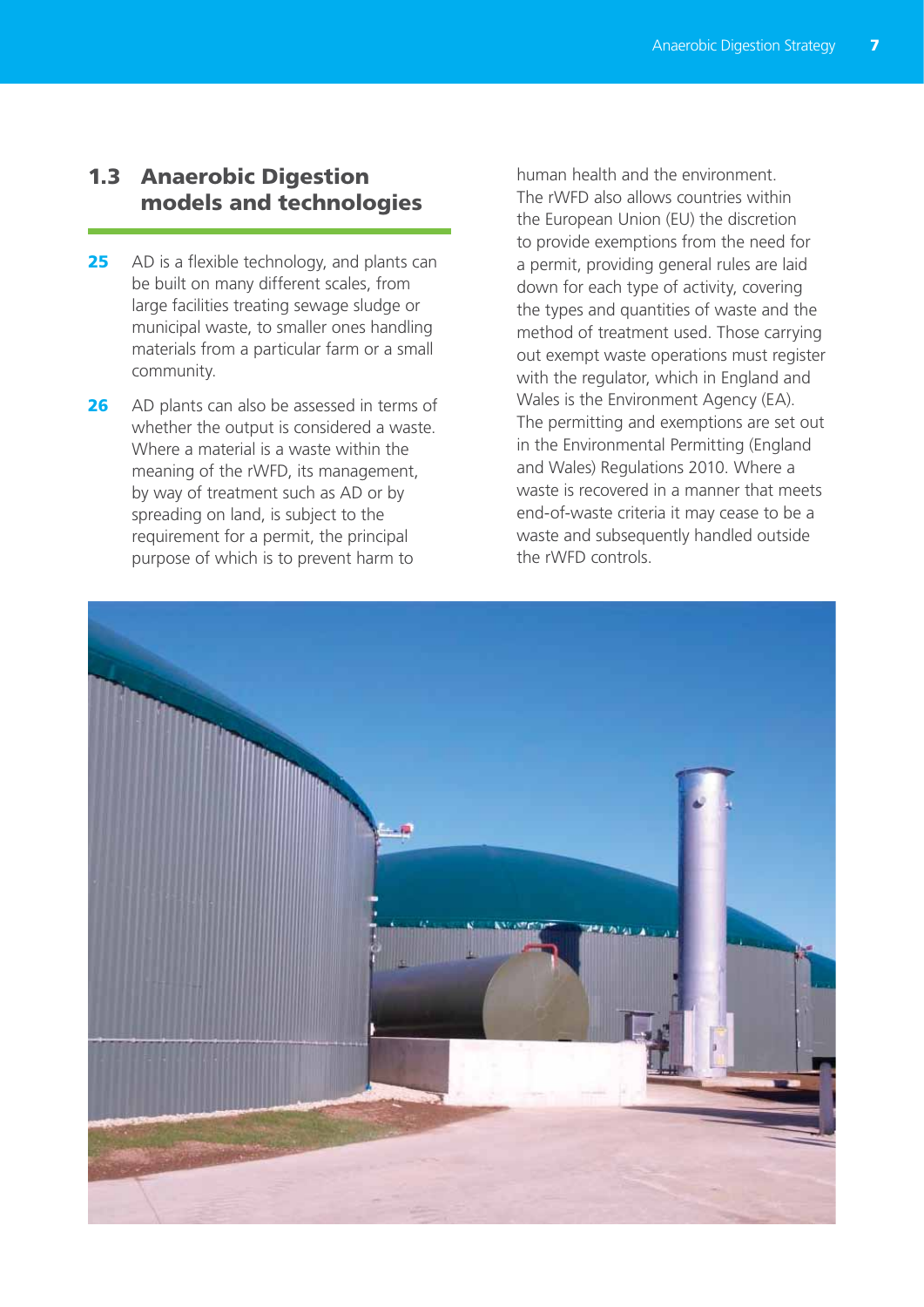- 27 AD plants may also be considered in terms of the type of input that they process:
- **28 Sewage sludge only: Technology** requirements are relatively straightforward and the treated sludge biosolids can be spread according to the Sludge (Use in Agriculture) Regulations in conjunction with the requirements of the Safe Sludge Matrix.
- **29 Farm products: Plants using slurry and** manure generated on-site and/or crops grown specifically for use as feedstock for AD. Technology will remain simple, with little or no requirement for pre-treatment and pasteurisation. Feedstock will either be free of charge or purposely grown and therefore incur a marginal production cost. Crops grown specifically for AD are not considered waste in terms of the rWFD, and so the resultant digestate will not be subject to environmental permitting or waste exemption (as these apply only to wastes). Where an AD operator includes manures with purpose-grown crops as a feedstock for a digester, the EA has issued a guidance note which sets out their position with respect to the regulation of the resulting digestates. The EA state that they will not consider these materials as wastes and thus farmers that operate AD systems that use manures and purpose-grown crops as a feedstock need not apply for a waste permit when they use the digestate.
- **30 Off-farm generated feedstocks: Plants** using waste, for example a farm plant accepting food waste, or an off-farm plant digesting food waste. The materials may be source-segregated or in some cases may be the organic fraction derived from a mixed waste collection. The degree of source segregation will of course affect the quality of the digestate outputs and will dictate how the use of the outputs will be regulated. Waste-derived digestate which meets the end of waste criteria set out in the Quality Protocol for Anaerobic Digestate can be used as a non-waste product. However, waste-derived digestate which does not meet these criteria continues to

be classified as waste and can be used only under the terms of an environmental permit or a registered permit exemption where appropriate.

- **31** Plants that use waste as feedstock require a standard or bespoke permit, go through an exacting planning process, and would need to comply with waste permitting requirements as well as authorisation under the Animal By-Products Regulations (ABPR) where appropriate. Generally, feedstock pre-treatment technology is required to remove packaging and homogenise the feedstock before it is added to the digester. Because of this, capital and operating costs tend to be higher than those plants where feedstocks require lower levels of treatment, but income can be generated through charging a gate fee for waste coming in.
- **32** Generally speaking, where AD plants are treating animal by-products, including waste food, they will need an approval from the Animal Health Veterinary Lab Agency (AHVLA) under Animal By-Products legislation. Regulation (EC) 1069/2009 on the handling and use of animal byproducts permits the use in AD of low-risk animal by-products which are essentially material passed fit for purpose, but no longer intended for human consumption. High-risk material such as dead/fallen stock cannot be used in AD. Permissible AD plant treatment and hygiene standards are set out in the Implementing Regulation (EC) 142/2011. The EU rules are administered and enforced in England by the Animal By-Products (Enforcement England) Regulations 2011 (SI 2011/881). There are certain limited exceptions where AD plants treating animal by-products, including food waste, will not need to have an approval from AHVLA. These include AD plants treating food waste on the premises of origin, and there is a small list of animal by-products that can be used in AD without needing an AHVLA approval, including manure, milk and milk products and colostrum.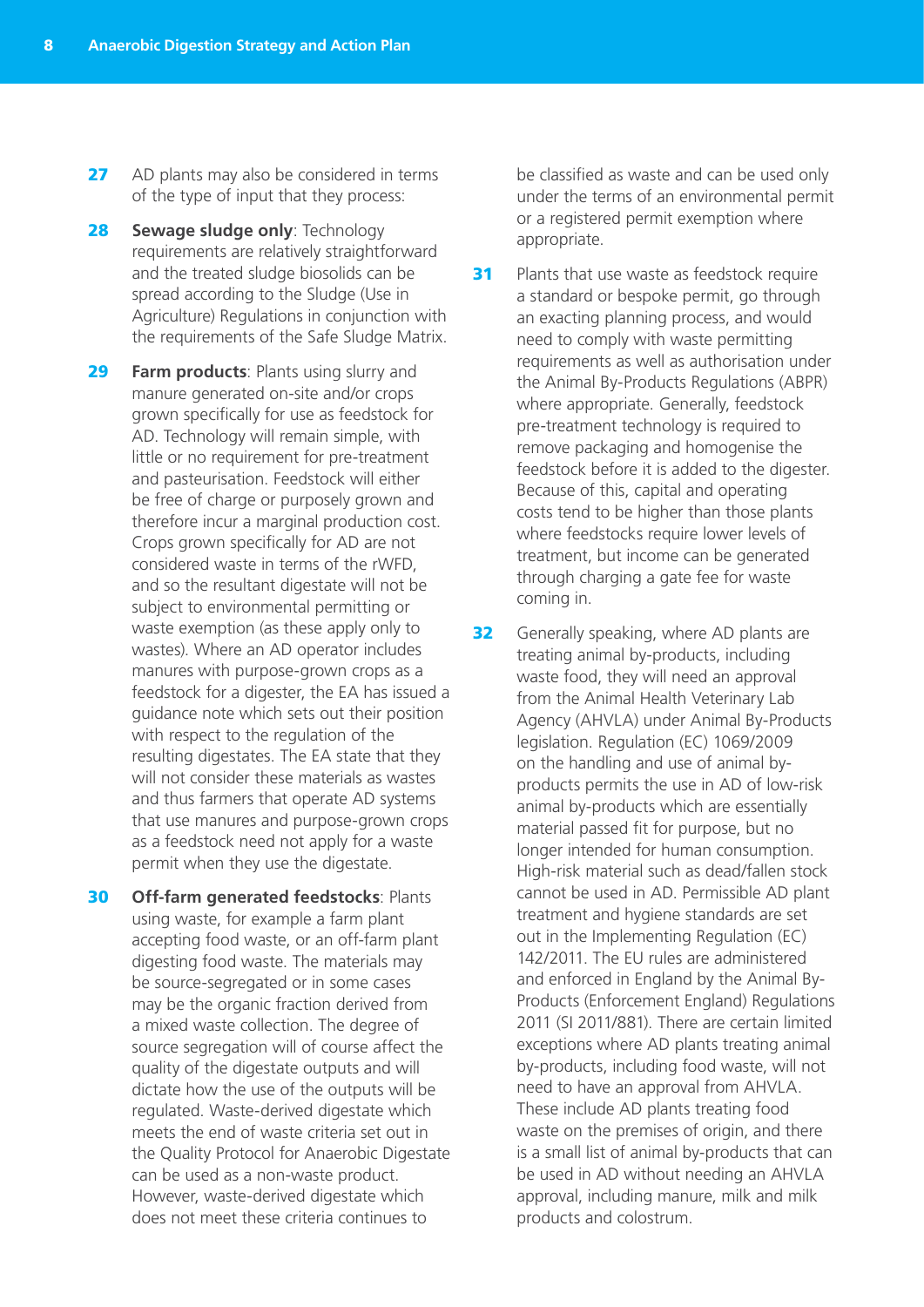- **33** Digestate derived from AD plants treating animal by-products and approved by AHVLA is subject to a grazing ban once the digestate is used on land. Livestock must not be allowed access to the land during this time period.
- **34 Co-digestion with sludge: Sludge** treatment facilities accepting another feedstock stream such as food waste, slurry or crop material. Technology requirements and regulation becomes more complex when accepting other feedstocks, as does the potential for spreading the treated sludge or digestate. There is a clear action within this Action Plan to address and to clarify the specific regulatory issues surrounding the co-digestion of sludge and other waste materials.
- 35 **Anaerobic digestion technologies:**  Various technologies are available for AD. The digester can be wet or dry, mesophilic or thermophilic, and single or multistage. Currently in England the most common type is the mesophilic, wet, single style as explained below.
	- Dry AD uses only minimal mechanical sorting, and the digestion process takes place from waste in its solid form. In wet AD the waste is first turned into a pulp prior to being processed. The latter type is therefore better for more liquid feedstocks, such as those generated on farms.
	- Systems using bacteria that live optimally between 35–40°C are known as mesophilic; those using bacteria that can survive at 55–60°C are called thermophilic. In thermophilic systems the energy input is higher. The increased temperatures facilitate faster gas yields. Operation at higher temperatures also helps to sterilise the end digestate.
	- A single-stage digestion system is one in which all of the biological reactions occur within a single sealed reactor or holding tank, which can reduce

construction costs. In a multi-stage digestion system different tanks are used to optimise the reactions.

- **36** The flexibility of AD means it can meet a wide variety of needs at a local level. Some examples are:
	- Providing the heat to be able to grow mushrooms or horticultural crops in the UK on a large scale.
	- Treating dairy waste and providing energy for the farm.
	- Providing for energy-intensive businesses such as brick factories.
	- Using the waste from a prison to provide its heat and energy.
	- Operating refuse collection vehicles on methane generated from the waste collected.
- **37** It is not the intention of the Government, by its support for the AD Strategy and Action Plan, to promote or preclude any particular type of plant, but to give local people the information and opportunities to react to their needs, and in particular to assist them to manage and use resources in a sustainable manner. Therefore the AD Strategy and Action Plan supports the development of an evidence base for various types of plants. For example, smaller developers are likely to find it most difficult to secure initial advice at a reasonable cost, and so the Action Plan proposes the provision of case studies with sample costings that might be suitable for plants processing waste from a single farm or small community.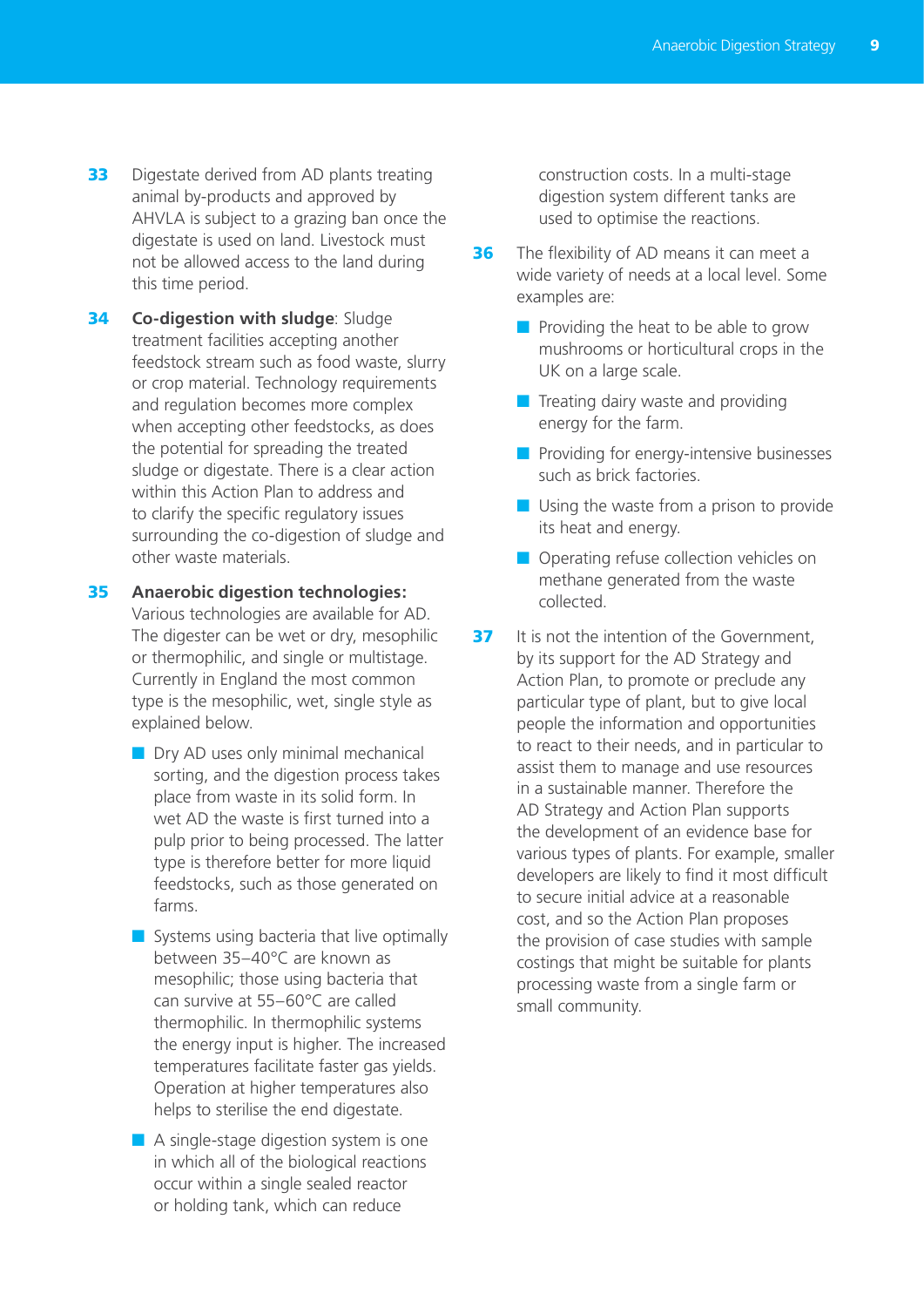## 1.4 Feedstocks for Anaerobic **Digestion**

**38** AD can use a variety of organic material to produce energy, such as food waste from both domestic and industrial sources, farm manures and slurries, sewage sludge and purpose-grown crops for energy.

#### **1.4.1 Food waste**

- **39** Around 16 million tonnes (Mt) of post-farm gate food and drink waste arises annually in the UK. Around half of this is waste is from households, the rest mostly comes from manufacture, retail, hospitality, other businesses and the public sector. Evidence suggests that large quantities of this food waste is actually avoidable (i.e. could have been eaten at some point). The production, distribution and disposal of this avoidable food and drink waste generates significant CO<sub>2</sub>-equivalent emissions,<sup>6</sup> as 20 Mt CO<sub>2</sub>equivalent emissions are associated with annual avoidable household food waste. To put this in context, 20 Mt CO<sub>2</sub> is equivalent to around 3% of the total UK annual GHG emissions. Alongside the energy use there is also significant water use in the production of food and drink which is then wasted. For example, the water footprint of avoidable UK household food waste is 6% of the UK's overall water footprint. This causes significant economic costs, to both householders and business.
- **40** Preventing this avoidable food and drink waste from arising in the first place offers the most substantial environmental and economic gains; much more than any form of treatment currently available. Compared to land filling, each tonne of food waste prevented means 4.2t of  $CO_{2}$ equivalent emissions are avoided while only around 500kg is avoided for each

tonne processed through AD, the best currently available treatment option, and less for other options such as composting and other energy recovery. However, we still need to ensure that food waste that is unavoidable and any avoidable food waste that we are unable to prevent arising is kept out of landfill and treated as sustainably as possible, to minimise adverse GHG and other environmental impacts. An important element of this is efficient food waste collection and renewable energy production.

**41** Figures from the Waste and Resources Action Programme (WRAP) for March 2011 indicate that separate weekly collections of food waste are provided to approximately 3 million households (out of 22.5 million in England) in 71 local authority areas. Mixed food and garden waste (for processing through large-scale enclosed composting plants known as In-Vessel Composting (IVC))**<sup>7</sup>** is collected from a further 3.15 million households in 65 local authority areas across England.



6 While the majority of these emissions occur in the UK, some do arise overseas.

<sup>7</sup> Food waste treated through composting must be in facilities that are ABPR compliant – typically 'in-vessel'. Garden waste not mixed with food waste can be composted in open sites.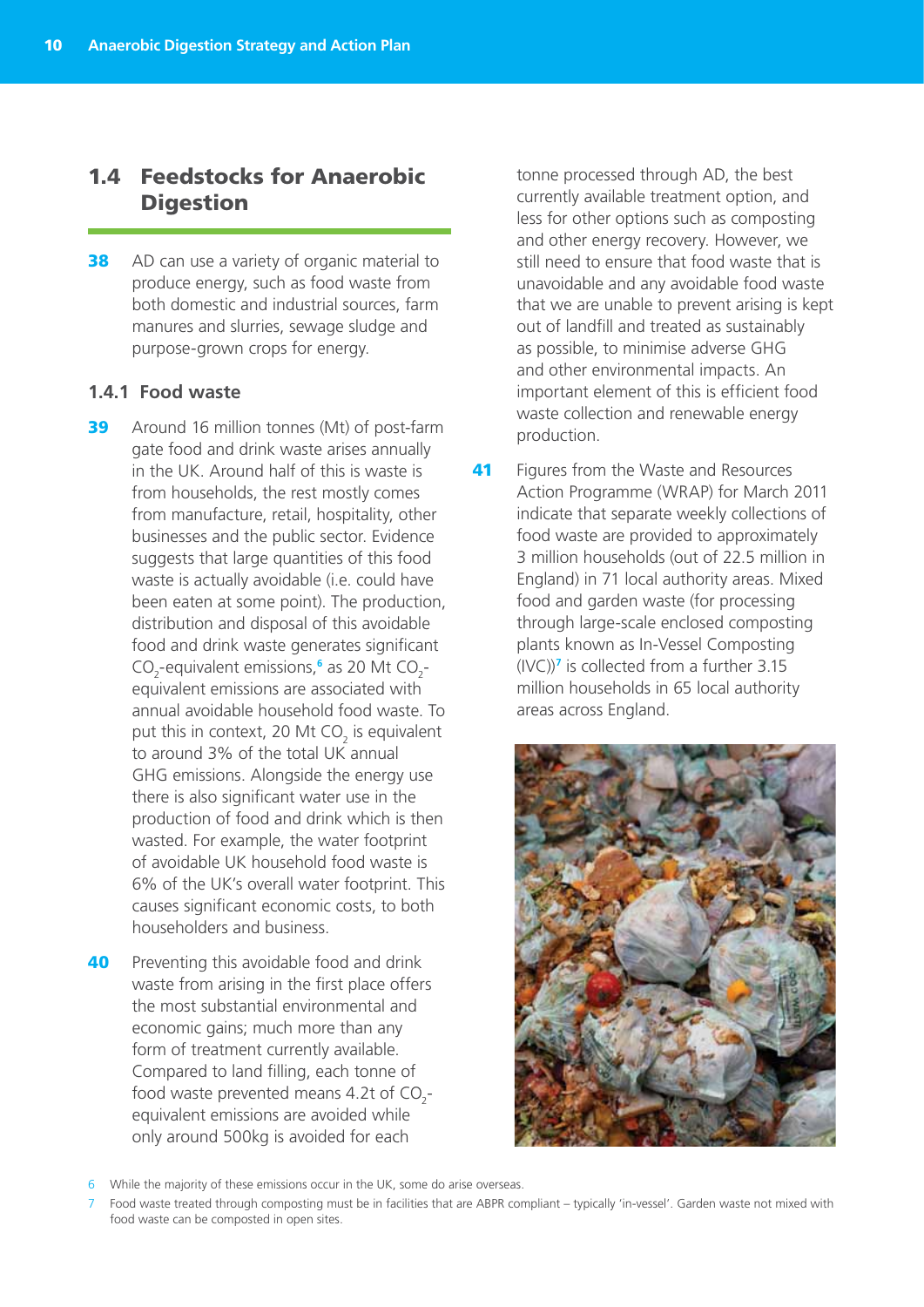- **42** The most environmentally preferable treatment options for food waste are usually AD or composting. AD is generally preferable because it produces both renewable energy and a biofertiliser, which together do more to offset GHG emissions than producing compost. Both, however, should result in GHG savings. There are some organic waste streams for which composting will remain the best option, such as co-collected food and garden waste, or woody garden waste that is collected on its own. In these cases there is little advantage in adding materials to a digester that will not break down and thus not contribute to the energy generation capacity of the plant. To be treated by 'wet' AD systems, food waste needs to be collected separately at source; to be treated by composting, or 'dry' AD systems, it can either be separately collected at source or mixed with green waste.
- **43** The key to a viable and sustainable AD project is a secure supply of quality feedstock. Where food waste is separately collected, it becomes far more economic to treat it by AD, or IVC, where it can be turned into useable, saleable products, rather than sending it to landfill and paying landfill tax.
- **44** The co-digestion of food waste in large sludge treatment plants has the potential to be an efficient way of producing energy from waste, particularly as many of the plants are conveniently located by urban centres. This is one of the topics addressed in this Action Plan.

#### **1.4.2 Farm manures and slurries**

**45** In the UK an estimated 90 million tonnes of manures and slurries are generated each year. These are generally used on the farms where they arise, recycling the nutrients that they contain. However, if

these materials are not used appropriately within a farm there is the potential for over-application of nitrogen and other minerals, and also for potential impact upon water resources. The Nitrate Vulnerable Zone Regulations mean that many organic manures cannot be spread in certain periods of the year and must be stored for an extended period before being landspread as fertilisers. However, if storage tanks are not covered, storage can result in emissions of methane to the atmosphere. There is potential for AD to be used in this situation to capture methane from stored slurries and manures, and also to stabilize and treat these materials. The digestate produced has a lower biological oxygen demand and can be used as a more uniform, easily calibrated fertiliser than the original untreated manure. There are also benefits in the reduction of GHGs from spreading by pipeline from farm to field, which reduces transport use, enables the use of less disruptive 'minimum tillage' farming techniques which use less energy and fuel, and have benefits for soil quality, further minimising farm energy use. Methane emissions from manure management are reduced, and the fossil fuels used in the manufacture of artificial fertiliser are displaced, saving 5 tonnes of  $CO<sub>2</sub>$  for every one tonne of nitrogen.

**46** Manures and slurries are not 'waste' if they are used directly as fertiliser. The EA has issued guidance to the effect that manures and slurries used as feedstock for AD will also not be treated as 'waste' if used as fertiliser.**<sup>8</sup>** This will apply to both solid and liquid digestates. Other nutrient management regulations and the requirements of the Codes of Good Agricultural Practice for the protection of soil, water and air are still applicable.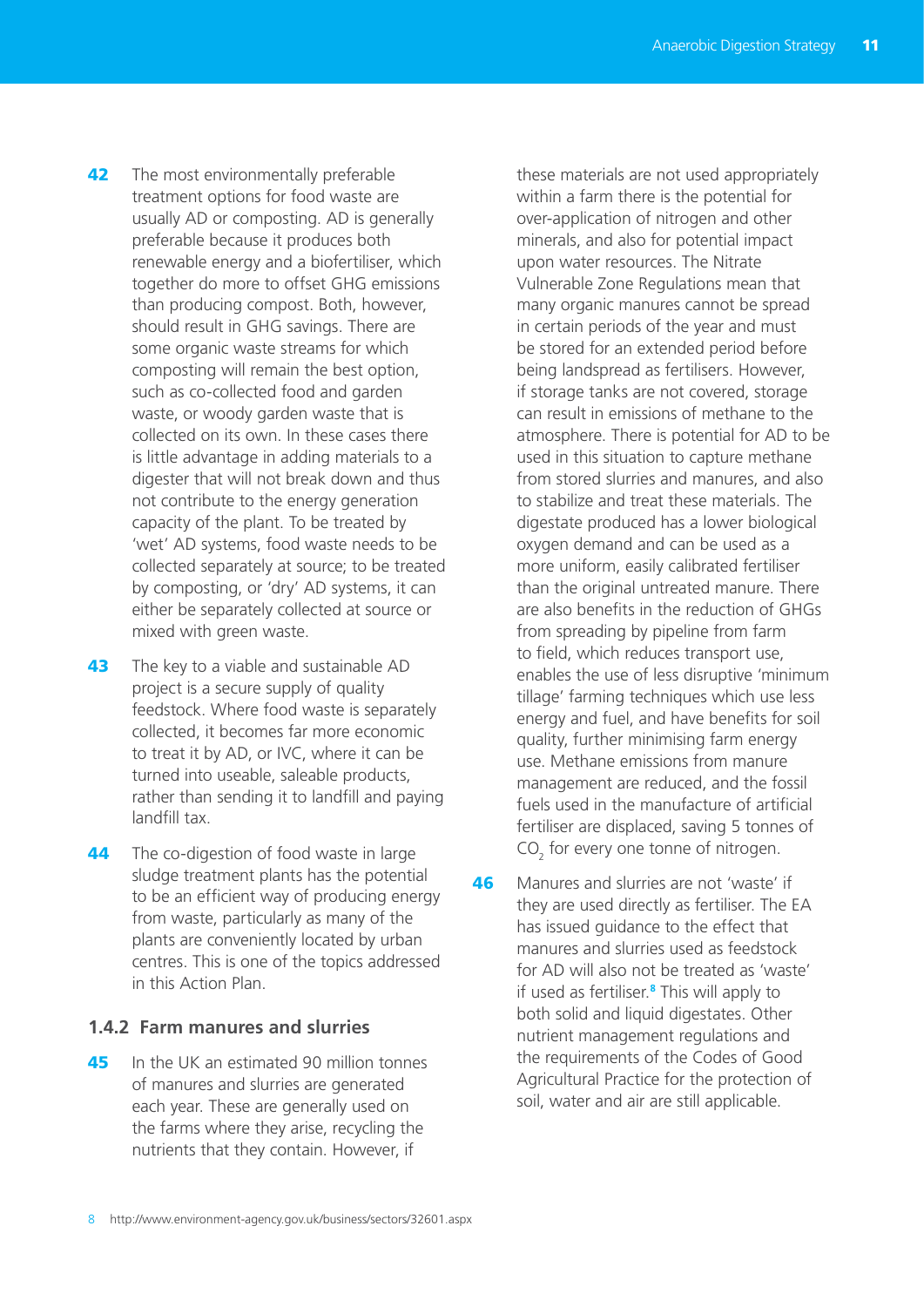**47** The farming industry has highlighted AD's role in reducing GHG emissions in the agricultural sector. The Industry Climate Change Taskforce (comprising the National Farmers Union (NFU), the Country Land and Business Association (CLBA) and the Association of Agricultural Industries) has developed a Greenhouse Gas Action Plan, emphasising the importance of a significant increase in the utilisation of manures in onfarm AD.

#### **1.4.3 Sewage sludge**

48 AD is one of the most important methods for treating sewage sludge and roughly two thirds of the country's sludge is already treated in this way. The water industry has a well established infrastructure of AD plants and extensive knowledge of the technology and its operation. In 2008, of 1.6 Mt of sewage sludge produced annually by the

industry, 66% was treated by AD and 60% of the biogas produced by this process was used to generate renewable heat and power using a CHP engine. Current water industry installed capacity in this area is estimated at 115 megawatts (up to 1 TWh). This contributes approximately 90% of the energy produced from AD in the UK.

49 Around 75% of the 1.1 Mt of sewage sludge produced in England and Wales is used on agricultural land. Indeed, 5 water companies are over 90% dependent on this recovery route for treated sewage sludge. The use of sewage sludge on agricultural land is regulated through the European Commission's (EC) Sewage Sludge Directive (86/278/EEC) ('the 86 Directive'). This is transposed through the Sludge (Use in Agriculture) Regulations 1989 (amended 1990) ('89 Regulations').

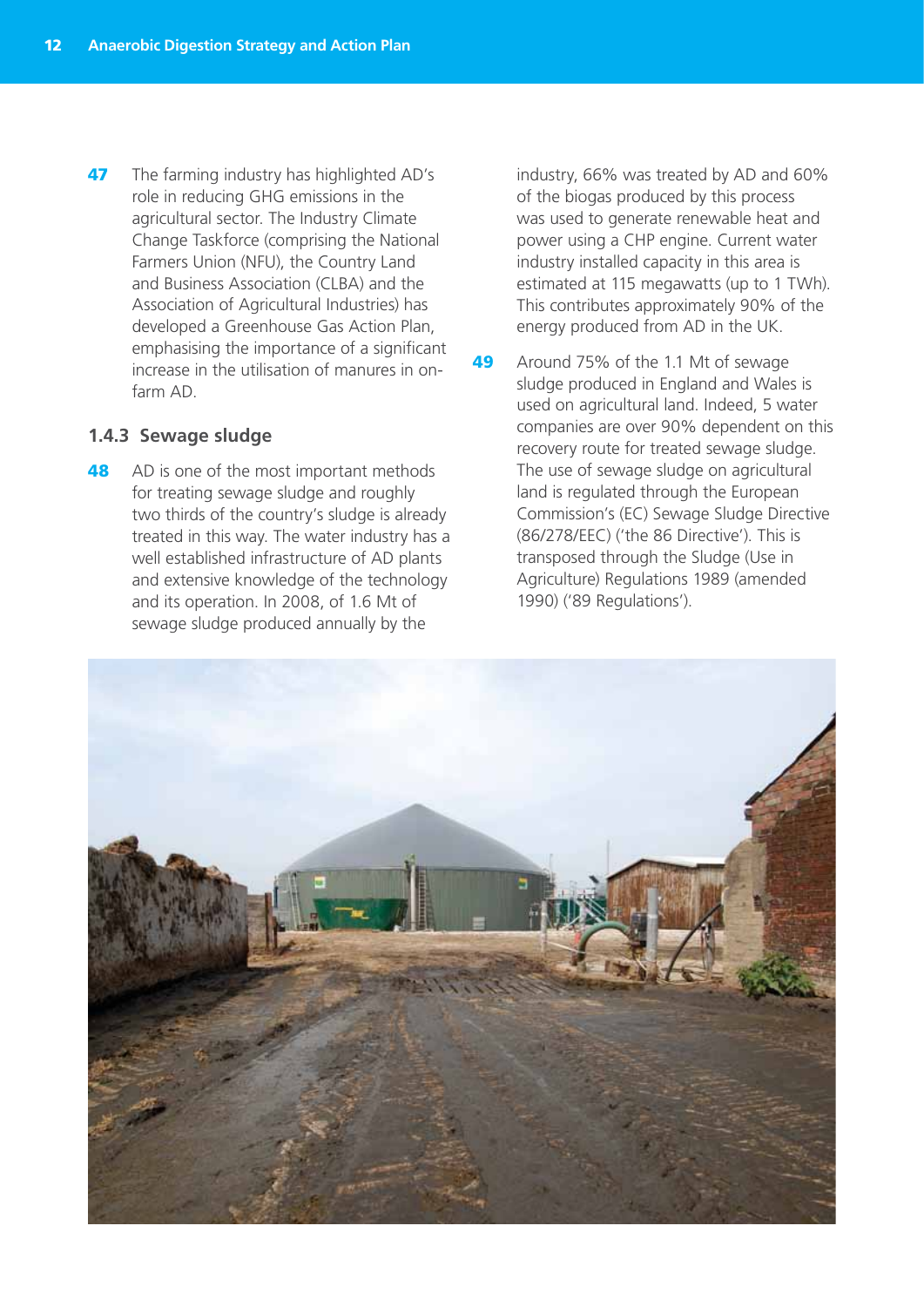- **50** Other organic waste can be 'co-digested' with sewage sludge, but different regulatory regimes apply. In September 2010 Defra received the EC's working document 'Sludge and Biowaste', which included proposals to revise the 86 Directive to allow for biowaste to be applied to agricultural land. The proposals are still at an early stage and Defra will inform the proposals as they develop. Whilst the proposal considers increasing the scope of the Directive to include biowaste, it does not mention how mixtures of sewage sludge and biowaste should be treated.
- **51** The Office of Fair Trading (OFT) has also launched a market study into the market for the treatment of organic waste. The study will consider organic waste arising from sewerage businesses (sewage sludge) and from municipal, commercial and industrial sources (including agricultural sources). Their report is due to be finalised in July 2011.

#### **1.4.4 Purpose-grown crops for energy**

**52** Purpose-grown crops or biomass such as maize, grass silage or whole-crop cereals have been widely used on the continent as a feedstock for anaerobic digesters. In AD plants processing farm and/or food waste, some crop material may be required in combination with the slurries to increase the dry matter content in order to make the chemical process more efficient and therefore increase the biogas yield. Such crops can be grown as part of, and indeed can support, a normal agricultural cropping rotation. Encouragement of rotation can also result in enhanced yields from wheat and subsequent crops by replenishing nutrients, conditioning the soil, reducing the occurrence of soil-borne diseases and improving soil and water quality. Likewise, land which is not suitable for the production of food crops may be suitable

to supply biomass to AD plants. However, it is important to be mindful of potential unintended consequences should there be significant areas of crops grown for AD feedstock. Any intensive production of a single crop could cause environmental concern, whether grown for food, as an AD-specific crop biomass or for transport biofuels; these concerns are generally managed by applying agricultural best practice. German experience suggests that this can be an issue. Where purpose-grown crops for energy do supplant food crops on a large scale, this might impact the price of food and the security of supply. This should not be the case with AD using sustainable biomass: designers, operators and planners will need to ensure AD projects do not have a detrimental environmental impact. To inform itself on the potential impacts, the Government is developing a Bioenergy Strategy, which will gather evidence on the availability and impact of a wide range of feedstocks for bioenergy. This is due to be published later in 2011.

- **53** This question is not just about a change from producing food crops for food uses to non-food uses. It is also related to sustainable land use and the overall capacity to produce food whilst capturing the environmental and sustainable aims and constructive use of waste. It is about using available land in a way that best combines all these aims sympathetically, whilst recognising the multifunctionality and market-led demand of land use in England – delivering food, fuel, fibre and eco-systems services.
- **54** The recent Foresight Food and Farming report has indicated that the production of energy through second-generation transport biofuels and the integration of biomass production has potential; it also recognises that AD can help mitigate GHG emissions from farming.**<sup>9</sup>**

<sup>9</sup> The Foresight Report 'The Future of Food and Farming' by the Government Office for Science, supported by Defra and DFID, was published on 24 January 2011.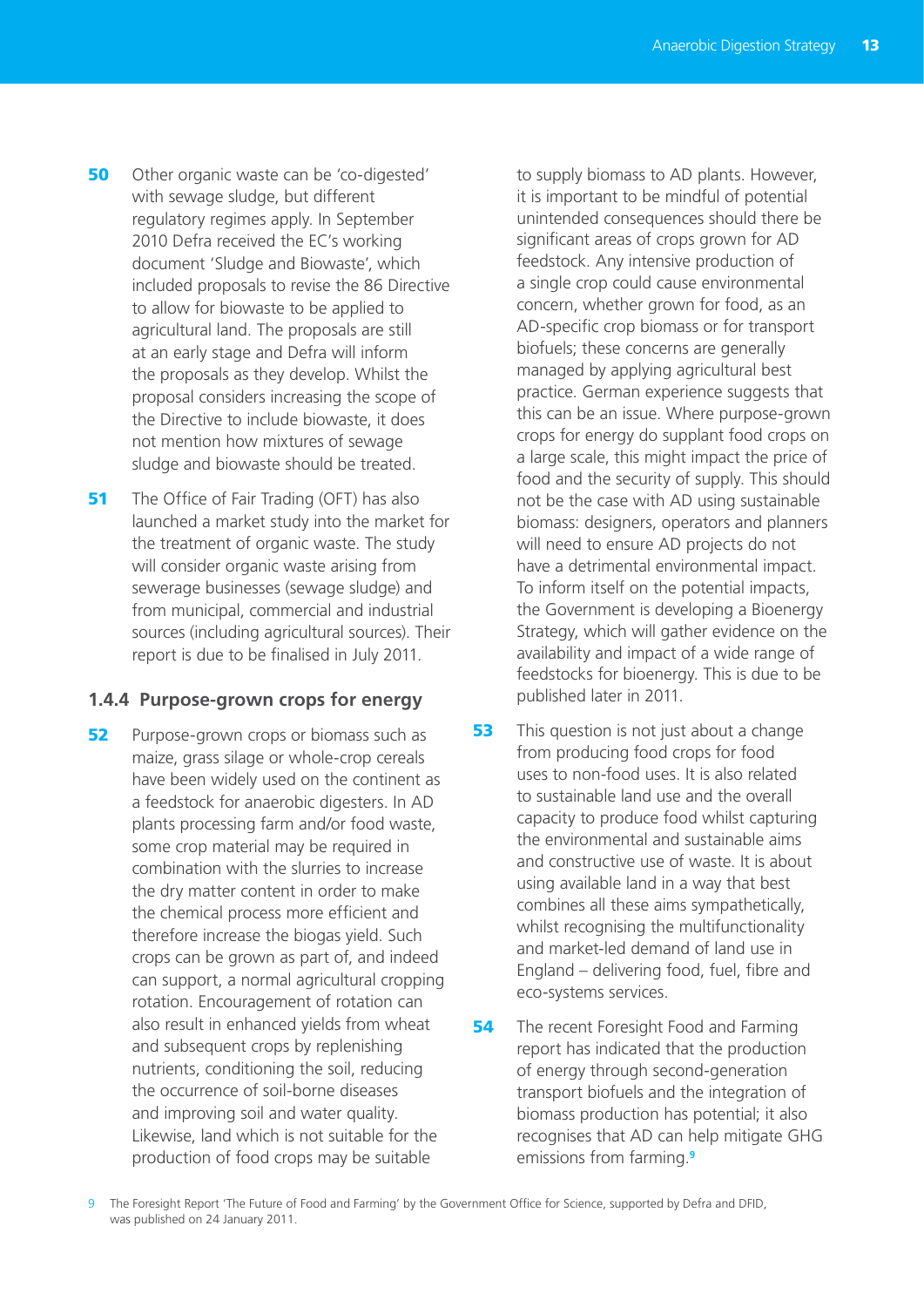**55** Taking into account all of these considerations, it is not the Government's policy to encourage solely purpose-grown crop-based AD systems, particularly when these are grown to the exclusion of foodproducing crops, or where growth of these crops might adversely affect biodiversity or deter optimal use of waste materials. It is recognised that where sustainable biomass AD plants are in operation or planned, these can contribute to our clean energy goals. Consideration needs to be given to areas planted to provide feedstock to facilitate the utilisation of slurries in AD plants, thus realising the multiple benefits available. Research is currently underway to look at these issues. But again, it is for local authorities, communities and industry to decide which models are suitable in their circumstances (subject to legal requirements).

## 1.5 Products of Anaerobic **Digestion**

**56** AD produces biogas and digestate.

#### **1.5.1 Biogas**

- **57** Biogas is the output of an anaerobic digester that provides energy. It is approximately 60% methane and 40%  $CO<sub>2</sub>$ . At present it is mainly used to generate electricity for local use and for feeding into the national electricity grid. Where electricity is generated in a CHP engine, heat is also produced. This is partly used to provide heating for the digester, but may also be used for heating buildings or water for co-located processes.
- **58** If  $CO<sub>2</sub>$  and other unwanted compounds are removed from the biogas, the methane remaining can be injected directly into the national gas grid. This will lead to a displacement of natural gas and a consequent reduction in GHG emissions. At the time of publication of this report, only two digestion plants have adopted this option (one for demonstration and one on a commercial scale), though the

Gas Distribution Networks have reported many enquiries. The recently announced Renewable Heat Incentive (RHI), which pays a tariff for the injection of biomethane, is expected to lead to greater uptake. In some other European countries, this use of biomethane is already well established. Around 60 plants are connected to the grid in Germany and increasing numbers are seen in Switzerland, Holland and Sweden.

- **59** Methane can also be compressed and used directly as a transport fuel in vehicles designed to run on gas. It can also be liquified, but this is not currently an economic option in the UK. When produced from municipal organic waste, it is estimated to deliver 80% lifecycle GHG savings relative to fossil diesel. It could be particularly useful in transport sectors where there are limited options for reducing GHG emissions, as is the case with HGVs.
- 60 13 million vehicles worldwide run on natural gas, with an annual growth rate of more than 25%. Germany now has 900 compressed natural gas (CNG) filling stations and around 100,000 vehicles. Biomethane use for transport is much less common, but experience is growing in a number of countries including Sweden and France. In these countries the first step has been the introduction of a viable CNG fuel network to encourage the use of gas cars, followed by the direct substitution of CNG with biomethane or the continued decarbonisation of the gas network through biomethane injection. In the UK, however, although there is already a national gas grid, there are thought to be under 200 vehicles running on natural gas, and there is only one supplier of biomethane for transport applications. As yet, there is no compressed biomethane or liquid biomethane produced in the UK from AD plants.
- **61** The AD Strategy and Action Plan makes clear that the Government and its partners are committed to facilitating biomethane injection into the national gas grid, and the use of biomethane as a transport fuel. If achieved, this would help add value to the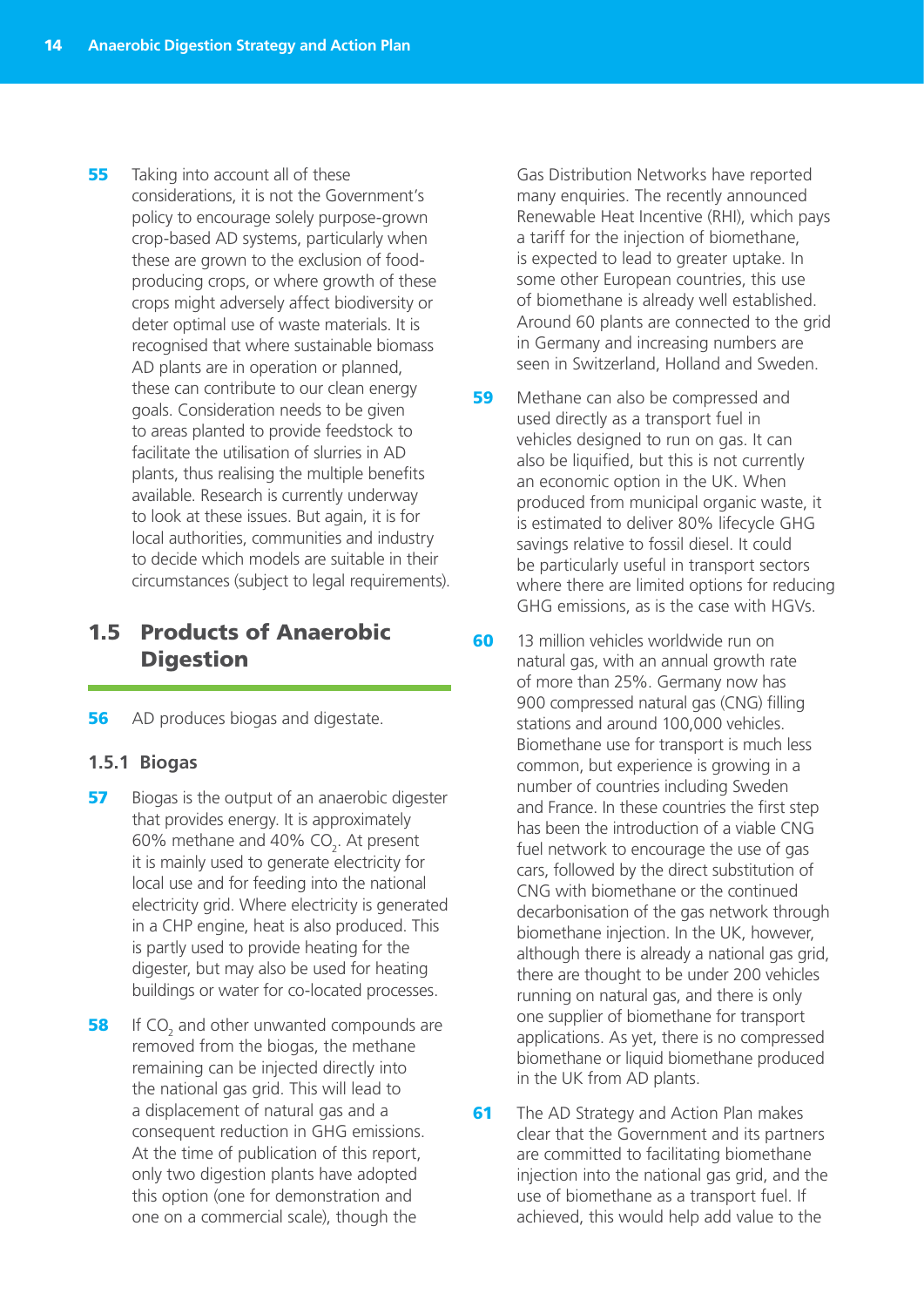products of AD, making the facilities more viable. The development of these uses of biogas is currently lagging behind, due to difficulties with the regulatory framework (designed principally for the large scale injection of natural gas), and the lack of vehicles and a refuelling infrastructure for the use of methane by the transport industry. These issues are addressed in the Action Plan.

- **62** Government has provided grant funding for AD and advanced gasification projects and is currently considering options for possible future bioenergy/energy from waste demonstration programmes based on technology needs assessments. Collaborative R&D and demonstration work has also been carried out by other organisations such as the Carbon Trust and Energy Technologies Institute. AD, gasification and pyrolysis are eligible for financial support under the Renewable Heat Incentive and Renewables Obligation, and the Department for Transport (DfT) has recently consulted on proposals to implement the transport elements of the Renewable Energy Directive which include introducing double certification for biofuels produced from waste to reflect their relative benefits. The proposed change will give twice the financial support to these biofuels compared to cropbased biofuels.
- **63** There is clearly a gap between the potential of energy recovery from waste and the delivery, resulting in valuable resources going to landfill. There are a number of reasons why more residual waste is not currently diverted from landfill and value recovered from it. The role of Government is to help overcome these barriers by facilitating change through the delivery of information and support. The forthcoming Bioenergy Strategy forms the best opportunity to explore various bioenergy uses in more detail, and draw conclusions about Government's role in promoting these.

#### **1.5.2 Digestate**

- **64** In addition to generating energy, AD produces digestate. This is a valuable biofertiliser that can be used as a renewable source of critical resources such as nitrogen and phosphorus. The nutrient composition of the digestate depends on the feedstock, but generally speaking, the digestate that is produced will contain the nitrogen, phosphorus and trace elements that are fed into the system in the feedstock. However, this also applies to heavy metals and persistent organic compounds which may also be present in the feedstock materials in varying amounts depending on the nature of the feedstock and therefore have to be taken into consideration.
- **65** The effect of Article 6(3) of the rWFD is to enable national end-of-waste criteria to be adopted for specified waste streams where none has been adopted at EUlevel under Articles 6(1) and (2). Any such national criteria must take into account the applicable case law on the rWFD's definition of waste. National end-of-waste criteria for digestate have been adopted in '*End of waste criteria for the production and use of quality outputs from anaerobic digestion of source-segregated biodegradable waste*' – which specifies a requirement to comply with PAS110.**<sup>10</sup>** Digestate which meets these national end-of-waste criteria is considered to have been 'fully recovered' for the purposes of the rWFD and can be used as a non-waste product without being subject to waste management controls.



10 REAL (Renewable Energy Association Ltd) currently run the Biofertiliser Certification Scheme for the BSI PAS110 (the British Standards Institute Publicly Available Specification for digestate).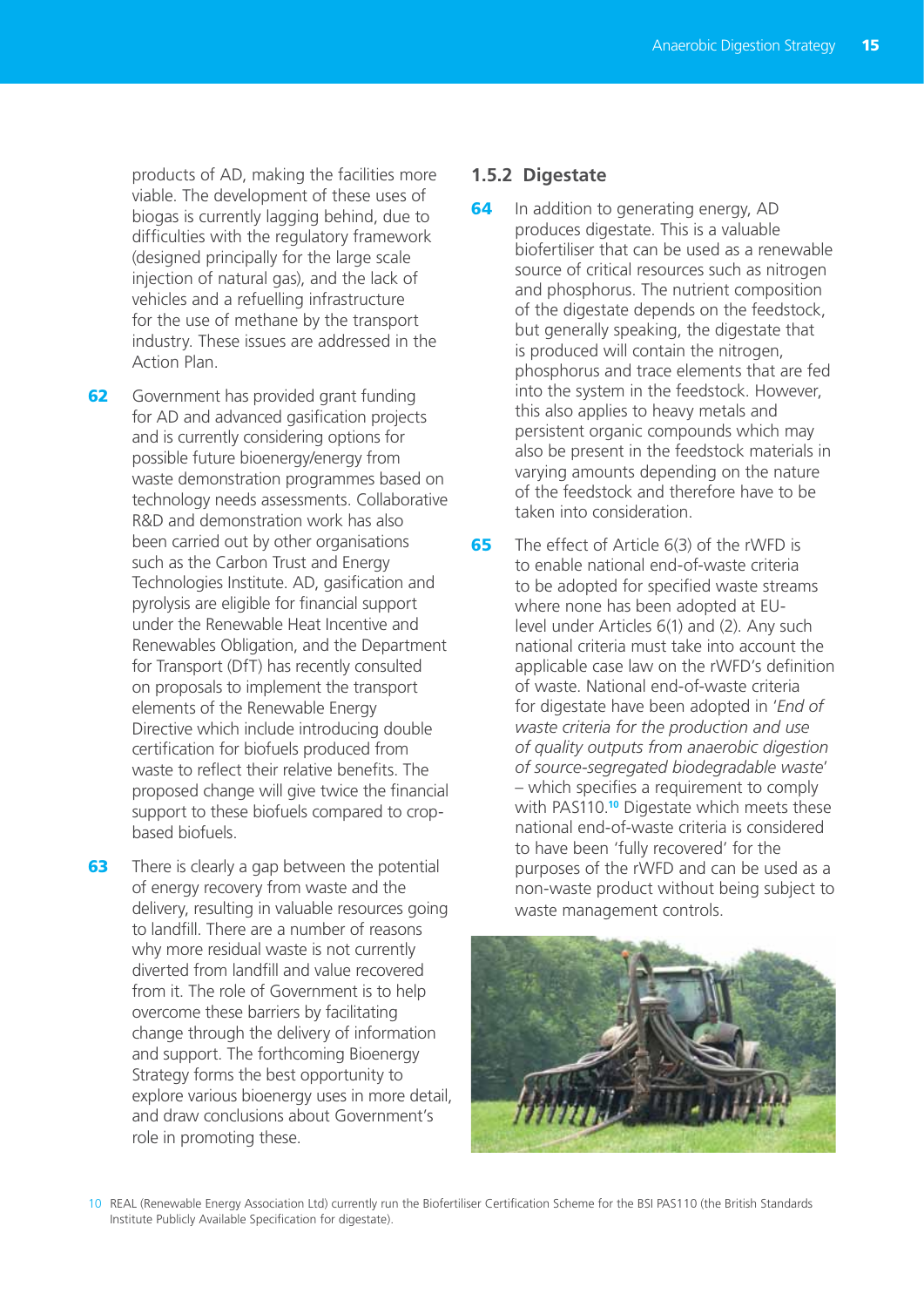- **66** Maximising the re-use of nutrients by returning digestates to agricultural land offers significant benefits, but there are potential barriers to such use if the use of these materials is not well understood or poorly managed. Although the UK has long-term experience with digested sewage, digestates derived from purpose-grown crops, food wastes and other inputs are often regarded as novel by the market, which is wary of accepting them until evidence of their quality and benefits can be provided. Such information is becoming more widely available, but there is still uncertainty in specific market sectors.
- **67** The AD sector is already extremely diverse, although digestates themselves can be grouped by their classification under the rWFD into non-wastes and wastes:
- **68** Non-waste digestates:
	- Digestates that are derived from the anaerobic digestion of non-wastes. For example, digestates derived solely from purpose-grown crops.
	- Digestates that are derived from the anaerobic digestion of wastes (or a mixture of wastes and non-wastes), but have been treated to a standard that meets the end-of-waste criteria. These digestates will be non-wastes.

The non-waste digestates can be spread directly to land.

- **69** Waste digestates:
	- Digestates that are derived from the anaerobic digestion of waste (or a mixture of waste and non-waste) and have not been treated to the appropriate standard, so remain a waste.

The waste digestates can only be spread directly to land if they have a permit or an exemption from a permit. They can be divided as follows:

■ Digestates derived solely from sewage sludge. These can be spread to land under the Sludge (Use in Agriculture) Regulations (generally) in combination with the Safe Sludge Matrix.

- Amended sewage sludge digestates (commonly referred to as co-digestates). These are derived from feedstocks which include sewage sludge. The regulatory environment governing the production and use of such digestates is complex and subject to discussion between the regulators and producers.
- **70** Waste or non-waste digestates may also be further processed to generate Solid Recovered Fuel (SRF), which can be used for a variety of end uses such as fuel for cement kilns or for energy generation.
- **71** There are technologies that are currently at or approaching market which could deliver a much wider range of options for post-digestion processing to provide an extremely diverse range of products ('secondary' digestate products). These technologies include nutrient-stripping, struvite precipitation, supercritical wet oxidation, biofuel generation (e.g. digestate used as feedstock for cellulosic ethanol production), and use of separated fibre fractions in construction materials.
- **72** Digestate contains nitrogen in a form that is readily available for crop uptake, and can help reduce reliance on other (industrially produced) sources of nitrogen. Inorganic phosphate fertilisers are derived from non renewable sources and will become more expensive as increasing pressures are placed on limited current supplies. The phosphate content of digestates will thus become increasingly attractive in the near to medium term. Use of digestate as renewable fertilisers offers a potential saving in GHG emissions from mining, and the transport and production activities associated with the manufacture of inorganic fertilisers. There are also benefits for food security, by reducing reliance on fertiliser imports from potentially unstable areas.
- **73** The Government and its partners wish to encourage the recognition of digestate as a quality product with valuable uses. This should add value to the AD process and increase the economic viability of the plants.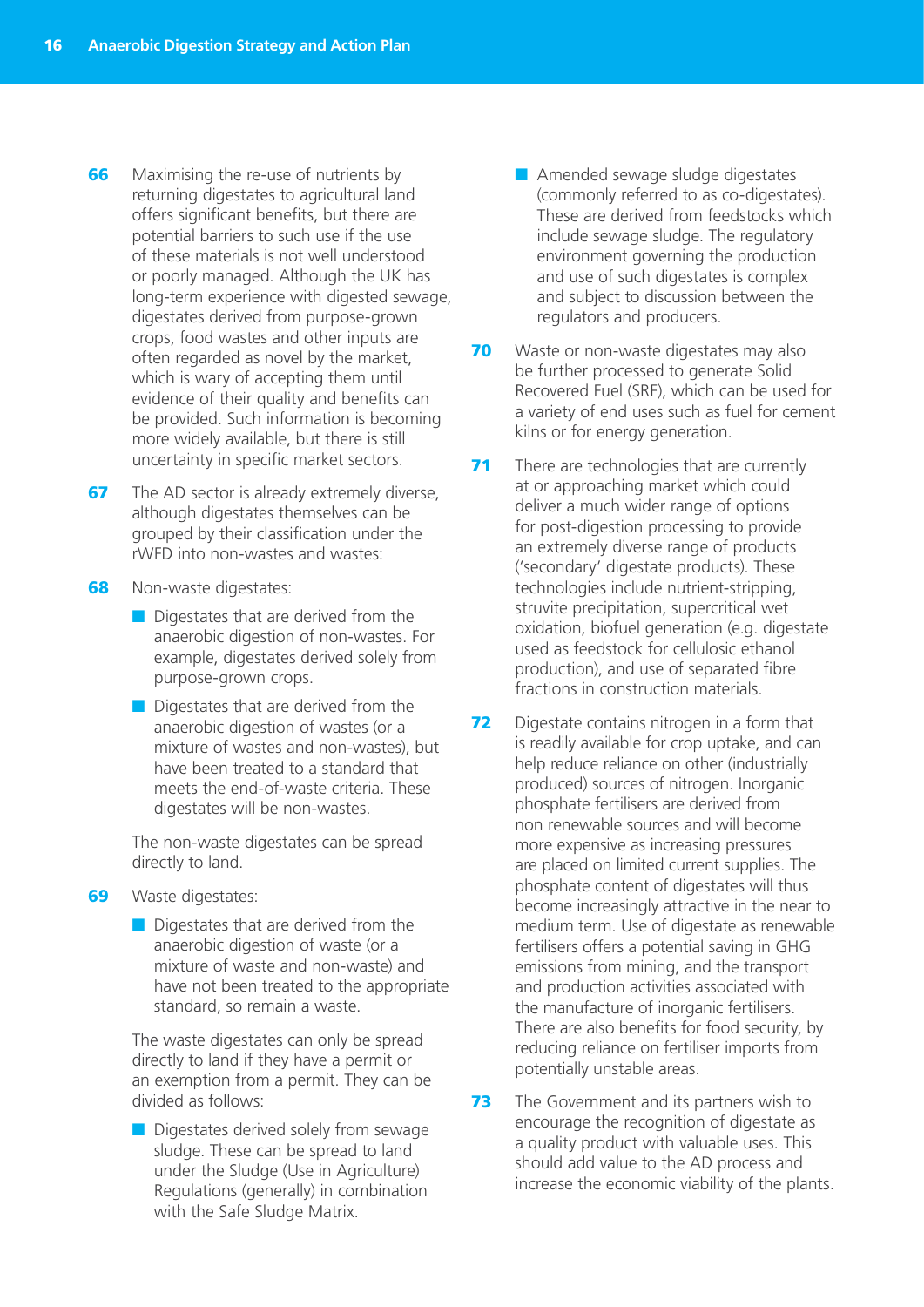## 1.6 Industry capacity

- 74 Although AD is widely used in the treatment of sewage sludge, a wider AD industry treating manures, purpose-grown crops or wastes has been slow to establish in the UK. There are currently (April 2011) 54 operational AD facilities in the UK (32 on-farm and 22 off-farm), excluding sludge treatment facilities. Biogas is being used in various ways, most commonly for CHP generation or in a gas boiler for heat generation; however there are also two facilities that will inject biomethane into the gas grid.
- **75** There are currently around 50 additional plants which have obtained planning consent, with a total additional capacity of around 70 Megawatt electrical (MWe). There are a further tranche of plants that are in the process of obtaining planning permission, environmental permitting and approval under the ABPR. However, it is difficult to use the planned capacity data to accurately predict the actual level of capacity that will become available as there are usually many hurdles to be overcome between the point at which a developer applies for planning permission and a

plant actually being built. It can take from a few months to over a year to obtain planning permission, which can be subject to numerous public consultations. All this means that whilst it is possible to estimate how much AD capacity is being planned, it is unrealistic to translate this into an actual capacity being in place by a given date.

**76** Beyond the UK, AD is widely adopted throughout the world, from large-scale municipal plants in France and Italy, thousands of farm-based plants in Germany, farm-based food waste plants incorporating crop feedstocks in Denmark and Sweden, through to many hundreds of thousands of micro-digesters in South East Asia.

## 1.7 Future potential

**77** The Government has set out its commitment to an expansion of energy from waste through AD. At the heart of this commitment is the recognition that AD unites a number of the Coalition Government's priorities. For this reason, the Government is keen to see a substantial increase in the deployment of AD.

| Treatment capacity of existing 54 AD plants<br>(not including sewage sludge treatment<br>facilities) | 534,200 tonnes of commercial waste<br>382,000 tonnes from food and drink manufacture<br>136,156 tonnes in farm-based plants |
|------------------------------------------------------------------------------------------------------|-----------------------------------------------------------------------------------------------------------------------------|
| Output capacity of existing 54 plants                                                                | 35 megawatts electrical (MWe)                                                                                               |
| Treatment capacity of existing 146 sewage<br>sludge treatment AD plants producing energy             | 1,100,000 dry tonnes of sewage sludge                                                                                       |
| Output capacity of existing sewage sludge<br>treatment plants                                        | 110 MWe                                                                                                                     |
| Output capacity of 50 planned AD plants                                                              | 70 MWe                                                                                                                      |

**Table 1:** Anaerobic Digestion Industry Capacity in the UK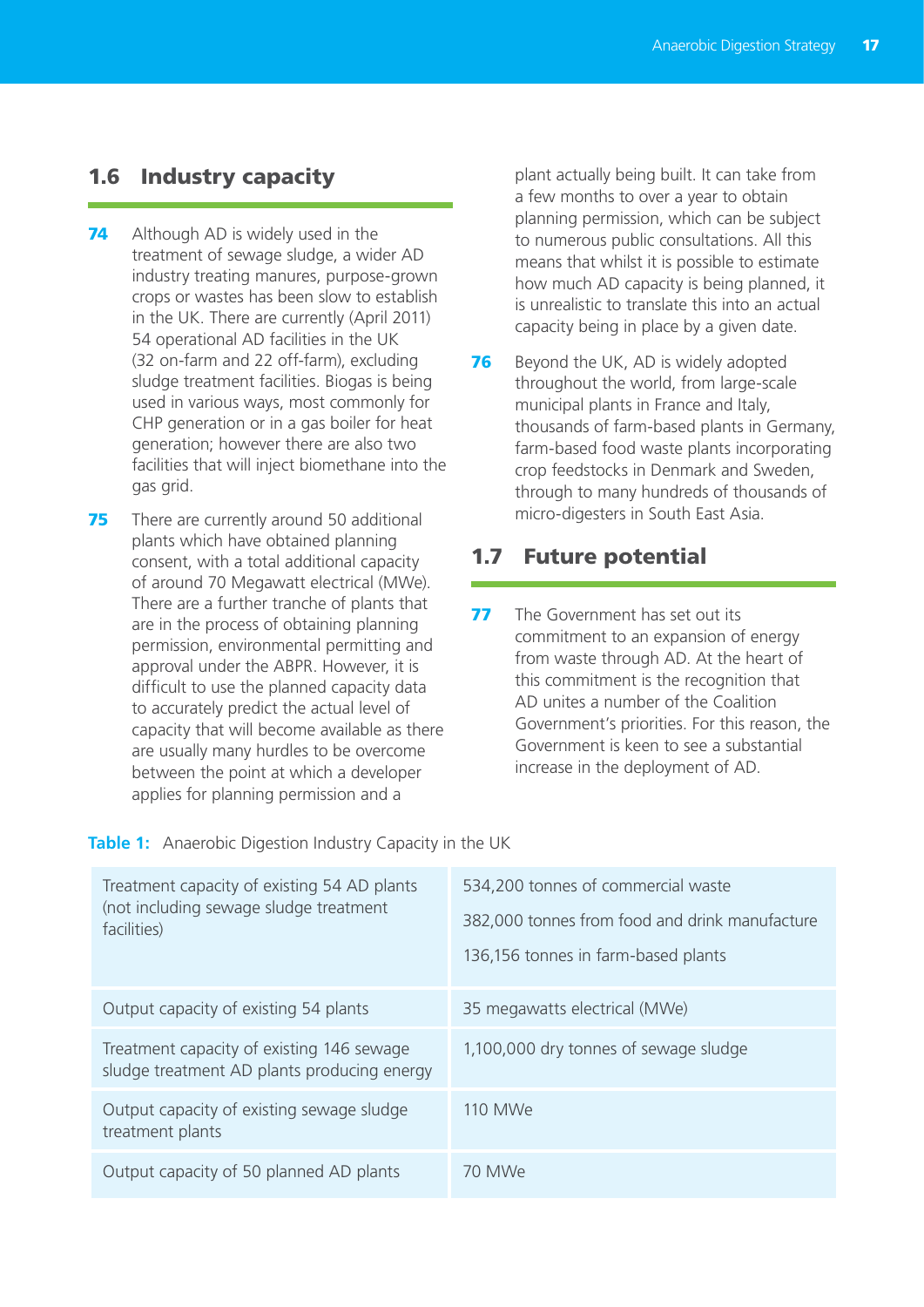**Figure 2:** Anaerobic Digestion facilities in the UK (excluding sewage sludge plants and plants treating farm waste only) in January 2011. For regular updates, please visit http://www.biogas-info. co.uk/index.php/ad-map.html

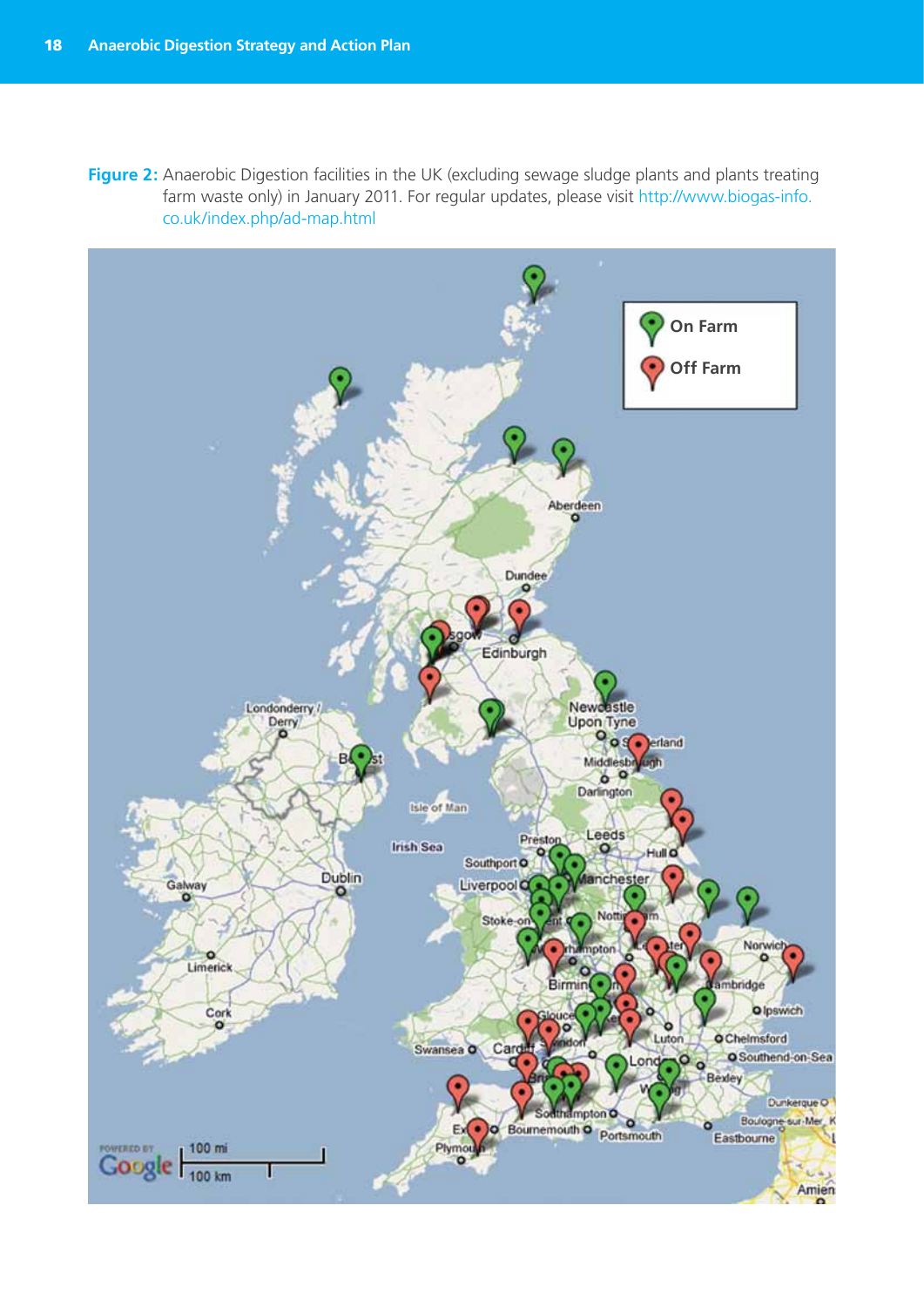- **78** In order to realise the potential of AD, there are a number of barriers that must first be overcome. The AD Strategy and Action Plan has been developed in partnership with the many different organisations with a stake in the future of AD. It sets out a shared programme of work to be delivered jointly by industry, Government, its delivery agencies, and others.
- **79** Alongside the AD Strategy and Action Plan, Defra and the Department of Energy and Climate Change (DECC) are working to ensure that the Government's policy framework, which drives the development of UK renewable energy – specifically, the financial incentives available for AD under the Renewables Obligation, the Feed-in Tariffs Scheme and the Renewable Heat Incentive – provide the revenue support that investors need to invest in the future of AD. Together, all the actions set out in this document aim to provide a confident business environment that will enable faster deployment of AD and build a strong and sustainable industry.
- 80 There is currently around 145 MWe or approximately 1.08 TWh of installed AD capacity in the UK. Given this low level and the quantities of feedstock likely to be available, there is no doubt that the industry has the capacity to grow substantially.
- 81 The evidence base and data available at the moment needs further development, and work is being carried out to establish baseline data on the quantities and location of available feedstocks and then to map these with current and potential AD projects. The potential growth of AD over the coming 10–20 years is difficult to quantify at this point in time. There are a number of studies which estimate feedstocks arising, mainly foodwaste and agricultural animal waste. However it is not possible to predict with certainty the effect of a number of current policy levers.
- 82 A number of sources suggest that per annum approximately 7 Mt**11** of food waste is sent to landfill. It is also estimated that UK agriculture produces roughly 90 Mt**12** of slurry and manures per year.
- 83 Potentially by 2020 with a medium expansion curve of AD plants and allowing for Government policy on reducing the amount of foodwaste in general, a reasonable expectation for England could be in the range of 5 Mt of foodwaste realistically available for AD and somewhere in the region of 20–60 Mt of animal waste.
- 84 If this 5 Mt of food waste was digested this would replace 47,500 tonnes of nitrogen (N), 14,720 tonnes of diphosphorus pentoxide  $(P_2O_5)$  and 20,400 tonnes of potassium oxide ( $K<sub>2</sub>$ O), saving a total of 386,000 tonnes of  $CO<sub>2</sub>$ -equivalent in GHG emissions. Combined with 40 Mt of manures this gives the potential to generate approximately 3.5 TWh of electricity, enough to supply 913,000 households and saving 1.8 Mt of CO<sub>2</sub>-equivalent GHG<sup>13</sup> from grid-based electricity production.
- 85 As outlined above, it is not possible at this stage to give a definitive growth potential for AD up to 2020. However, based on current information available, and assuming that the real and perceived barriers are overcome through the actions undertaken in the Action Plan, the forecast potential for AD deployment for electricity could reach between 3–5 TWh by 2020.
- 86 To help the development of this capacity, Government has agreed that WRAP will set up a new loan fund to help stimulate investment in additional AD infrastructure. A total of £10m over 4 years will be made available to provide debt finance to stimulate investment in additional AD capacity. The focus and criteria of the fund will be developed and a more detailed announcement made in due course.

13 'Farm Digestion' Towards Economic and Environmental sustainability, Professor Charles Banks, Southampton University.

<sup>11</sup> Household food and drink waste in the UK, WRAP 2009; Food waste in schools, WRAP; Waste arising in the supply of food and drink to households in the UK, WRAP 2010; C&I waste survey, EA 2003; Defra Municipal waste management UK 2006.

<sup>12</sup> 'Accelerating the uptake of Anaerobic Digestion in England': An Implementation plan, Defra 2010.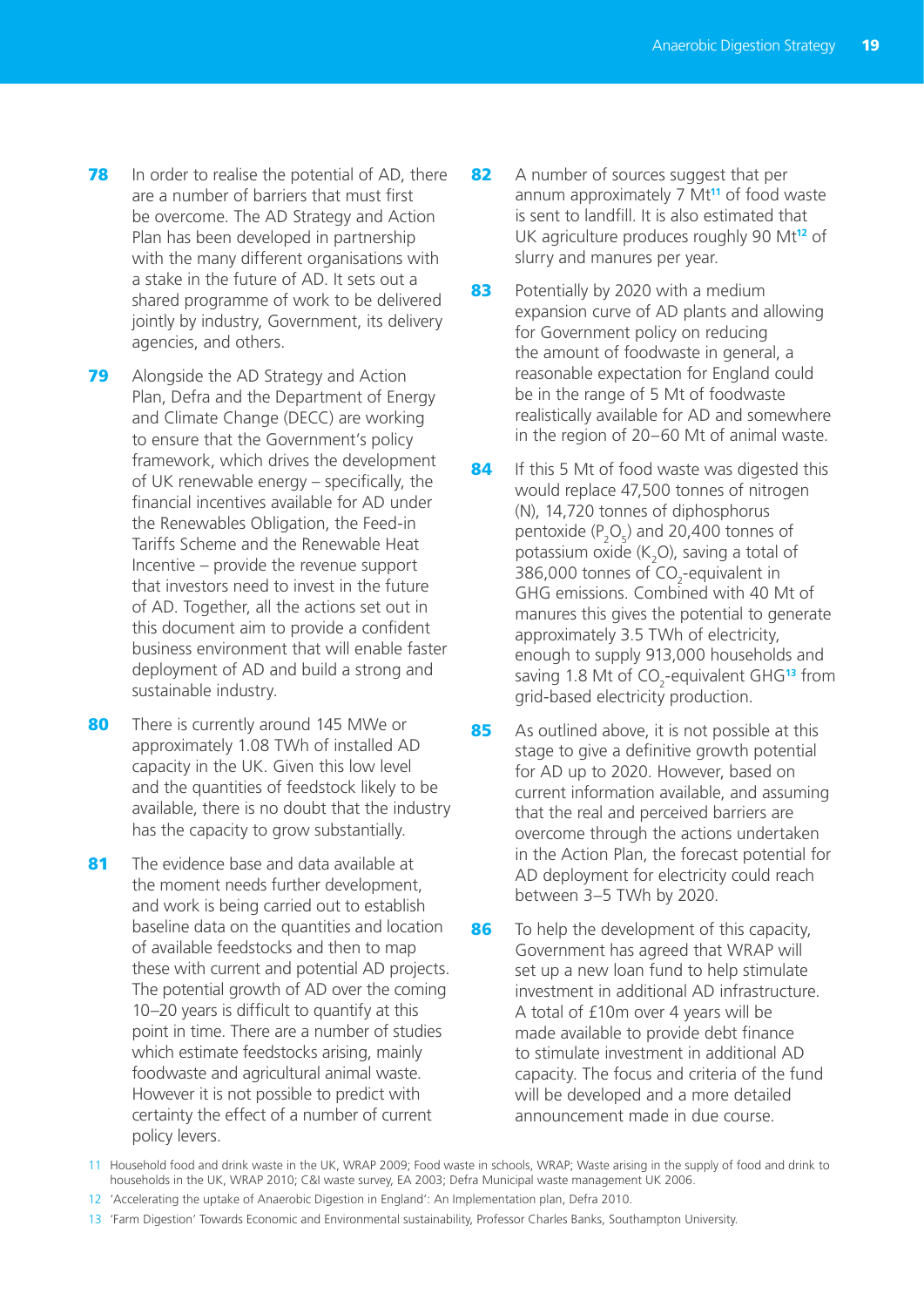#### 1.8 Key legislation

- 87 As described above, there are a number of key benefits in the use of AD to create energy from waste, many of which will deliver the objectives of several key elements of legislation.
- 88 The Government is keen to move towards a 'zero waste economy'. This does not mean somewhere where no waste exists. Instead, this means a society where resources are fully valued, financially and environmentally; one person's waste is another's resource; nothing is actually 'wasted'; where, over time, we get as close as we can to zero landfill of most types of waste, and where there is a new public consciousness about waste. As mentioned, with respect to the waste streams for which AD is a viable option (food, certain soft garden waste), it is a recovery method generally preferred to composting (due to the cumulative benefits of biogas and digestate), combustion with energy recovery (because it preserves all of the nutrients and produces valuable biofertilisers), or landfill.
- 89 In particular, Article 4 of the rWFD requires a 5-step waste hierarchy to be applied as a priority order in waste management legislation and policy. Defra is publishing guidance in June 2011 on the practical application of the waste hierarchy and the circumstances in which departures from the hierarchy are justified for specified waste streams.**<sup>14</sup>** Public bodies and businesses will be required to have regard to this guidance when fulfilling their duties in relation to the waste hierarchy.**<sup>15</sup>**
- **90** Additionally, AD has a role to play in helping the UK meet the following commitments:
	- The targets to reduce GHG emissions. The Climate Change Act 2008 requires the reduction of carbon emissions by 80% by 2050 compared to 1990 levels. It established a system of 5-year caps on emissions, 'Carbon Budgets', to set the path to achieving this. The use of AD can reduce the emission of methane, a GHG, from slurries and agricultural residues, and from the landfilling of food and garden waste. AD also produces biofertilisers, which can displace mineral





#### **Includes**

Using less material in design and manufacture. Keeping products for longer; re use. Using less hazardous materials

Checking, cleaning, repairing, refurbishing, whole items or spare parts

Turning waste into a new substance or product. Includes composting if it meets quality protocols

Includes anaerobic digestion, incineration with energy recovery, gasification and pyrolysis which produce energy (fuels, heat and power) and materials from waste; some backfilling

Landfill and incineration without energy recovery

- 14 http://www.defra.gov.uk/environment/economy/waste/eu-framework-directive/
- 15 Regulation 15 of the Waste (England and Wales) Regulations 2011 (S.I. 2011 No. 988).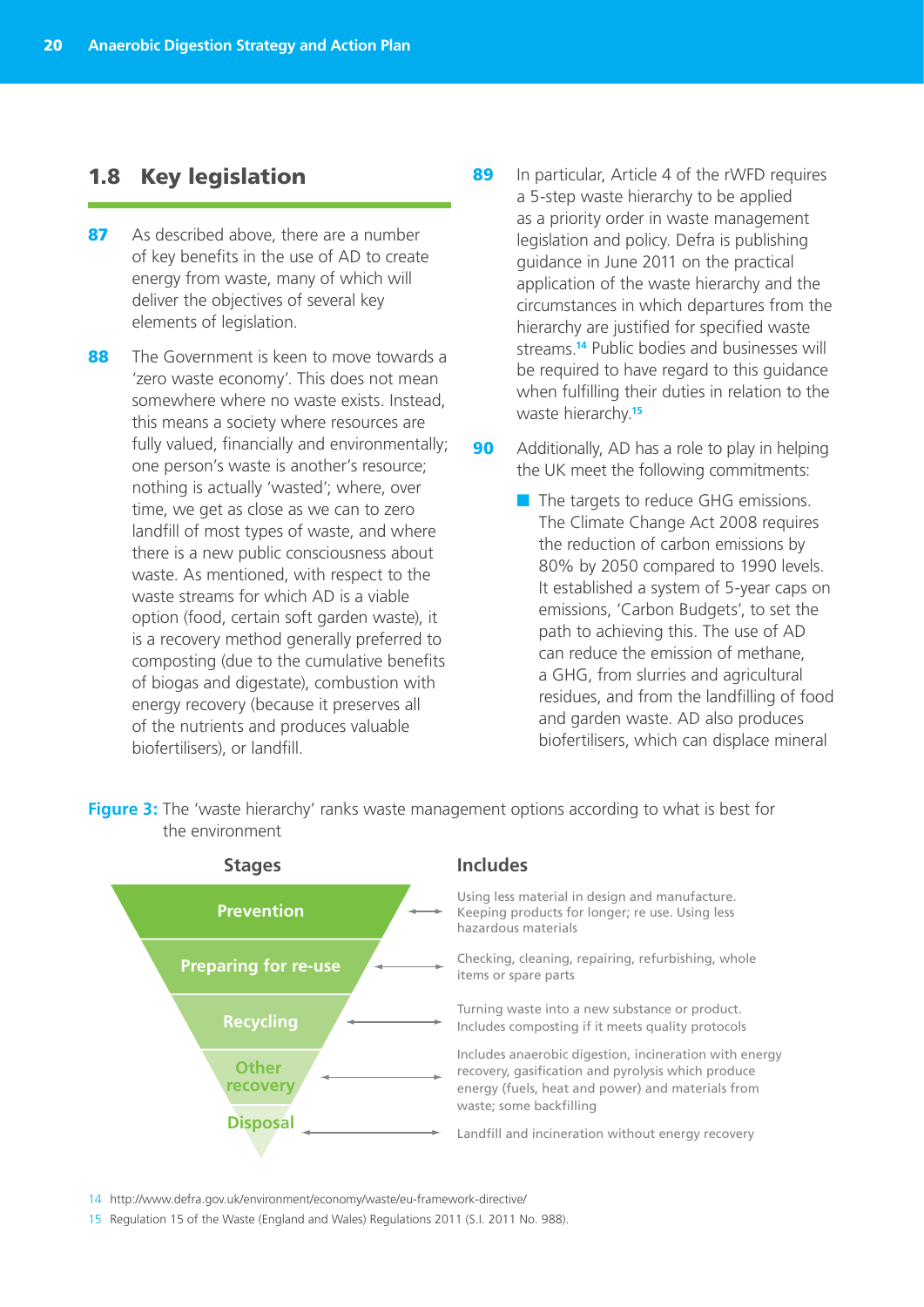fertilisers (made from fossil gas and which are responsible for 1.1% of the UK's total GHG emissions).

- $\blacksquare$  The targets for renewable energy set in the EU Renewable Energy Directive. This requires the UK to source 15% of its energy from renewable sources by 2020. AD produces biogas that can be used for heat, and electricity, and upgraded to methane for transport and injection to grid. Biogas is made from renewable waste streams and can displace the energy provided by fossil fuels. Methane derived from waste through AD is considered to be a sustainable renewable transport fuel. The Directive also requires the UK to source 10% of energy used in transport from renewable sources by 2020, and the use of methane as a fuel for transport can contribute to this.
- The targets set in the EU Landfill Directive. This requires the UK by 2020 to cut the volume of biodegradable municipal waste sent to landfill to 35% of that produced in 1995. AD can have a significant role in treating food waste which would otherwise go to landfill.
- $\blacksquare$  The target set by Article 11(2)(a) of the rWFD**<sup>16</sup>** to recycle 50% of waste from households by 2020. As to what counts towards this target, the two main factors are the definition of 'recycling' in Article 3(17) of the rWFD and the target compliance rules to be adopted under Article 11(3) of the rWFD. The target compliance rules have not yet been adopted. However, the indications are that the input to AD of biodegradable waste from households may be counted as recycled for the purposes of demonstrating compliance with the target where the treatment results in digestate which meets endof-waste status. Pending the adoption of EU-level end-of-waste criteria for digestate under Articles 6(1) and (2) of the rWFD, this would mean compliance

with the national 'End-of-waste criteria for the production and use of quality outputs from AD of source-segregated biodegradable waste'.

## 1.9 Other legislative issues

- **91** The Government is already addressing various legislative and regulatory issues to facilitate AD. For example, new exemptions from the need for an environmental permit for AD at both agricultural and nonagricultural premises were introduced in April 2010.
- **92** The EA has completed the development of revised standard rule permits for AD. This should make the granting of a permit easier and quicker for those applicants who can meet the standard rules.
- **93** DECC is currently exploring the possibility of a gas licence exemption for onshore gas production. This should make it easier to inject biomethane from an AD plant into the gas grid.
- **94** The Government is reforming the planning system to ensure that the sustainable development needed to support economic growth is able to proceed as easily as possible. This embraces a range of measures which should make it easier to obtain planning permission for appropriately sited AD plants.

## 1.10 Economic growth

**95** The move towards a low carbon and resource-efficient economy presents opportunities for the growth of new industries and services. AD offers employment opportunities in the UK in terms of both the operation of plants and also the manufacture, construction and delivery of AD equipment. It is estimated by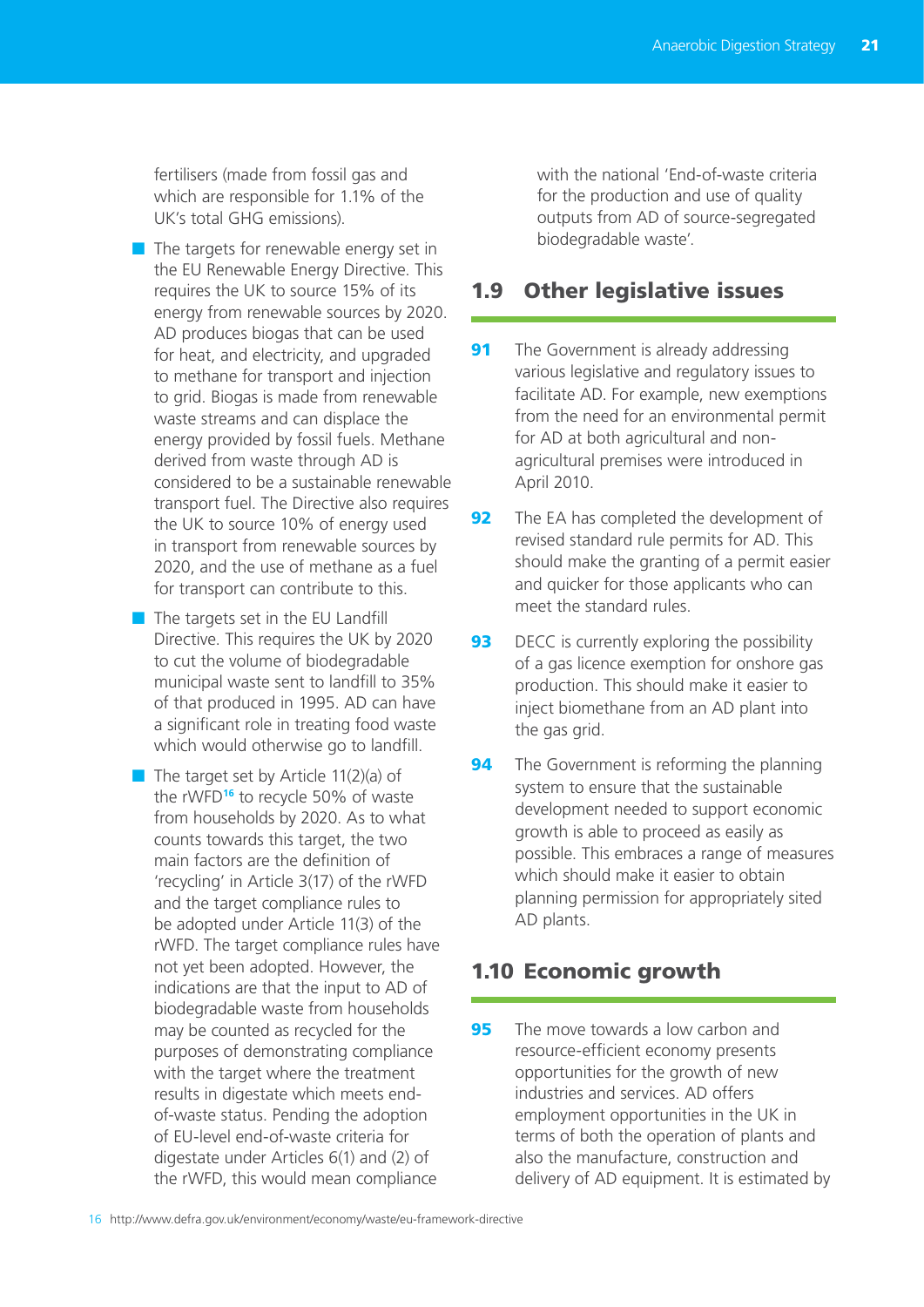the industry that 35,000 new jobs may be generated from the use of AD technologies. If a successful industry can be established in the UK, it may also be possible to export products and services. Already, one UK exporter is currently supporting Thailand's PTT (the state oil and gas company) on their first biomethane for vehicles project. In the North West, the RESCO project is working with manufacturers to convert their existing skills to make products for AD plants, which has the potential to contribute to the green economy and exports.

## 1.11 Incentives

**96** Various financial incentives are available for the support of AD.

#### **1.11.1 Renewables Obligation (RO)**

- **97** The RO provides financial support to generators of renewable electricity. AD is in the top banding at 2 ROCs/MWh (Renewables Obligation Certificates per megawatt hour).
- **98** The Government carries out regular reviews of the banding levels under the RO. The timetable for the 2013 Banding Review is being brought forward to give investors and developers greater certainty and confidence to plan ahead. The Government will consult on new banding proposals in summer 2011 and will confirm the new bands by autumn 2011, a full year ahead of schedule. The new bands will come into effect as planned on 1 April 2013 (except for offshore wind) but industry will now get an earlier indication of the support available for future projects.

#### **1.11.2 Feed-In Tariffs (FITs)**

**99** The FiTs scheme went live on 1 April 2010. It aims to encourage deployment of additional low carbon electricity generation, particularly by organisations, businesses, communities and individuals who are not

traditionally engaged in the electricity market. This 'clean energy cashback' will allow many people to invest in smallscale low carbon electricity, in return for a guaranteed payment both for the electricity they generate and export.

- **100** AD plants are currently eligible for a tariff of 12.1p per kilowatt hour (kWh) for installed capacity of 500kW or less, and 9.4p/ kWh for installed capacity of greater than 500kW. An additional 3.1p/kWh is paid for electricity exported to the national grid.
- **101** Following concerns from industry that the tariffs were not high enough to make small-scale AD worthwhile, the Government issued a fast-track consultation in March 2011 on proposals to increase the rates. On 9 June 2011, the Government announced the intention to implement the changes proposed in the consultation. This will increase the tariffs levels to 14p/kWh for AD installations with a total installed capacity of up to 250 kW, and to 13p/kWh for AD installations with a total installed capacity of between 250 kW and 500 kW. Subject to Parliamentary approval and State Aid clearance from the European Commission, the new rates will come into effect from 1 August 2011.
- **102** An additional wider comprehensive review is looking at all aspects of the scheme, including tariff levels, administration and eligibility of technologies. A consultation on this will start in summer 2011, with draft legislation in the autumn. Any changes in tariffs as a result of the comprehensive review would not come in until April 2012, unless the review showed the need for action to be taken sooner.

#### **1.11.3 Renewable Heat Incentive (RHI)**

**103** Details of the forthcoming RHI were announced on 10 March 2011. The scheme will for the first time provide long-term guaranteed financial support for renewable heat installations. AD will be eligible to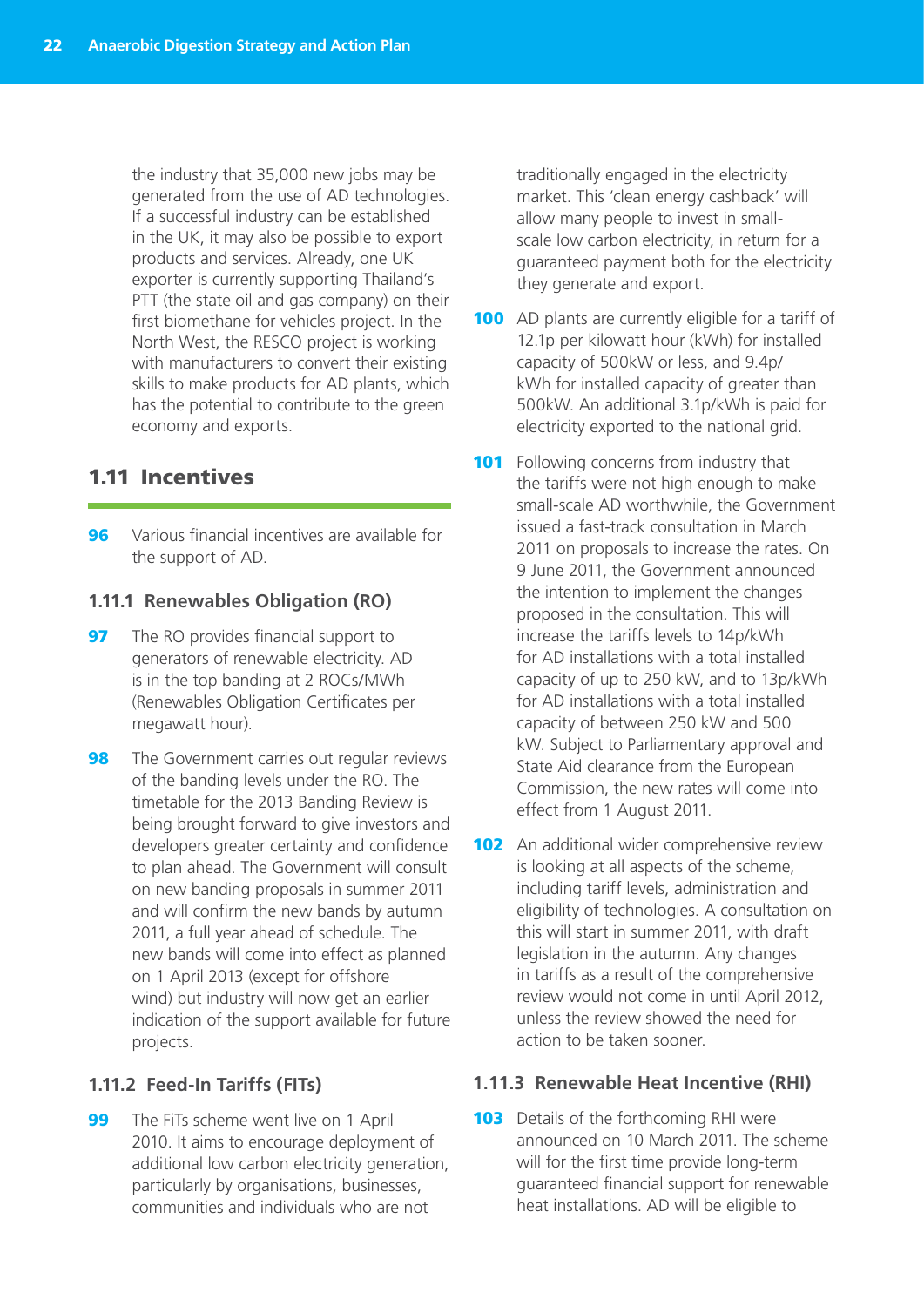receive a tariff of 6.5 p/kWh over a 20 year period for biogas combustion in installations below 200 kWh and biomethane injection into the gas grid at all scales. The aim is to obtain Parliamentary approval of the scheme's underpinning legislation in summer 2011, with the scheme to be launched shortly afterwards.

#### **1.11.4 Renewable Transport Fuel Obligation (RTFO)**

- 104 The RTFO obliges fossil fuel suppliers to produce evidence that a specified percentage of their fuels for road transport in the UK comes from renewable sources, including biomethane. This can include the use of biomethane as a road transport fuel. Biofuel suppliers are awarded Renewable Transport Fuel Certificates (RTFCs) for the volume of renewable fuels they supply. These can in turn be sold on to any fossil fuel suppliers who have not supplied enough biofuel to meet their obligation for the year. In 2009/10, the second year of operation, the RTFO met its objective of driving a market for biofuels in the UK. 3.33% of the UK's total road transport fuel supply was biofuel, which was slightly higher than the Government's target of 3.25%.
- **105** The EU Renewable Energy Directive (RED) requires the UK to source 10% of energy used in transport from renewable energy by 2020. DfT has recently consulted on proposals to amend the RTFO to implement the transport elements of the RED.
- **106** The RED encourages biofuels from wastes, residues and lignocellulosic material (plant biomass that is composed of cellulose, hemicellulose and lignin) by double counting the contribution that they make towards national targets. The DfT implementation proposals involve introducing double certification for biofuels produced from wastes, residues and lignocellulosic materials including biomethane. The proposed change will give

twice the financial support to these biofuels compared to conventional biofuels and no support to biofuels that do not meet the required sustainability standards.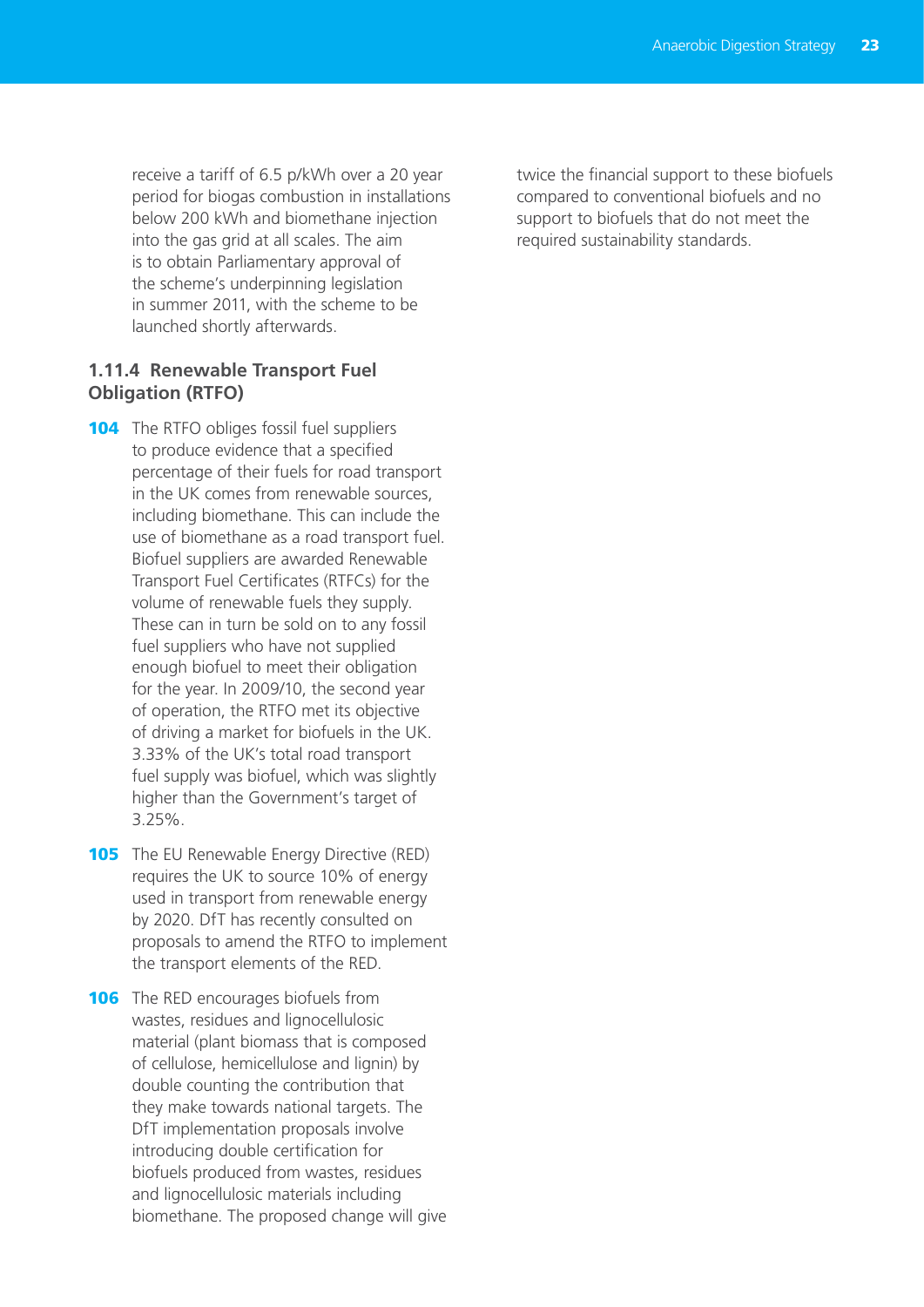# **Anaerobic Digestion case studies**

#### **Lower Reule Farm**

Lower Reule Farm is a family business focused on soft fruit production such as strawberries. Their AD plant takes in food wastes from local authority collections and commercial food production outfits. The AD plant generates biogas for the farm as well as digestate.

The plant was awarded funding of £750,000 from WRAP's capital grant scheme, which aims to support projects which would not have been able to proceed without assistance. Lower Reule managed to secure the remainder of the funding from their bank, partly as a result of being awarded the grant. The planners were supportive of the facility once the decision was taken to move the reception facility to the industrial estate.

The plant has enabled Local Authorities to implement planned weekly food waste collections, which is very challenging without having nearby processing capacity.



Case study and picture courtesy of WRAP and Lower Reule Farm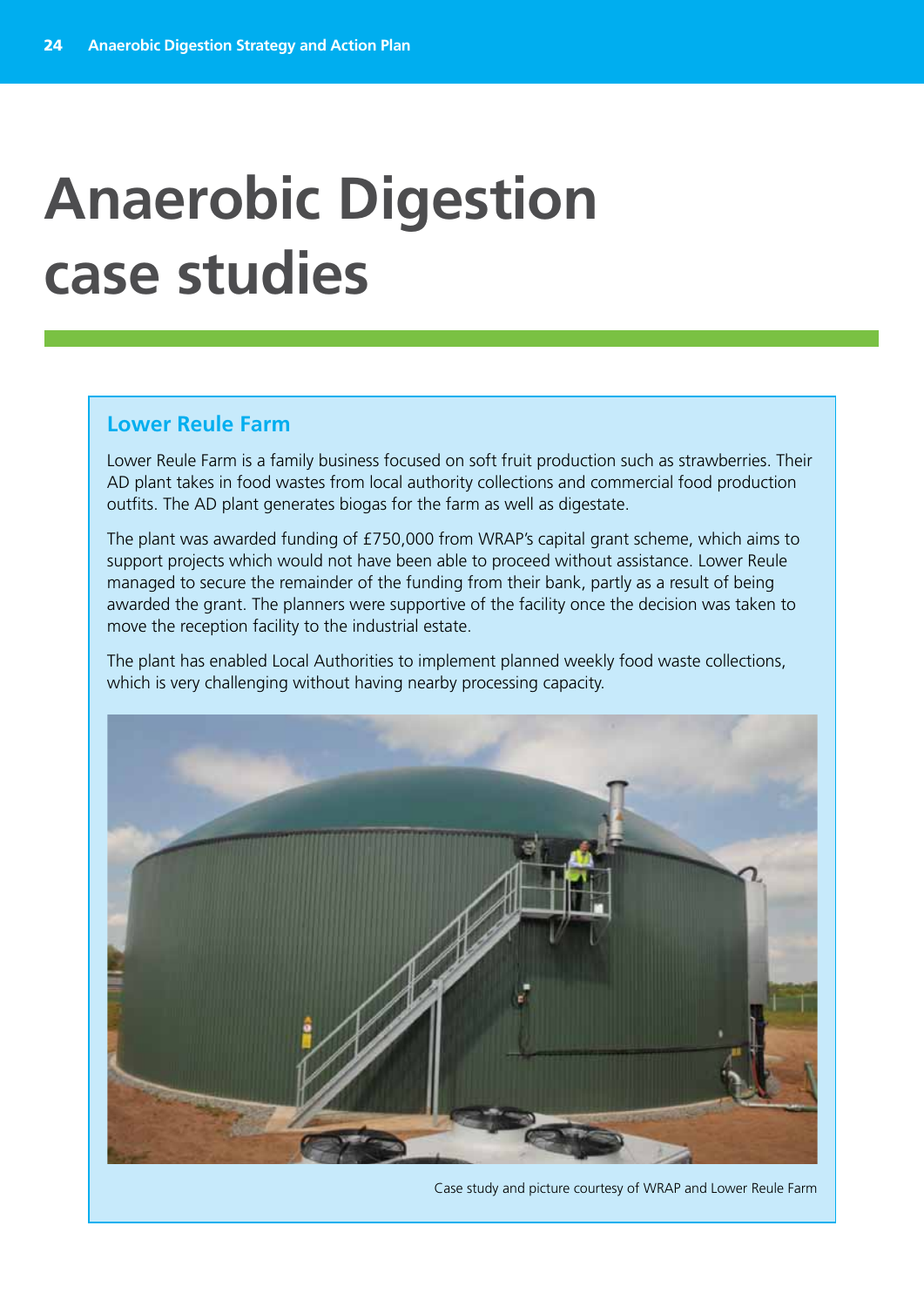### **Westwood – BiogenGreenfinch**

The Westwood food waste digester in Northamptonshire was designed and built by BiogenGreenfinch using home-grown UK technology. The plant was commissioned in 2009 and is owned and operated by BiogenGreenfinch. The operational throughput is 45,000 tonnes per year, and the outputs are 2.1 MWe of electricity and 40,000 tonnes per year of pasteurised digestate which is irrigated on contiguous land owned by Bedfordia Farms. The food waste is both from local authorities through kerbside collection of household kitchen waste, and from commercial sources.

During the planning and construction phase of the plant BiogenGreenfinch invited the local community to attend a public exhibition where they could obtain information, gain an understanding of the process and raise any concerns about the AD plant. The exhibition was well attended, helped to allay any perceived fears and allowed the company to explain the benefits of AD to the community.



Case study and picture courtesy of BiogenGreenfinch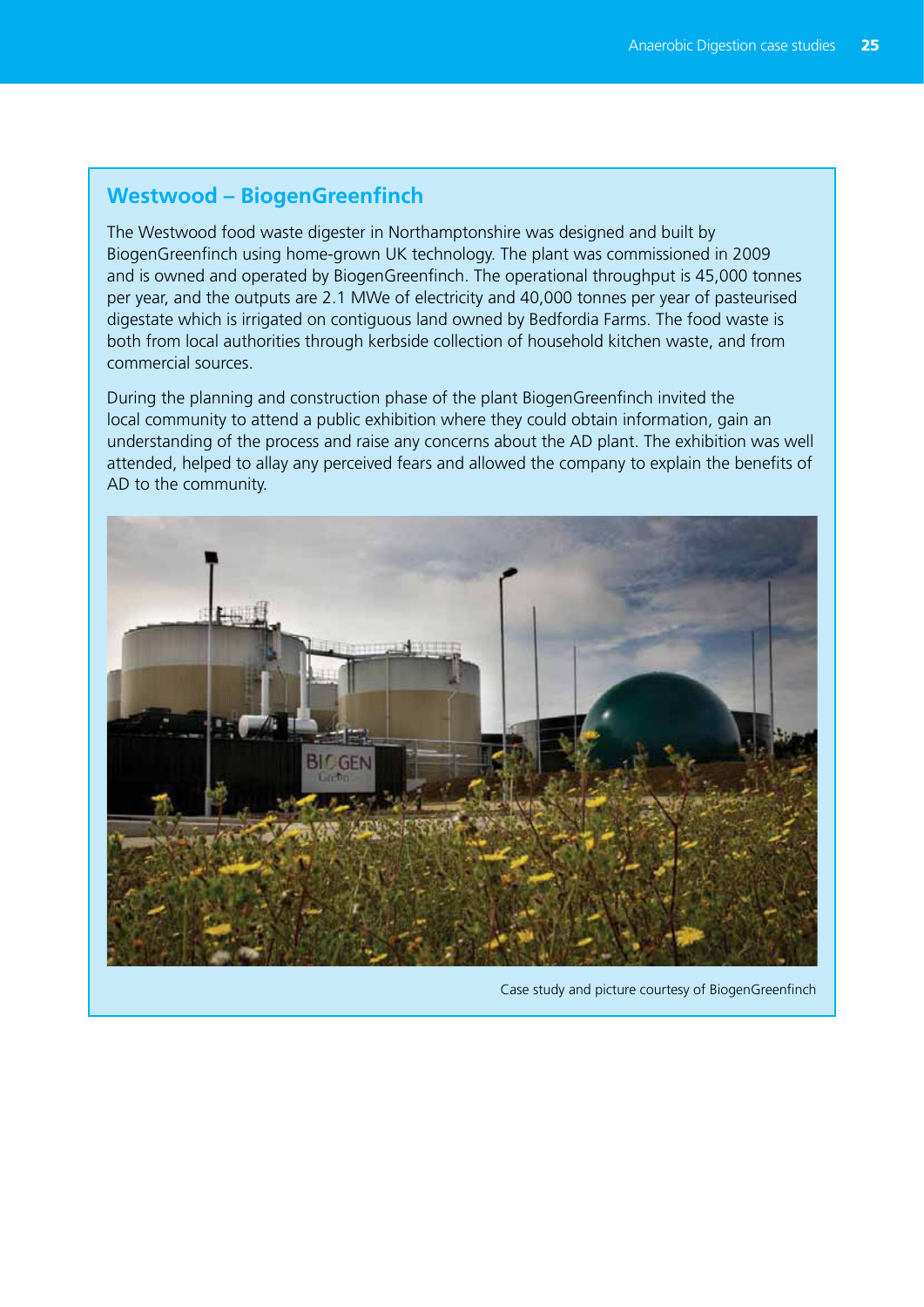### **Hill Farm – Trevor Lea**

Hill Farm is an 80 ha organic dairy farm. Feedstock for the 22-year-old digester is slurry from 80 cows housed indoors from October to April. Biogas is used for digester and farmhouse heating, cooking and dairy/farmhouse hot water. The purchase of the digester was made possible through a Ministry of Agriculture, Fisheries and Food (MAFF) 50% pollution abatement grant.

Trevor runs an organic farm, which means that whilst the digester runs very well, he cannot supplement gas production by bringing in organic substrates from outside the farm.

Trevor notes, "We use the gas to keep us warm and the digestate to nourish the land" and lauds the benefit of AD as an excellent slurry and nutrient management system. Both the liquid and fibre fractions of the digestate are applied on the farm as both can be easily spread and incorporated into routine pasture management.



Case study and picture courtesy of The Royal Agricultural Society of England and Hill Farm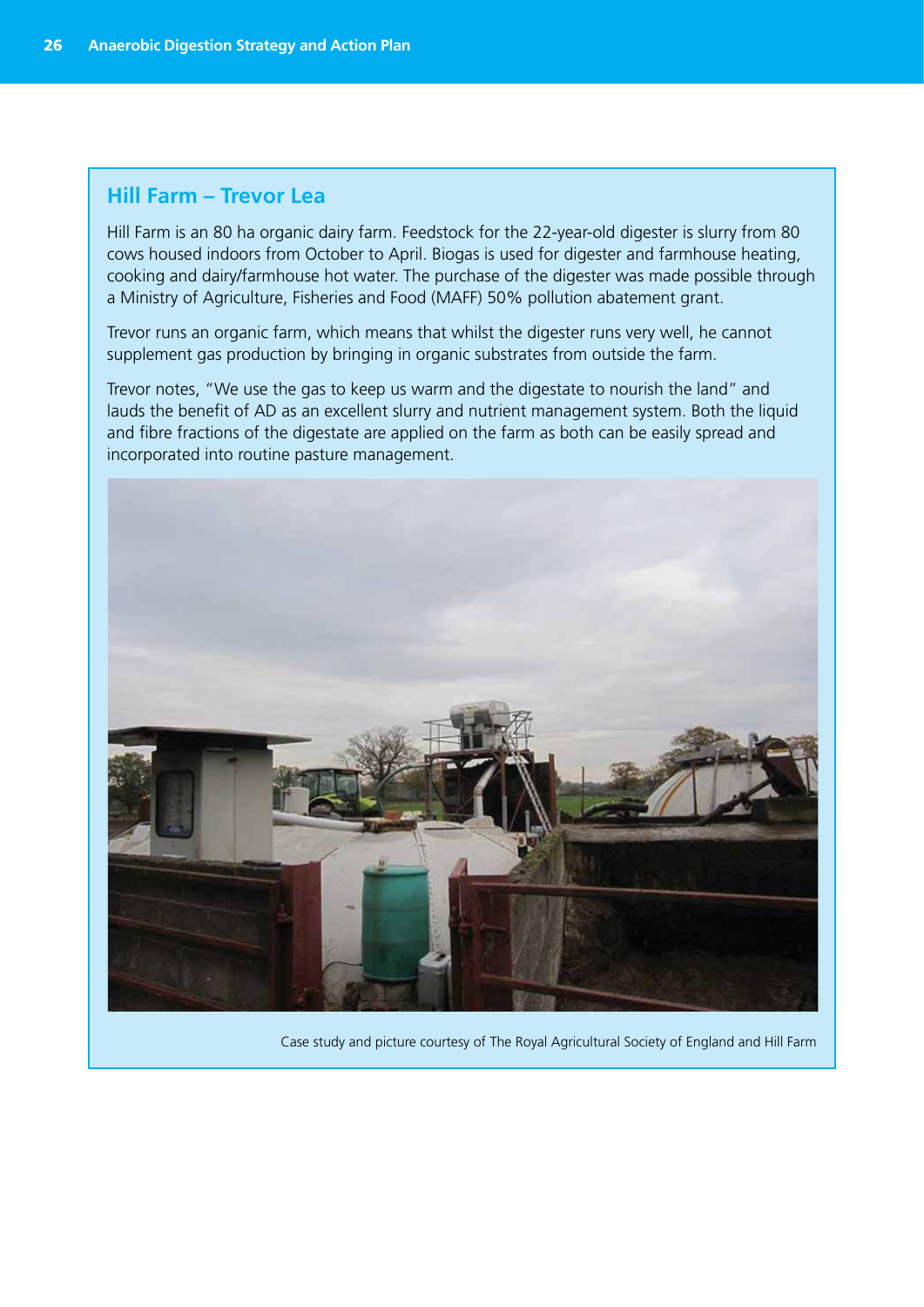### **Sustainable Youlgrave**

Sustainable Youlgrave is a voluntary, community group covering 3 villages and 3 hamlets in the Peak District, Bradford Valley.

The group has been attempting to establish an AD project within the community for some time. The project will involve more than 40 farmers. Numerous problems have arisen, needing to be overcome, principally by liaising, talking and meeting with all the stakeholders involved in the project to remove obstacles to development such as issues with National Park planning policies and local authority support for the project.

Sustainable Youlgrave are currently supporting one farmer with development of his single, onfarm AD, and proceeding with the early stages of an on-farm, shared AD with 5 local farmers.



Case study and picture courtesy of Brian Mallalieu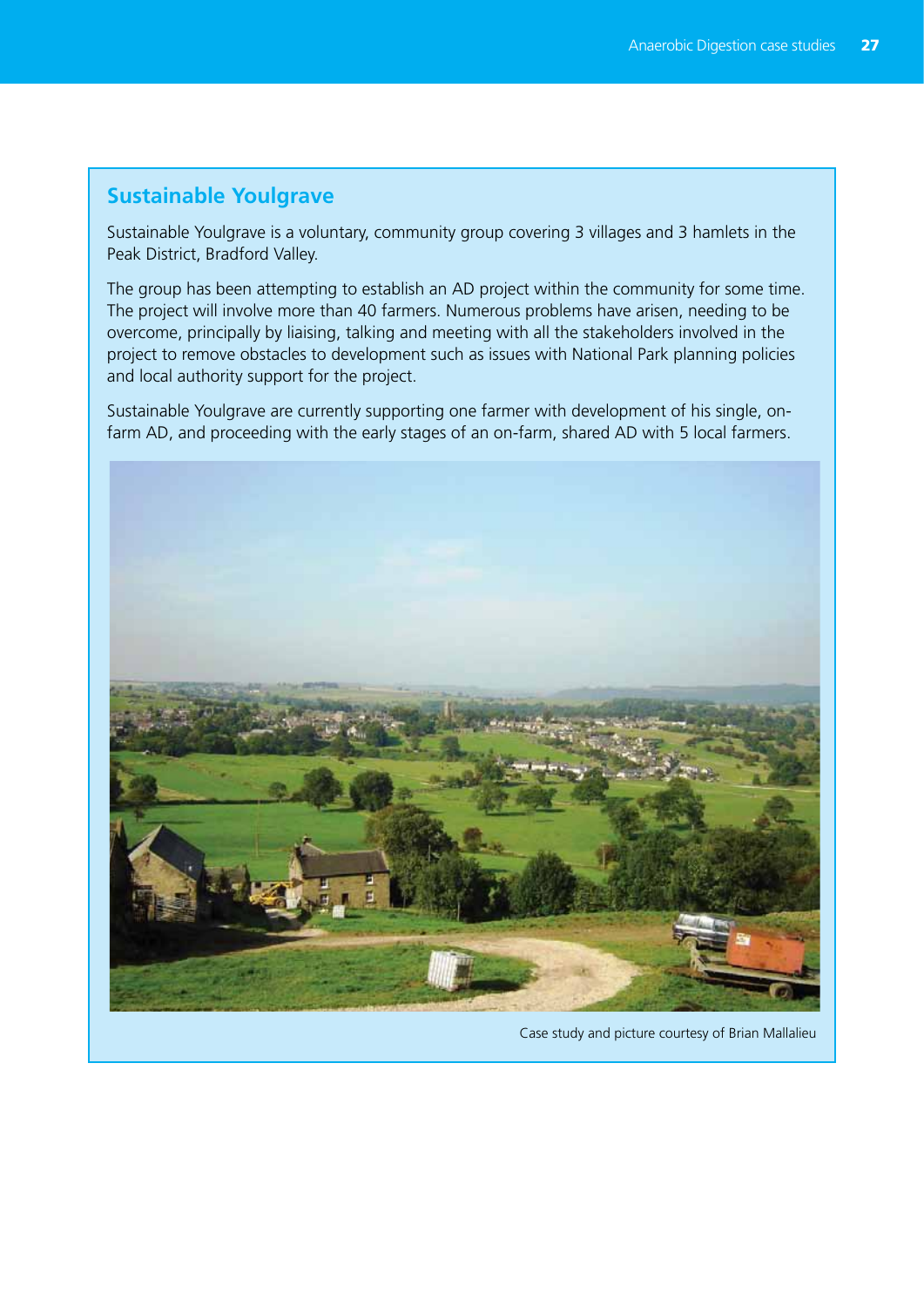## **Cockle Park Farm**

Cockle Park Farm have just installed an on-farm AD plant. Feedstock at present includes dairy and pig slurry with straw based pig manure and vegetable residues. Energy crops are proposed for future input. Outputs include heat via a biogas boiler. Electricity will be used on site with the surplus being exported to the National Grid.

Cockle Park Farm are experiencing some issues with EA permits. Cockle Park Farm are currently operating under an Exemption. A standard on-farm permit 2010 SR016 was applied for but it was rejected on the basis of proximity to on-site farm cottages. They then applied for a Bespoke permit in December 2010 but withdrew it due to the EA consultation on the Standard Rules onfarm permit. They are now working with the EA with respect to the classification of feedstocks and whether this will allow operation via an Exemption.



Case study and picture courtesy of Cockle Park Farm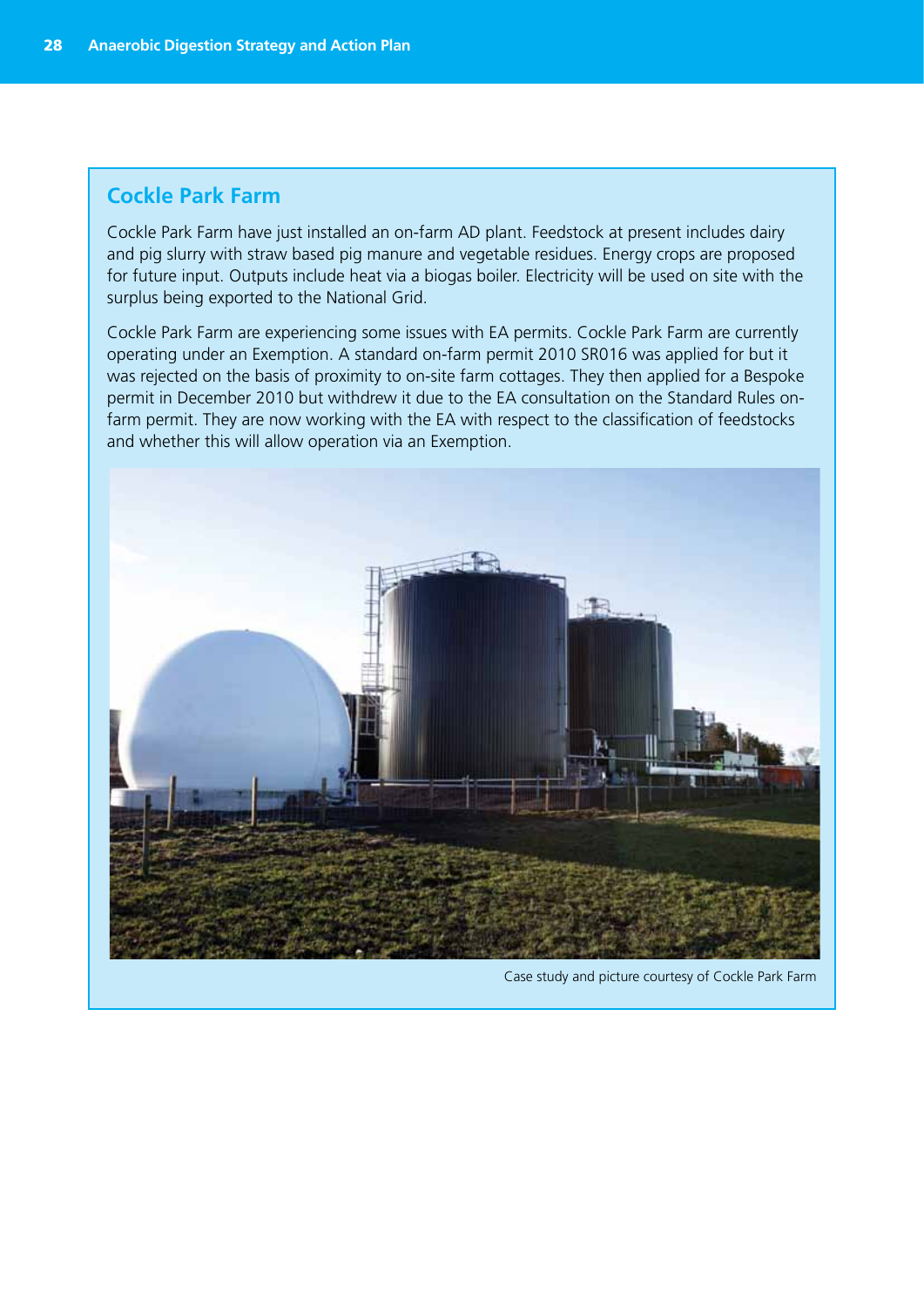### **Avonmouth Works**

Bristol sewage treatment works in Avonmouth is Wessex Water's largest digestion facility, treating sewage sludge from a population equivalent of 1 million and imported municipal sludges.

In 2007 a program was instigated to increase renewable power generation from 2MW to 4MW by diverting sewage sludge from carbon intensive lime treatment to renewable energy generation via AD. Installing a Monsal Enzymic Hydrolysis process prior to AD to increased biogas production to 33,000m<sup>3</sup>/day (425m<sup>3</sup>/tds), generating an additional 1MW. A further 4 primary digesters, increased treatment further raising generating output to 4MW. The project, funded internally on a 'spend to save' premise, was dependent upon support of 1 X ROC tariff to be economically viable. Future planned development, by Wessex Water's waste to energy business GENeco, includes digesting food waste to further utilise the sites 5.75 MW installed generating capacity.



Case study and picture courtesy of Monsal and Wessex Water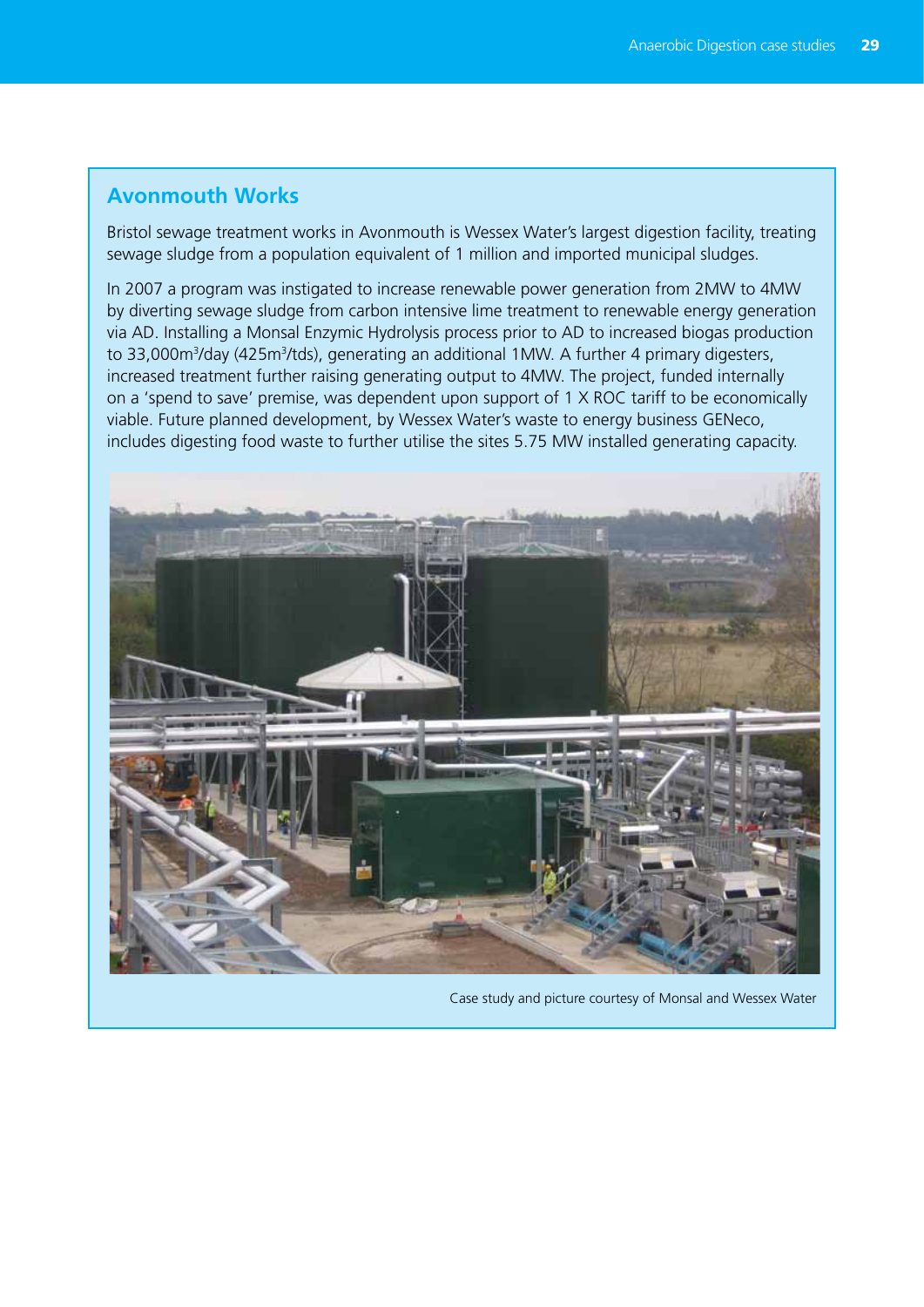## **2. Anaerobic Digestion Action Plan**

- **107** Government has been working closely with industry to firstly identify the hurdles to development and then assess the actions needed to overcome them. These actions when completed would speed up the deployment and development of a sustainable industry and thus facilitate the uptake of energy from waste through AD.
- **108** The Government and its partners would like to thank those members of industry, public bodies and community groups who have assisted in this process, in particular the chairs and rapporteurs of the workgroups:
- 109 Chairs: John Baldwin (CNG Services Ltd); Steve Lee (CIWM); Government representative (DECC).
- **110** Rapporteurs: Greg Archer (LCVP); Lucy Hopwood (NNFCC); Howard Leberman (EA); Tim Lunel (NEF); Denise McGlynn (EU Skills); Bruce Nelson (ADBA); Jonathan Scurlock (NFU); David Tompkins (WRAP).
- 111 A list of organisations involved is included in Appendix B and Appendix C.
- 112 In the course of this process of discussion and consultation, industry has confirmed its support for the Government's commitment to an increase in energy from waste through AD. Partners have also agreed on the importance of a sustainable and long-term growth in the use of AD, a technology with the potential to contribute to climate change mitigation and broader environmental goals.
- 113 A clear framework that is owned and delivered by industry with Government is likely to be much more successful than one produced by Government alone. Actions have been identified that will need some input from Government, but other actions have been taken on by industry partners.
- **114** The actions fall broadly into three headline themes:
	- 1. Improving our knowledge and understanding
	- 2. Smarter working models
	- 3. Regulation and finance
- **115** The work that has been undertaken by the working groups has highlighted that the following issues are key and that they need to be addressed by actions in this Action Plan if a sustainable industry is to emerge:
	- **E** Feedstock security.
	- Use of digestate as a valuable resource.
	- Biogas use.
	- Access to finance to build plants and certainty around the financial incentives that are in place to encourage renewable energy generation.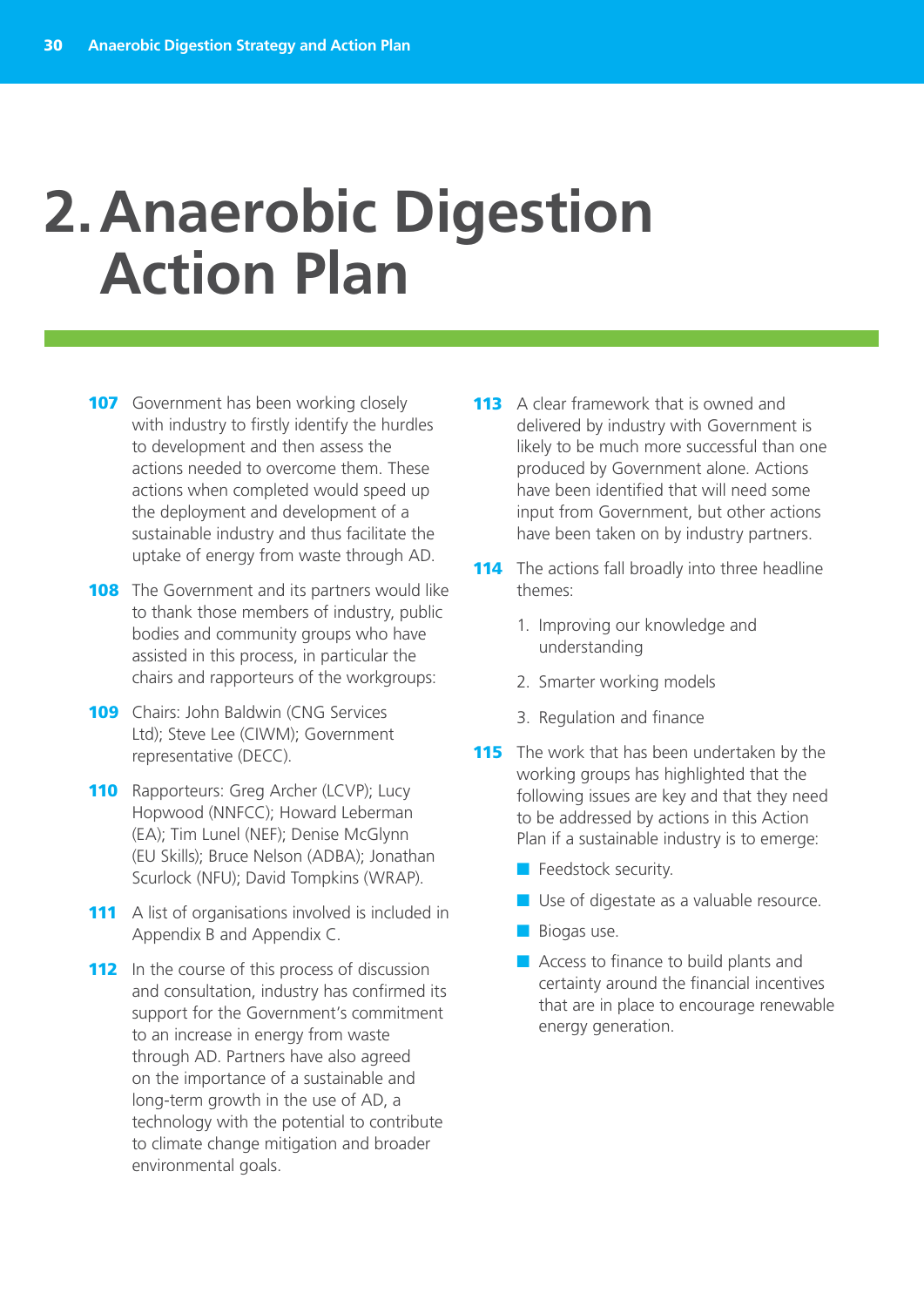## 2.1 Theme 1: Knowledge and Understanding



### **2.1.1 Key issues**

- **116** As described in the preceding sections, there are numerous potential benefits to the use of AD technology. However, there is a need to ensure that knowledge and understanding of the benefits is captured, analysed and made widely available for the industry, Government and civil society to use. Knowledge and understanding must be made available in forms which can be understood by everyone, so that the benefits of adopting AD can be identified, and publicly accepted.
- **117** It is vital to assess all the available research and have a better grasp of the lifecycle economics of planning and running an AD plant. We are seeking to identify best practice and want to learn from shared experience in the UK and from other countries.
- **118** It is important that we establish an accurate baseline of AD activity that can be used to monitor the progress and development of the industry and also the delivery of the actions within this Action Plan. This is vital for all those involved in the development of AD – investors, operators, planners, Government, energy utilities, food waste generators and those who use digestate.
- **119** The pace of growth within the AD industry has the potential to be rapid, with a growing demand for training. However, the need for training is difficult to quantify due to the uncertainty of the development of projects. Some training provision may be needed to underpin technical competence assessment. Other training will be dependent on individual needs or requirements.
- 120 The use of AD to generate renewable energy is well understood. However, all plants also generate digestate, and whilst there is a good understanding of the technologies and routes for the utilisation of the biogas from AD, a similar breadth of information and knowledge relating to the beneficial use of digestate is not as well understood.

#### **2.1.2 Key challenges addressed by the working groups**

- What does the AD landscape look like?
- How much feedstock do we have and where is it?
- What are the available AD models and where are they most appropriate?
- Lack of industry-specific training for operators.
- Promotion of a competitive domestic manufacturing base.
- Understanding digestate, the outlets and how its use should it be promoted.
- Raising the profile of AD generally so that the benefits of the technology are recognised in the context of both waste management and energy generation.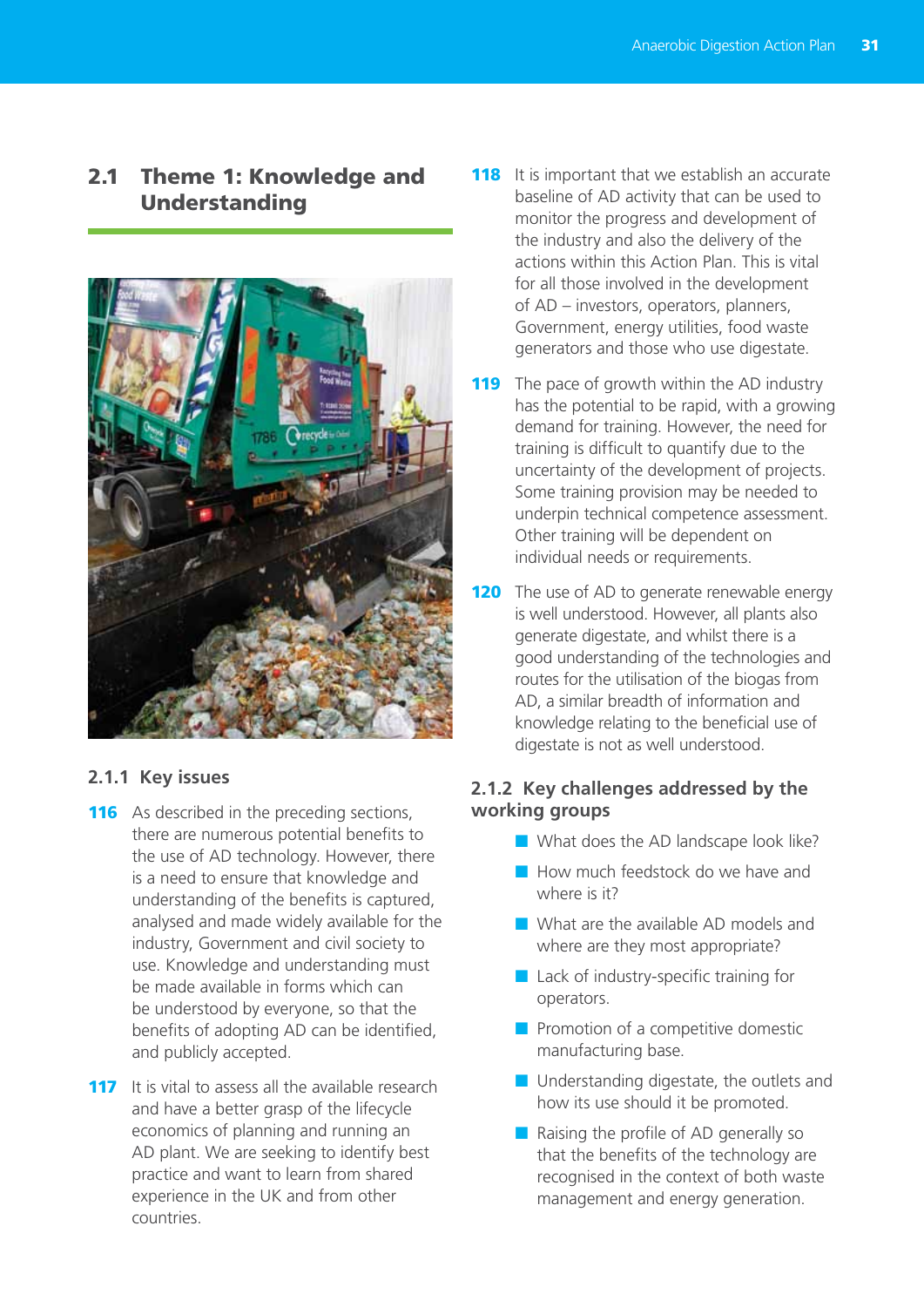#### **2.1.3 Agreed actions for industry and government**

121 Please refer to the summary of agreed actions in section 2.4 below. Actions 1–29 address the issues identified for this thematic work stream.

#### **2.1.4 Outcome**

- **122** We believe that through development of the actions, we will make progress towards or achieve the following outcomes:
	- A thorough and shared understanding of the potential for AD to fully develop into a significant component of our renewable energy, agriculture and waste treatment industries.
	- Training provision is mainly delivered on a commercial basis and therefore is demand led; however it is possible to anticipate the demand, ensuring some appropriate training/qualifications are available in the early stages. All available training will be identified, published and publicised; any new training courses will be developed and accredited.
	- A clear and agreed understanding of the existing markets for digestate. When used effectively and appropriately, these materials are valuable fertilisers which can directly replace inorganic fertilisers. Confidence in the use of digestate is established and its use is recognised by all stakeholders to encourage uptake in the market place.

## 2.2 Theme 2: Smarter Working Models

#### **2.2.1 Key issues**

**123** There is general awareness of AD technology throughout the UK. However, the profile of the 54 AD plants outside the water sector that are currently operating in the UK is not high. More importantly, the benefits

that can be derived for a community, neighbourhood or Local Authority project have not been drawn together and publicised. It needs to be recognised that AD installations that provide benefits at a local level can be of a wide variety of sizes, from micro-scale to very large.

- **124** Increasing the awareness of the role that can be played by AD in waste management and renewable energy generation should help increase the uptake of various models for AD. Guidance is particularly valuable for smaller developers or communities, to which the cost of initial professional advice may be prohibitive. It is also important that information is available in forms which can be understood by everyone.
- **125** The use of biomethane via direct injection into the national gas grid represents another important outlet for biogas, however this does not currently happen regularly in England. Using biomethane produced from AD as a transport fuel also has a high carbon savings potential, but again this rarely happens at the current time.
- **126** To date, relatively few projects have been commissioned in rural areas. Encouraging the uptake of AD in rural areas poses special challenges.

#### **2.2.2 Key challenges that were addressed by the working group**

- Improve our understanding of the economic, environmental and social aspects of all models of AD.
- Continuous technological and best fit solutions should be examined for all types of AD projects.
- There is currently limited use of biomethane in either the gas grid or as a transport fuel.
- There are gaps in our knowledge and understanding of the operation of AD on farms and thus a need to overcome these to facilitate development of AD at this scale.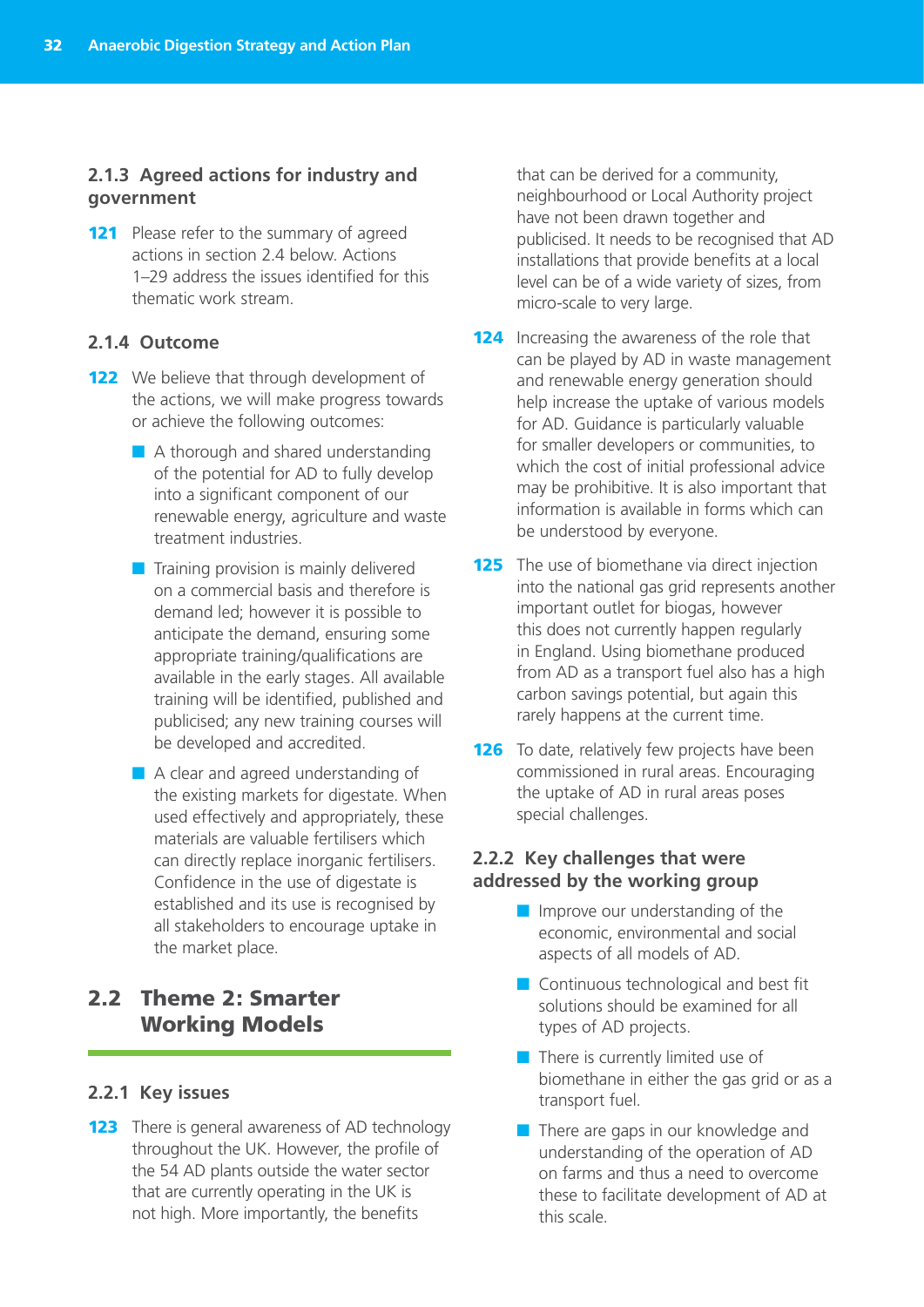■ There is a need to fully comprehend the competing priorities of land use, environment and biodiversity and the interconnection with feedstocks for on-farm AD plants.

#### **2.2.3 Agreed actions for industry and government**

127 Please refer to the summary of agreed actions in section 2.4 below. Actions 30–41 address the issues identified for this thematic work stream.

#### **2.2.4 Outcome**

- **128** We believe that through development of the actions, we will make progress towards or achieve the following outcomes:
	- Information and quidance is provided in the right format to enable the AD industry, financiers, planners and in particular planning committee members to understand and develop AD plants. Collated and published case studies are available of various models (community, on-farm, micro, commercial etc) of AD plants to demonstrate the varieties of types and the likely costs and returns. These will be publicly available. A 'toolkit' will be produced to help and support all those involved in the planning, procurement, building and operating of AD plants. This will include template documentation.
	- Develop and publish a set of steps to gather evidence on the barriers to and opportunities for biomethane as a transport fuel in the road haulage sector and to develop an understanding of the economics of supplying biomethane to transport and running HGVs on biomethane.
	- There is clarity on the sustainability and use of crops grown as feedstocks for AD and any further work needed on the issue is identified.

■ Evidence on the costs and complexity of injecting biomethane into the gas grid and connecting to the national gas grid for small-scale electricity generators is published.

## 2.3 Theme 3: Regulation and Finance

#### **2.3.1 Key issues**

- **129** The existing regulatory framework for AD needs to ensure that the balance between encouraging growth of the industry and the requirement to protect human health and the environment (including animal health) is well understood. However, there is a perception that the existing regulatory framework that controls the use of AD in England and Wales poses a number of regulatory challenges for AD operators of all scales.
- **130** The finance sector is cautious when assessing AD projects, particularly smallscale ones. This may be due to a lack of understanding about the risks and possible returns on investment, the high cost of due diligence for small to medium plants and a lack of knowledge in general regarding AD technology and models. Developers are often unaware of the variety of funding sources available.

#### **2.3.2 Key challenges addressed by the working groups**

- Where possible, identify regulatory issues that could pose obstacles to the establishment and operation of AD facilities.
- Improve the understanding of the existing regulatory process for obtaining permits for AD.
- Simplify the protocols governing injection into the gas grid and connection to the electricity grid for small capacity plants.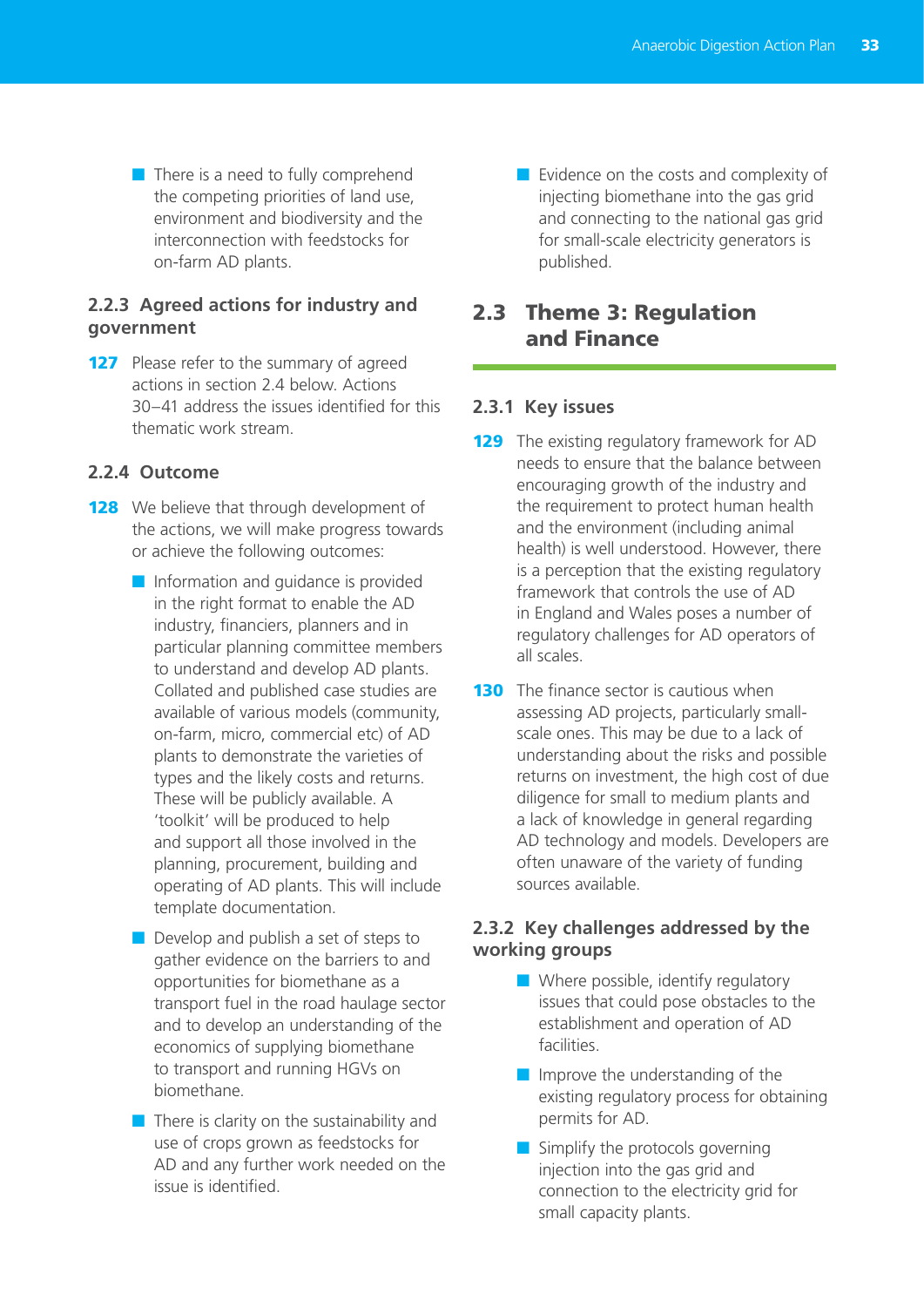■ Build investor confidence by reducing the risks and costs associated with providing finance.

■ Provide quidance to developers to help in obtaining the finance necessary to bring forward projects of all types and scales.

#### **2.3.3 Agreed actions for industry and government**

**131** Please refer to the summary of agreed actions in section 2.4 below. Actions 42–56 address the issues identified for this thematic work stream.

#### **2.3.4 Outcome**

- **132** We believe that through development of the actions, we will make progress towards or achieve the following outcomes:
	- 'Best practice' guidance notes are published on industry and Government websites, setting out what the EA and the industry consider good practice.
	- Transparent quidance is available on the EA website on the process of engagement required by the EA for

highlighting regulatory concerns with the existing regulatory framework.

- General awareness of AD in the finance and venture capital sector is increased and includes knowledge of best practice in the industry. Tools and guidance to improve access to funding are developed and available to AD operators of all scales.
- Government has agreed that WRAP set up a new loan fund to help stimulate investment in additional AD infrastructure.
- The benefits of operating standards for non-waste AD processes to the same level as waste processes (for both Environmental Impact and Health and Safety) are well understood.

#### 2.4 Summary of agreed actions

133 The table below summarises all the actions for all three thematic work streams discussed above. A more detailed description of the actions can be found in supporting document 1.

| No.            | Ref.           | <b>Action Description</b>                                                                                                                                                                                           | <b>Primary</b><br><b>Action owner</b> | <b>Due date</b>   |
|----------------|----------------|---------------------------------------------------------------------------------------------------------------------------------------------------------------------------------------------------------------------|---------------------------------------|-------------------|
|                | <b>KUL 1.1</b> | Agree and publish on the existing AD portal a<br>robust baseline that accurately describes the status<br>of the AD industry.                                                                                        | NNFCC and<br><b>WRAP</b>              | September<br>2011 |
| $\overline{2}$ | <b>KUL 1.2</b> | Continue to update the AD landscape information<br>that is accessed via the AD portal, including<br>monitoring planned developments. In the long<br>term develop an industry led mechanism to<br>provide this data. | NNFCC and<br><b>WRAP</b>              | Ongoing           |
| 3              | <b>KUL 1.3</b> | Add to information available on the AD portal<br>though collating robust data on the associated<br>benefits of AD, e.g. number of jobs, renewable<br>energy generated, GHG reduction etc.                           | <b>WRAP</b>                           | April 2012        |
| $\overline{4}$ | <b>KUL 1.4</b> | Agree and publish via the AD portal the collated<br>matrix of ongoing research and development work<br>on AD in the UK.                                                                                             | Defra                                 | September<br>2011 |

#### **Table 2:** Summary of agreed actions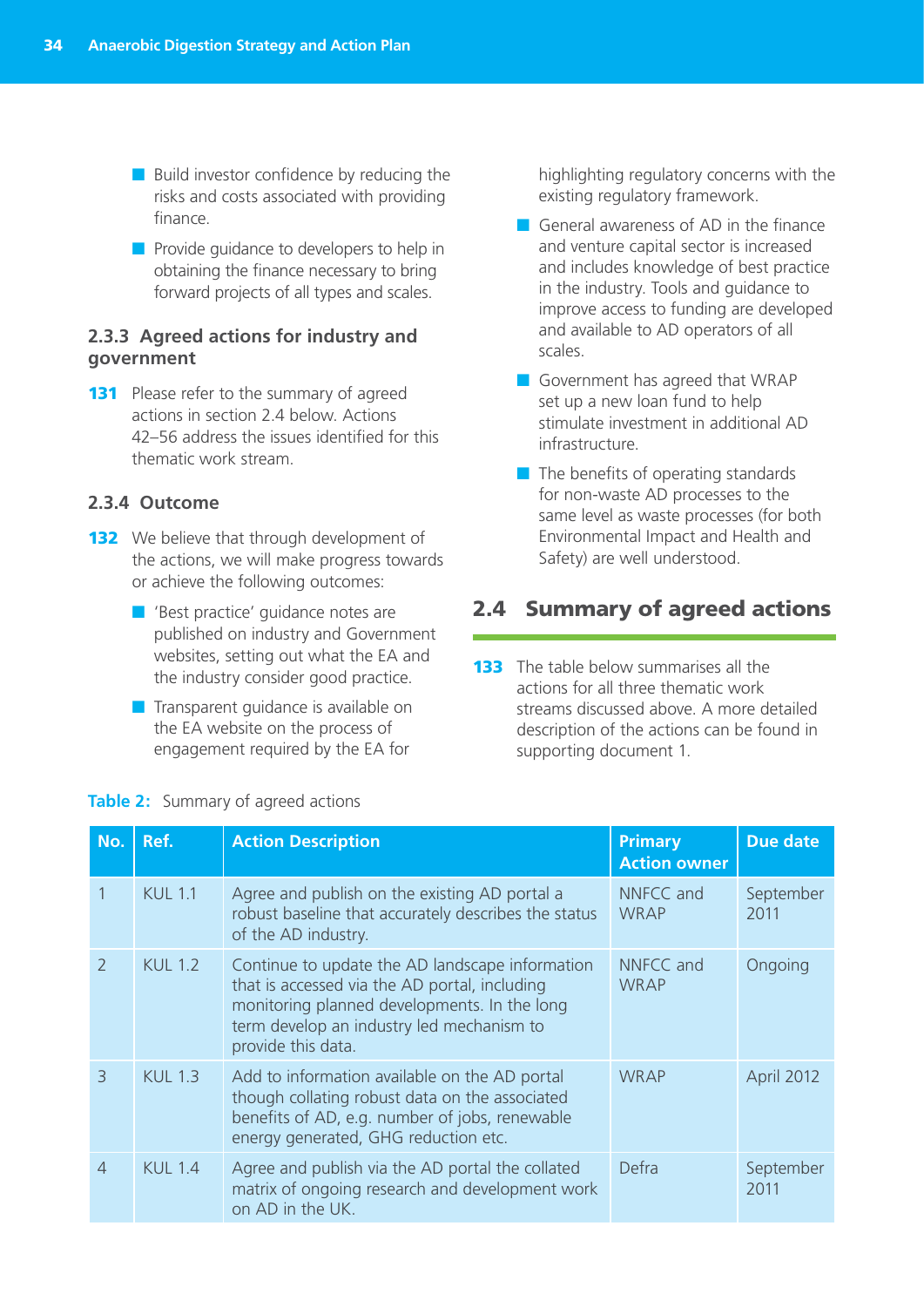| No.            | Ref.             | <b>Action Description</b>                                                                                                                                                                                                                                                                                  | <b>Primary</b><br><b>Action owner</b> | <b>Due date</b>                  |
|----------------|------------------|------------------------------------------------------------------------------------------------------------------------------------------------------------------------------------------------------------------------------------------------------------------------------------------------------------|---------------------------------------|----------------------------------|
| 5              | KUL <sub>2</sub> | Collate and make available data and information<br>sources on feedstocks for AD via AD portal.                                                                                                                                                                                                             | <b>WRAP</b>                           | April 2012                       |
| 6              | KUL <sub>3</sub> | Build on existing work by WRAP and others<br>on commercial food waste collection to ensure<br>commercial collection becomes more widespread<br>e.g. tool on costs involved in commercial collection<br>schemes, demonstration projects etc.                                                                | <b>WRAP</b>                           | December<br>2011                 |
| $\overline{7}$ | KUL 4            | Undertake an economic study to evaluate the<br>different possible business models for AD and a<br>full review of the supply chain options for AD.                                                                                                                                                          | <b>WRAP</b>                           | April 2012                       |
| 8              | <b>KUS 1.1</b>   | Agree and finalise the training provision matrix<br>created by the working group members, maintain it<br>as a live document and publish it via the AD portal.                                                                                                                                              | <b>CIWM</b>                           | September<br>2011                |
| $\overline{9}$ | <b>KUS 1.2</b>   | Develop National Occupational Standards to cover<br>the AD process in more detail.                                                                                                                                                                                                                         | <b>EU Skills</b>                      | March<br>2012                    |
| 10             | <b>KUS 1.3</b>   | Collate data from other work streams to assess<br>potential demand for skilled personnel and use<br>this data to understand where the training and<br>standards gaps are and the size of the potential<br>market for training. Disseminate this data and<br>develop bespoke training packages if required. | <b>EU Skills</b>                      | December<br>2011                 |
| 11             | <b>KUS 1.4</b>   | Investigate if there is a need, and if so develop<br>qualifications for the operation of the AD process<br>using the National Occupational Standards.                                                                                                                                                      | <b>Awarding Orgs</b><br>e.g. WAMITAB  | 2011/2012                        |
| 12             | <b>KUS 1.5</b>   | Trade associations to work with their members<br>to identify training needs and then to work with<br>training providers to develop training courses.                                                                                                                                                       | <b>ADBA</b>                           | Ongoing/<br>subject to<br>demand |
| 13             | <b>KUS 1.6</b>   | Identify if there are any specific training/skills<br>requirements regarding utilisation of gas/power.                                                                                                                                                                                                     | <b>EU Skills</b>                      | 2011/2012                        |
| 14             | <b>KUS 2.1</b>   | Publish factsheets explaining Operator<br>Competence requirement for permitted facilities,<br>contextualised specific to AD. Use AD Portal.                                                                                                                                                                | <b>NNFCC</b>                          | September<br>2011                |
| 15             | <b>KUS 2.2</b>   | Produce information sheet outlining key H&S<br>regulations relevant to AD and specific training<br>required and make this available.                                                                                                                                                                       | <b>ADBA</b>                           | September<br>2011                |
| 16             | <b>KUS 2.3</b>   | Identify and promote tangible benefits of a trained<br>and competent workforce and then communicate<br>via AD industry and AD Portal.                                                                                                                                                                      | <b>EU Skills</b>                      | December<br>2011                 |
| 17             | <b>KUS 2.4</b>   | Scope potential for a framework where<br>demonstration/accreditation of training and<br>competence is key to acquiring financial investment.                                                                                                                                                               | <b>ADBA</b>                           | In progress                      |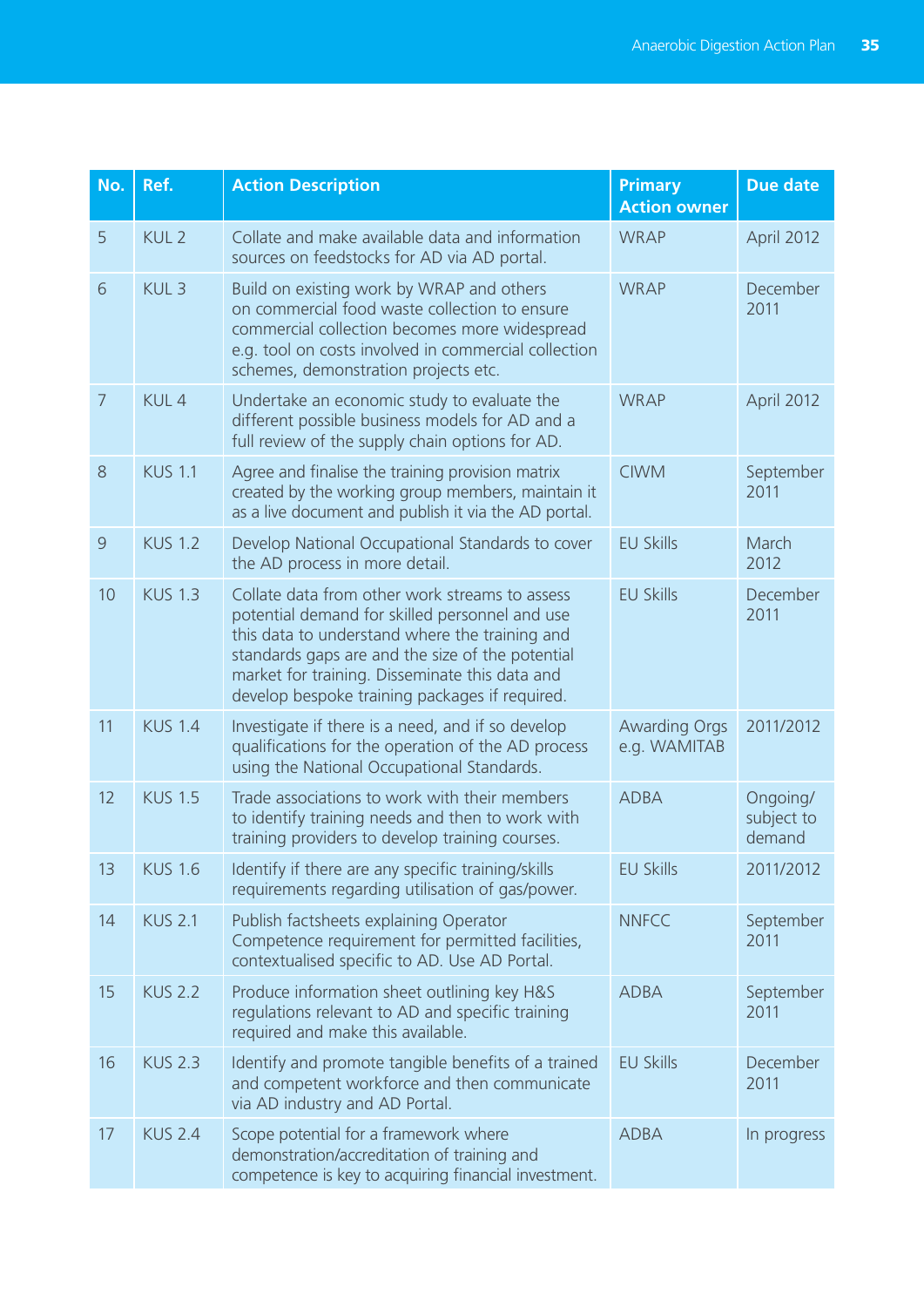| No. | Ref.             | <b>Action Description</b>                                                                                                                                                                                                                         | <b>Primary</b><br><b>Action owner</b> | <b>Due date</b>                        |
|-----|------------------|---------------------------------------------------------------------------------------------------------------------------------------------------------------------------------------------------------------------------------------------------|---------------------------------------|----------------------------------------|
| 18  | KUS <sub>3</sub> | Promote and replicate existing projects (e.g. the<br>RESCO project where manufacturers are being<br>encouraged to convert their existing skills to make<br>products for AD plants).                                                               | <b>ADBA</b>                           | September<br>2011                      |
| 19  | <b>KUD 1.1</b>   | Collate and publish experience of digestate<br>enhancement and the development of novel<br>digestate products.                                                                                                                                    | <b>WRAP</b>                           | March<br>2012                          |
| 20  | <b>KUD 1.2</b>   | Obtain and publish empirical evidence from the<br>UK for the benefits of different kinds of digestate<br>products in different markets such as in landscape<br>and regeneration applications or for horticulture.                                 | <b>WRAP</b>                           | Ongoing -<br>complete<br>March<br>2014 |
| 21  | KUD2.1           | Define different market expectations and<br>requirements for product quality.                                                                                                                                                                     | <b>WRAP</b>                           | Ongoing -<br>complete<br>March<br>2012 |
| 22  | <b>KUD 2.2</b>   | Collate and publicise existing data on digestate<br>characteristics (including benefits and safety) and<br>use.                                                                                                                                   | <b>WRAP</b>                           | March<br>2012                          |
| 23  | <b>KUD 2.3</b>   | Obtain field evidence for benefits and safety of<br>digestates in different markets.                                                                                                                                                              | <b>WRAP</b>                           | Ongoing -<br>complete<br>March<br>2013 |
| 24  | <b>KUD 2.4</b>   | Where lacking, collate or procure research to<br>provide data on processing impacts on hazards of<br>known concern to specific market sectors.                                                                                                    | <b>WRAP</b>                           | Ongoing -<br>complete<br>March<br>2014 |
| 25  | <b>KUD 2.5</b>   | Work with retail and farm assurance sectors to<br>ensure that required tools are in place to allow<br>these sectors to endorse the use of digestates in<br>food production systems and to communicate the<br>benefits of digestates to consumers. | <b>WRAP</b>                           | March<br>2013                          |
| 26  | <b>KUD 2.6</b>   | Provide robust data that can be included in farm<br>nutrient planning tools such as PLANET and RB209<br>when these tools are periodically revised.                                                                                                | <b>WRAP</b>                           | March<br>2013                          |
| 27  | <b>KUD 2.7</b>   | Work with organic bodies and the EC to clarify<br>the acceptability of digestates derived from non-<br>household food sources on organic land.                                                                                                    | <b>WRAP</b>                           | March<br>2013                          |
| 28  | <b>KUD 2.8</b>   | Agree and publish on AD portal a dictionary of<br>terms for the AD industry to remove confusion.                                                                                                                                                  | <b>ADBA</b>                           | March<br>2012                          |
| 29  | <b>KUD 2.9</b>   | Collate and publicise existing data on the benefits<br>of different digestate distribution models (e.g.<br>service or product solution).                                                                                                          | <b>WRAP</b>                           | December<br>2011                       |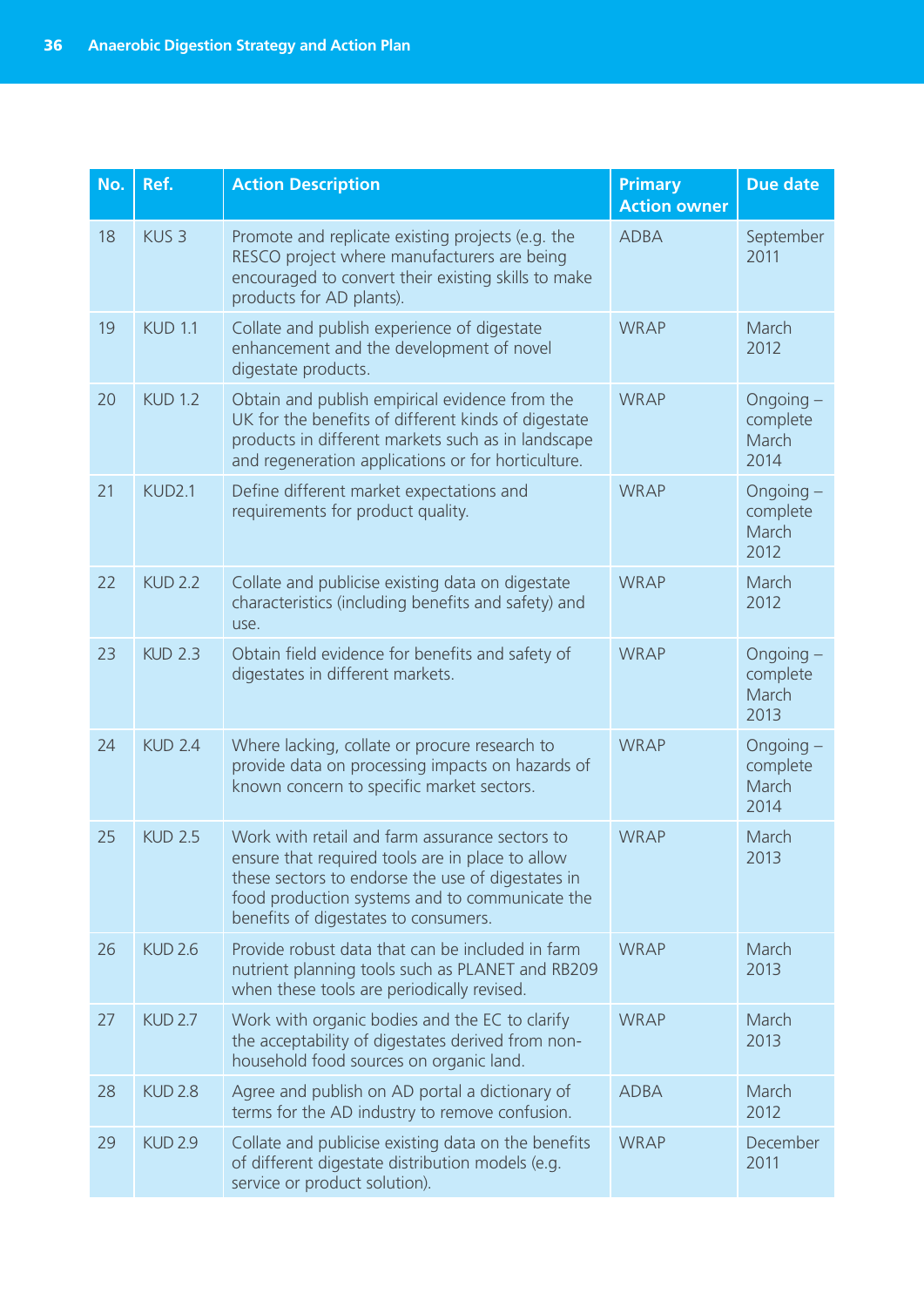| No. | Ref.             | <b>Action Description</b>                                                                                                                                                                                                                                                                                                                                                                                                                                                                                                                               | <b>Primary</b><br><b>Action owner</b> | <b>Due date</b>   |
|-----|------------------|---------------------------------------------------------------------------------------------------------------------------------------------------------------------------------------------------------------------------------------------------------------------------------------------------------------------------------------------------------------------------------------------------------------------------------------------------------------------------------------------------------------------------------------------------------|---------------------------------------|-------------------|
| 30  | WMA 1            | Collate and publish a library of case studies from<br>all types of AD operation, specifically exploit<br>and promote findings from Environmental<br>Transformation Fund (ETF) demonstration projects.                                                                                                                                                                                                                                                                                                                                                   | <b>NNFCC</b>                          | September<br>2011 |
| 31  | WMA <sub>2</sub> | Develop a set of tools that can be used by all those<br>involved in planning, procuring, delivering and<br>operating AD including local communities.                                                                                                                                                                                                                                                                                                                                                                                                    | <b>ADBA</b>                           | March<br>2012     |
| 32  | WMA <sub>3</sub> | Establish a viable Challenge Fund to further the<br>development of AD. The fund should cover the<br>use of AD in all sectors and focus on challenging<br>the cost of AD technology, and to develop<br>improvements in the efficiency of AD. Funding will<br>come from diverse sources.                                                                                                                                                                                                                                                                  | <b>WRAP</b>                           | September<br>2011 |
| 33  | WMA4             | Collate and publicise the range of industry awards<br>for which AD is currently eligible and promote<br>them via the AD portal. Establish a new, industry<br>sponsored award for community AD projects.                                                                                                                                                                                                                                                                                                                                                 | <b>CIWM</b>                           | May 2012          |
| 34  | WMB <sub>1</sub> | A Paper will be produced by the Low Carbon<br>Vehicle Partnership (LCVP) addressing:<br>Principal opportunities for and demand side<br>barriers to the adoption of biomethane in<br>transport for road haulage.<br>Model costs of fuel switching for different fleet<br>$\qquad \qquad -$<br>operations.<br>Present alternatives for increasing the market<br>for natural gas trucks and the potential impact<br>of interventions.<br>Quantify carbon benefits of biomethane relative<br>to diesel.<br>Non-financial barriers and how to address these. | <b>LCVP</b>                           | September<br>2011 |
| 35  | WMB <sub>2</sub> | DfT to undertake:<br>Analysis of UK subsidy environment for<br>biomethane.<br>Examination of the costs of using biomethane/<br>$\overline{\phantom{0}}$<br>CNG in the transport sector.<br>Establish the scale of the potential supply of<br>$\qquad \qquad -$<br>biomethane for transport from various sources.                                                                                                                                                                                                                                        | <b>DfT</b>                            | April 2012        |
| 36  | <b>WMR 1.1</b>   | To facilitate discussions between Office of the<br>Gas and Electricity Markets (Ofgem) and industry<br>to address the costs and complexity of injecting<br>biomethane into the gas grid and connecting to the<br>national grid for small-scale electricity generators.                                                                                                                                                                                                                                                                                  | <b>DECC</b>                           | September<br>2011 |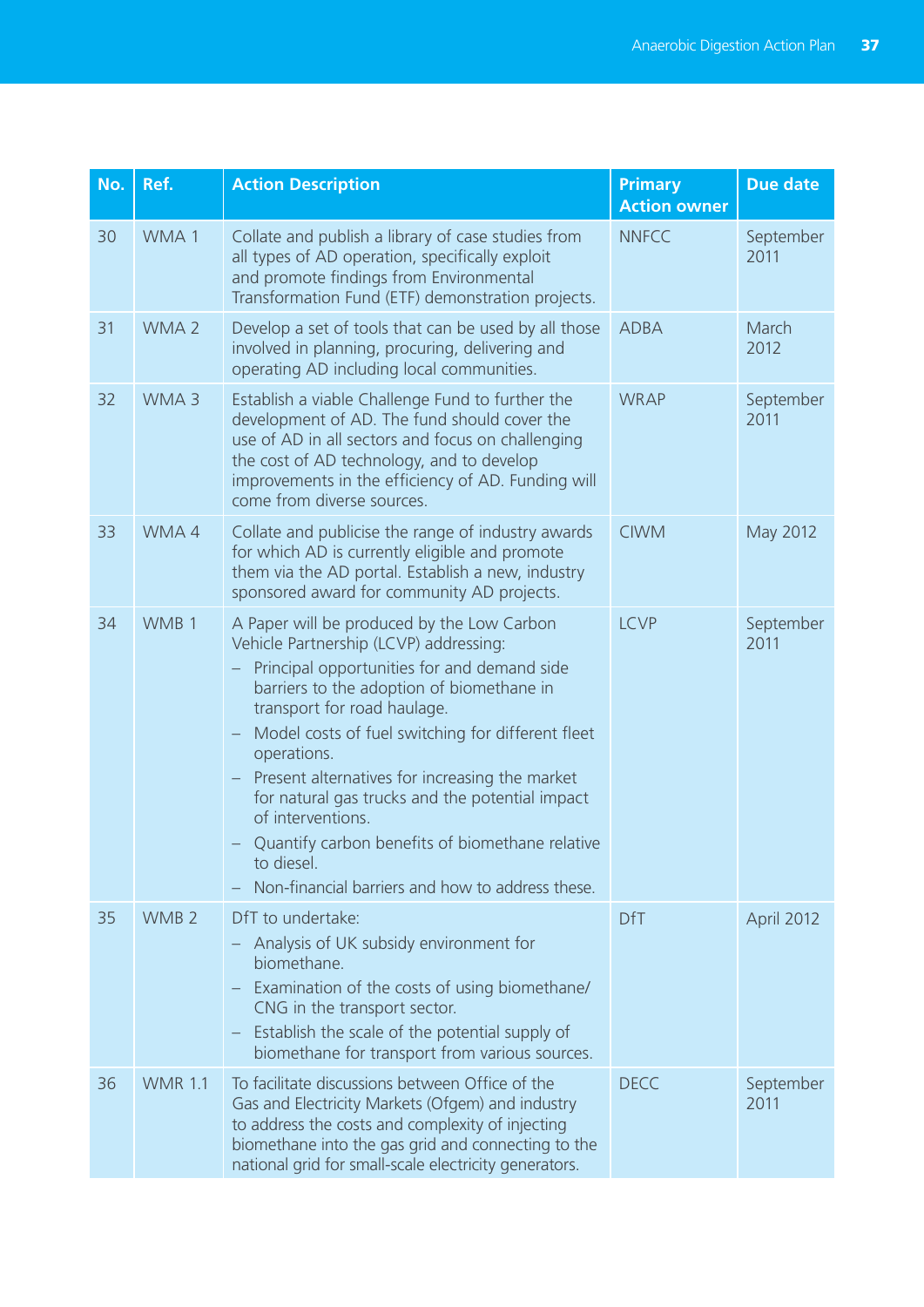| No. | Ref.             | <b>Action Description</b>                                                                                                                                                                                           | <b>Primary</b><br><b>Action owner</b> | <b>Due date</b>   |
|-----|------------------|---------------------------------------------------------------------------------------------------------------------------------------------------------------------------------------------------------------------|---------------------------------------|-------------------|
| 37  | <b>WMR 1.2</b>   | To promote to industry the benefits of schemes<br>that will encourage and enable the use of<br>biomethane injected into the grid.                                                                                   | Trade<br>association                  | Ongoing           |
| 38  | <b>WMR 2.1</b>   | Hold a workshop on the sustainability and role of<br>the use of purpose-grown crops as a feedstock for<br>AD. A summary of the findings of the workshop<br>will be produced and published.                          | Defra                                 | September<br>2011 |
| 39  | <b>WMR 2.2</b>   | Develop and publicise an easy to use tool to<br>calculate the lifecycle greenhouse gas savings<br>associated with biomass feedstocks used in the<br>generation of electricity, heat and combined heat<br>and power. | <b>DECC</b>                           | September<br>2011 |
| 40  | WMR <sub>3</sub> | Establish a Defra led working group to consider<br>the current opportunities for supporting good<br>practice on-farms and the environmental benefits<br>of on-farm AD.                                              | Defra                                 | September<br>2011 |
| 41  | WMR4             | Produce and publish a brochure on the economic<br>viability of small and micro scale AD.                                                                                                                            | IEA Task 37                           | April 2012        |
| 42  | <b>RFF 1.1</b>   | Compile and publicise a consolidated list of<br>financial schemes available to AD projects.<br>Promote access to these funds to industry.                                                                           | <b>ADBA</b>                           | September<br>2011 |
| 43  | <b>RFF 1.2</b>   | Investigate the case for possible intervention, in the<br>form of innovative financial products, to encourage<br>investment in AD projects.                                                                         | <b>BIS</b>                            | March<br>2012     |
| 44  | <b>RFF 1.3</b>   | Trade associations to collate and put forward<br>evidence to Government to simplify the Enhanced<br>Capital Allowances scheme by considering AD on a<br>project basis.                                              | <b>ADBA</b>                           | <b>July 2011</b>  |
| 45  | <b>RFF 1.4</b>   | Investigate other more standard financial products<br>already available (e.g. for small-scale wind) and<br>establish whether any of the best practice/<br>structures can be used in the AD sector.                  | <b>ADBA</b>                           | December<br>2011  |
| 46  | RFF <sub>2</sub> | To help the development of additional AD<br>capacity through new loan fund to help stimulate<br>investment in AD infrastructure.                                                                                    | <b>WRAP</b>                           | September<br>2011 |
| 47  | RFF <sub>3</sub> | Provision of agreed standard due diligence<br>templates and the production of a standard set of<br>legal documentation for industry to use.                                                                         | <b>ADBA</b>                           | September<br>2011 |
| 48  | RFF4             | Deliver stakeholder meetings for the finance<br>community for general communications, dispute<br>resolution and proactive management of key issues.                                                                 | <b>ADBA</b>                           | Ongoing           |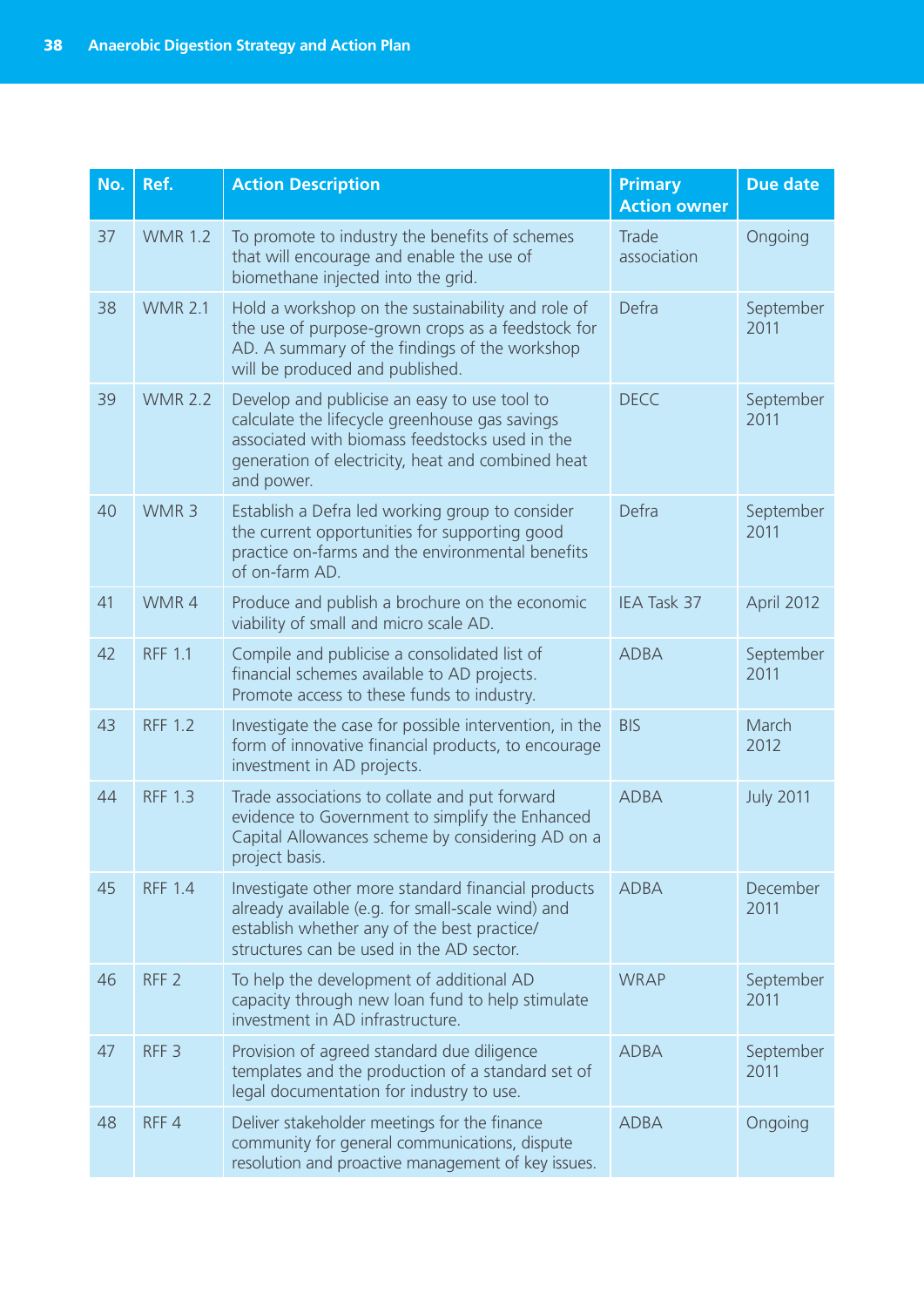| No. | Ref.             | <b>Action Description</b>                                                                                                                                                                                                                                                                                                | <b>Primary</b><br><b>Action owner</b> | <b>Due date</b>   |
|-----|------------------|--------------------------------------------------------------------------------------------------------------------------------------------------------------------------------------------------------------------------------------------------------------------------------------------------------------------------|---------------------------------------|-------------------|
| 49  | <b>RFR 1.1</b>   | Extend the availability of Standard Rules for AD.<br>The EA have previously consulted on a revision of<br>the standard rules permit for AD. The results of this<br>consultation have now been published and revised<br>standard rules will be published and will take effect<br>from the beginning of August 2011.       | EA                                    | August<br>2011    |
| 50  | <b>RFR 1.2</b>   | The EA will continue its work on the consideration<br>of waste types for inclusion in AD. It will use its<br>risk based regulatory approach to ensure the right<br>outcomes and link this work to the consideration<br>and revision of the AD QP.                                                                        | EA                                    | September<br>2011 |
| 51  | <b>RFR 1.3</b>   | Extend PAS110. The EA have now set up a Special<br>Interest Group in order to progress submissions<br>for new waste streams and end uses for digestate<br>which allows PAS110 certification. The EA will<br>update their website providing a proforma and<br>guidance for additional waste and end use<br>submissions.   | EA                                    | September<br>2011 |
| 52  | <b>RFR 1.4</b>   | Transfer of feedstock and digestate between<br>farms. The EA will consider the recommendations<br>that were raised by stakeholders and will complete<br>a review and identify recommendations and<br>actions to be taken forwards.                                                                                       | EA                                    | September<br>2011 |
| 53  | <b>RFR 1.5</b>   | Ensure regulatory tools for AD are fit for purpose<br>for delivering the Industrial Emissions Directive<br>(IED). The EA will deliver proportional and risk-<br>based delivery of the IED in advance of when<br>the IED takes effect for new and existing AD<br>operators.                                               | EA                                    | January<br>2013   |
| 54  | <b>RFR 1.6</b>   | Development of a quality protocol on biomethane<br>to establish a point when biomethane produced<br>from waste feedstocks can be used as a product<br>and is no longer regarded as a waste. Work on this<br>process has been started.                                                                                    | EA and EPOW                           | March<br>2012     |
| 55  | RFR <sub>2</sub> | Clarify the regulation of co-digestion of waste with<br>sewage sludge at sewage treatment works. A task<br>and finish group led by the EA and Water UK has<br>been established. Once the results of this work are<br>fully available, the EA and Defra will work together<br>to further clarify the regulatory position. | Water UK and<br>EA                    | April 2012        |
| 56  | RFR <sub>3</sub> | Facilitate a forum/hold regular meetings to discuss<br>and understand planning reform as they affect AD.                                                                                                                                                                                                                 | <b>DCLG</b>                           | Ongoing           |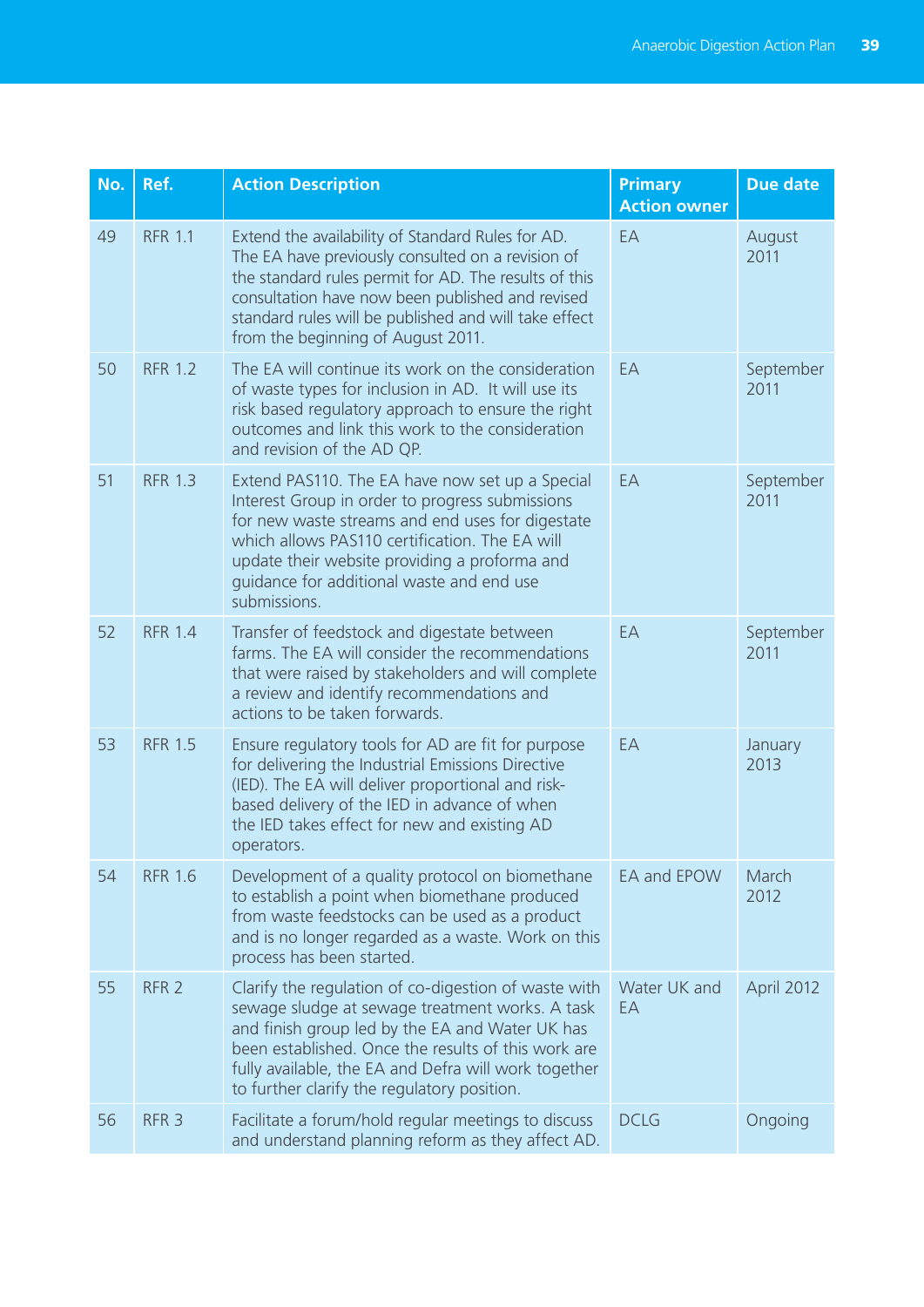## 2.5 Communications

- **134** A number of the challenges faced by the industry are felt to be due to the confusing information landscape and the perception that there is a lack of clear guidance and technical information readily available for planners, financiers and project developers. There is a pressing need for clearly understandable guidance and information for these groups, but also for the general public, whose agreement or objections can be the difference between the success and failure of a project.
- **135** The emerging nature of the non-utility AD industry in England, the fast-paced movement in AD technology and a lack of a clear understanding of the potential of the industry have all been highlighted as possible barriers for uptake of projects and the development of the sector.
- **136** It is felt that there is limited information readily available and that a single source or point of reference for the industry and civil society would benefit the development of the sector.
- **137** There are a number of Actions which will provide greater levels of information and guidance. The Government has therefore decided to continue to fund the NNFCC AD portal as the key hub and tool for information dissemination on anaerobic digestion: http://www.biogas-info.co.uk/. This provides a first point of contact for information on AD for local authorities, businesses, farmers and the wider public. It provides direct links to a wide range of sources of information and advice.



**138** The industry and Government as part of the workgroup process also agreed to undertake joint communication actions to ensure that AD, its benefits, technical guidance, information notes and publication of research and development is communicated more widely. As part of the ongoing monitoring and evaluation of the implementation of this Action Plan, communication strategies and activities will be monitored and reported.

## 2.6 Research base

- **139** We recognise that there is a great deal of completed and ongoing research and development on AD by Government, research bodies and industry in the UK and abroad. Defra commissioned a report giving an overview of evidence on completed and ongoing research into AD of food and other waste including assessment of the gaps where evidence is still needed (please see supporting document 2 – Report on the AD Research Gap Analysis). This report was commissioned in parallel to developing the actions to complement the AD Strategy and Action Plan.
- **140** The report indicates that a significant body of evidence exists on feedstocks, process optimisation/characterisation, biogas yields, as well as case studies of operational systems and community AD models. It also states that manure and purpose grown crops are feedstocks which are widely digested in the USA and Europe, hence they have been widely reported. The report therefore makes some recommendations to improve the accessibility of this research:
	- Summarising key existing findings rather than 'new' research in areas such as technologies and feedstock and quantifying the wider benefits of AD.
	- Translation of key scientific reports published in other languages, particularly German, into English.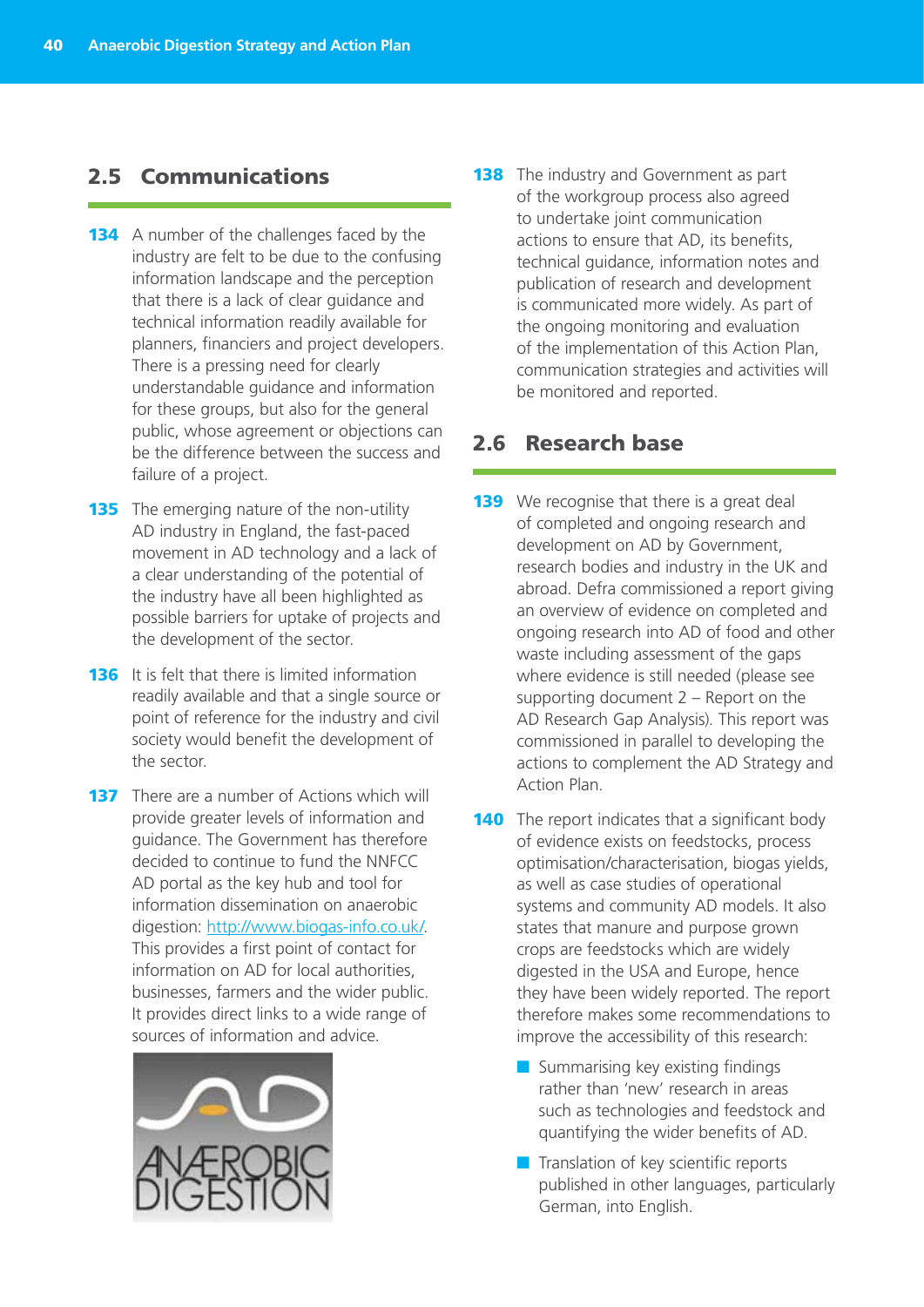- A critical review of published European case studies to identify the key success factors, including biogas as a transport fuel, and whether these could be transferrable to the UK.
- **141** The main areas in which the report recommends further work (which are not covered by the recommendations from industry) are:

#### **i) Food waste feedstocks and digestion:**

■ Continue to investigate the long term implications of food waste digestion to understand the process parameters, operating conditions and outputs from the process.

#### **ii) Collection interfaces with AD treatment:**

■ Assessment of wet versus dry AD systems, the best systems for different feedstocks and the interface with collection systems.

#### **iii) Financial information:**

- A review of self-built AD systems in Germany and the ways in which this could be transferrable to the UK in order to reduce capital costs for small-scale systems.
- Incorporate results from ongoing research into biogas yields from food wastes into existing process models, as this will enable better estimations of likely revenue from AD plants to be made.

#### **iv) Stimulating the growth in AD technologies through different business models:**

■ Review the working models (contractual and economic) for the successful development of AD in other countries and the effects these have had on the growth and development of AD.

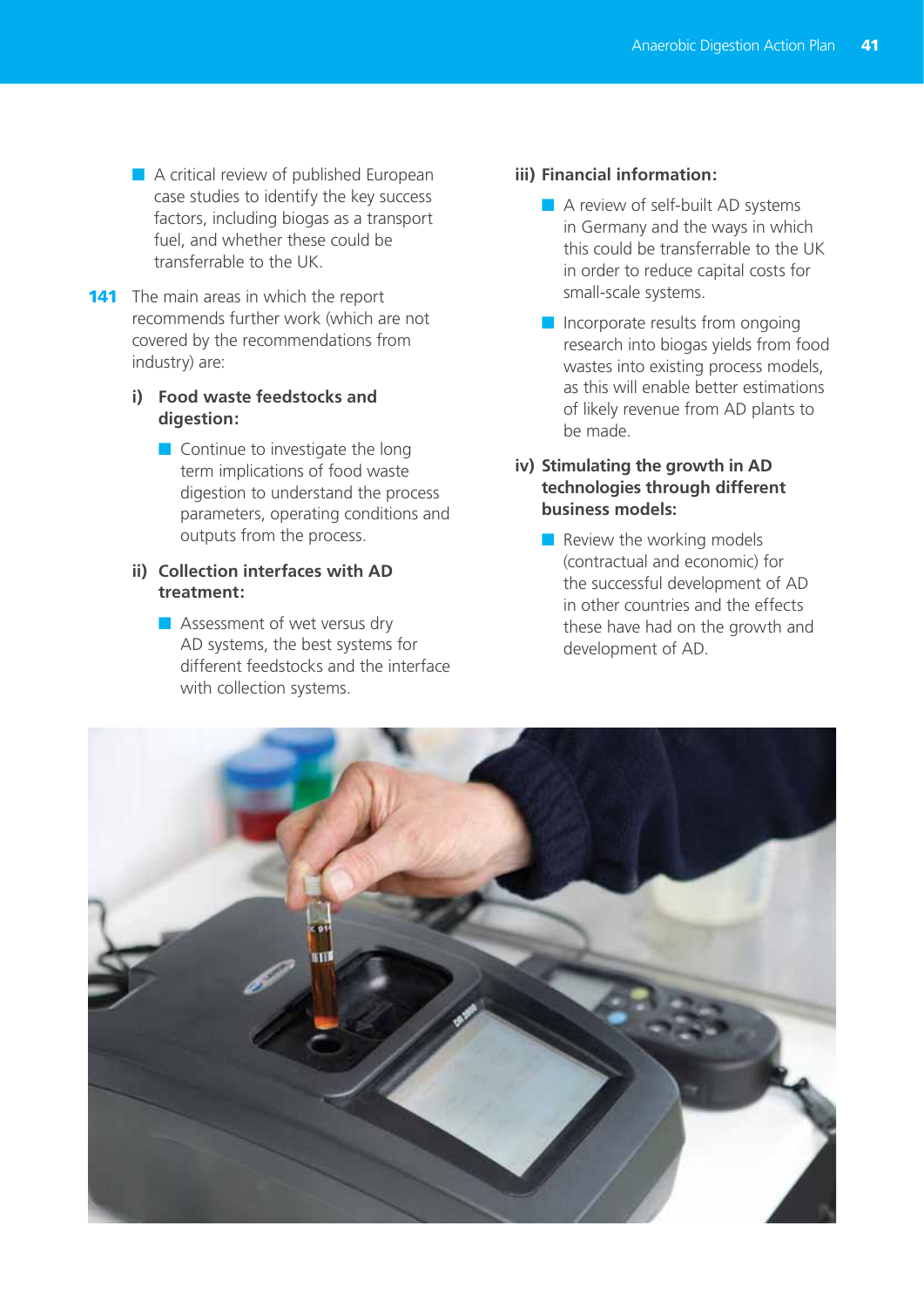- **v) Training needs:**
	- Assess what training courses are available internationally, and assess the appropriateness of incorporating these into UK training.

#### **vi) Regulatory issues:**

■ Further investigate key emissions and nuisance issues such as bioaerosols and odour from AD facilities.

#### **vii)Applications of digestate:**

- WRAP's current focus on food waste-derived digestate should be continued in order to ascertain benefits and identify if the long-term use of digestate on agricultural land may become problematic.
- A more detailed investigation looking into the potential hazards in digestate (e.g. pesticide residues, weed seeds/propagules and the pathogen Clostridium botulinum). This could complement WRAP's risk assessment work on composts.
- Outlets and environmental implications for digestate from residual treatment processes should be explored.
- Government and industry will use the findings in the R&D report to inform future research priorities.

#### 2.7 Next steps

**142** The Government has been delighted with the participation and engagement from industry that it has received during the creation of this document, and believes that this process has been of great benefit. In building on that enthusiasm and energy, Government proposes to continue with the Industry-Government Steering Group as the body overseeing progress on the implementation of the actions. Defra will be responsible for reporting on progress on the Action Plan. It will report regularly to the continuing Steering Group, and will publish a Progress Report annually, agreed with the Steering Group, to ensure that actions are successfully implemented. In particular it will examine the extent to which objectives are met, whether the planned levels of benefits are delivered and the original issues are addressed. This group will also enable Government and industry to consider additional new actions as they arise.

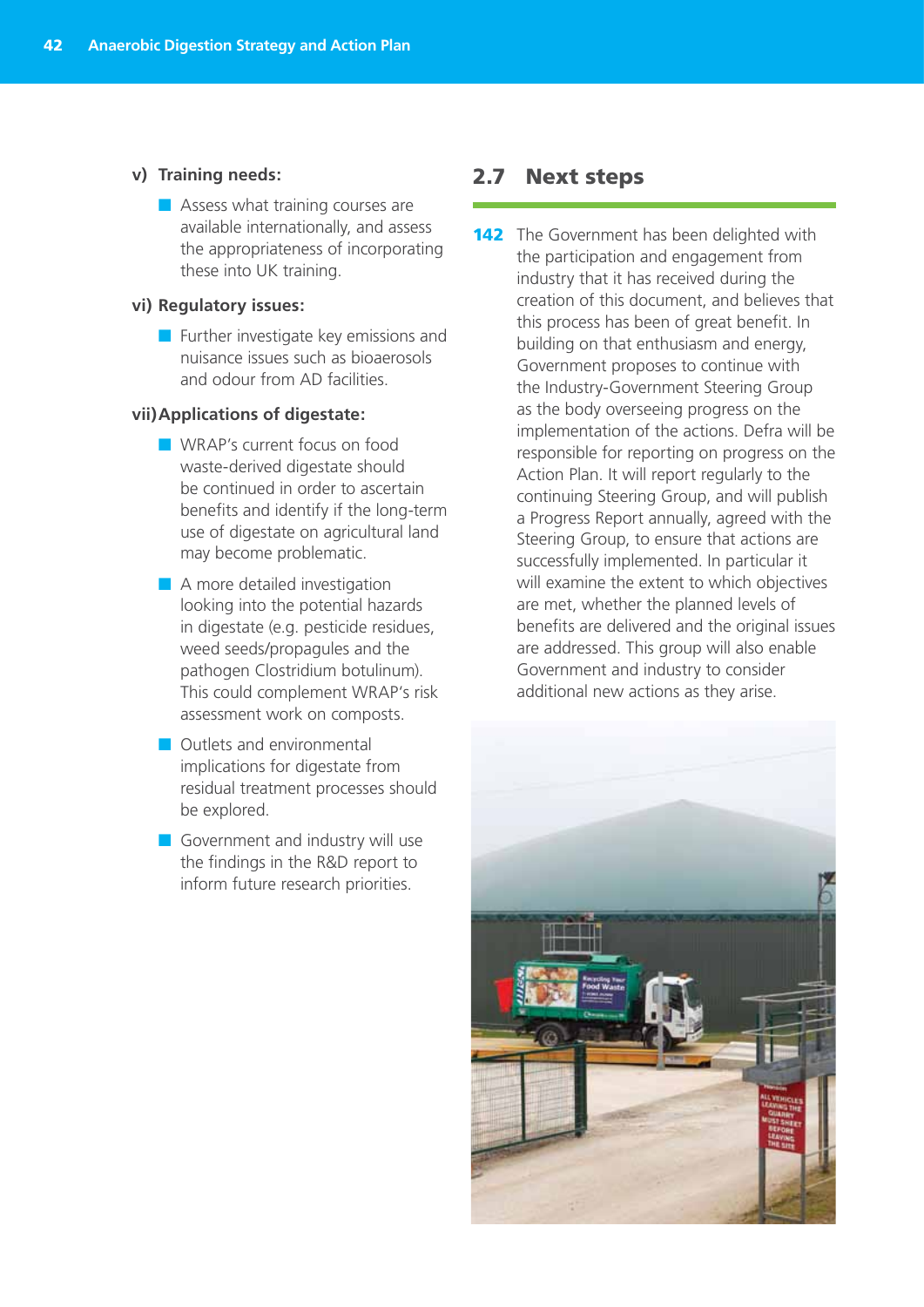## **3. Appendices**

#### Appendix A: Detailed process

- **143** The Government made a commitment to work towards a 'zero waste' economy in the Coalition Programme for Government of 20 May 2010, and to introduce measures to increase energy from waste through anaerobic digestion. The Government's Structural Reform Plans of 16 July 2010 therefore included an action to 'set out steps to promote increased energy from waste through anaerobic digestion'.**<sup>17</sup>** Defra incorporated this into its Business Plan, launched on 8 November 2010.**<sup>18</sup>** Priority 3.1.v of the Plan is to: 'Set out steps to promote increased energy from waste through anaerobic digestion, for consultation with stakeholders and industry', for completion by November 2010. Priority 3.1.vi is to: 'Publish detailed strategy to encourage anaerobic digestion measures', for completion by May 2011.
- **144** The Government then published on 30 November 2010 a Framework Document which aimed to set out the steps necessary to increase energy from waste through AD.**19** The Framework Document took into consideration the technical analyses provided in the Implementation Plan published in March 2010,**20** which built on the publication 'Anaerobic Digestion – Shared Goals' of February 2009 and

the Task Force report 'Developing an Implementation Plan for Anaerobic Digestion' in July 2009.

- **145** The Framework Document included an invitation for stakeholders to work with Government on the strategy. A stakeholder conference was also held, on 16 December 2010.
- **146** 128 replies were received to the publication of the Framework Document, from industry, trade associations, public bodies and community groups. All replies broadly supported the aims of the process and the Framework Document. The main issues raised at that stage were the difficulties AD operators encountered in gaining access to finance, and also the way in which the current regulatory regime works for AD, particularly for small-scale or farm-based operations.

**147** Following on from the publication of the Framework Document and the stakeholder event, a Steering Group composed of representatives from both Government and industry was established. In addition, representatives from the bodies responding to the Framework Document were invited to join one of three thematic workgroups, each of which met three times during January and February 2011. The workgroups each considered specific areas. The 'Knowledge and Understanding'

18 http://www.defra.gov.uk/corporate/about/what/business-planning

<sup>17</sup> http://www.number10.gov.uk/wp-content/uploads/defra-srp.pdf

<sup>19</sup> http://www.defra.gov.uk/environment/economy/waste/

<sup>20</sup> 'Accelerating the Uptake of Anaerobic Digestion in England: an Implementation Plan', March 2010.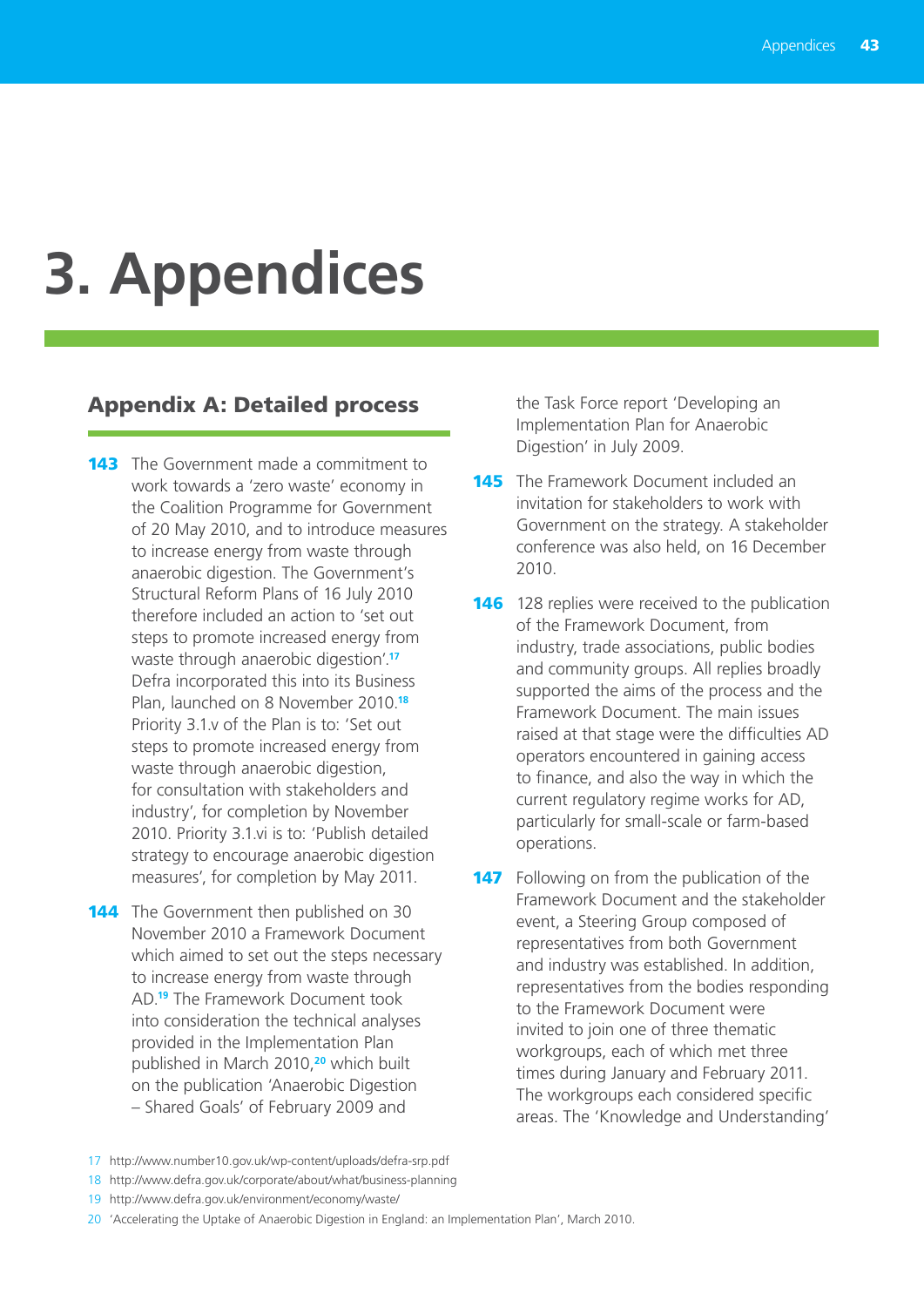and 'Smarter Working Models' workgroups were chaired by industry representatives, whereas the workgroup on 'Regulation and Finance' was chaired by a Government official. The 'Knowledge and Understanding' workgroup covered three topics – understanding the AD landscape, building UK skills and building safe and secure markets for digestate. The 'Smarter Working Models' workgroup covered raising the awareness of AD including community AD and localism, AD in the rural community and the use of biomethane for transport. Lastly the 'regulation and finance' working group covered the issues around the regulatory framework for AD and issues that affect access to finance for developing AD projects. The chairs of the thematic work groups were assisted by rapporteurs who led the development of the outputs for each of the 8 work streams. Approximately 80 individuals from a very broad spectrum of departments and organisations were involved in these 3 workgroups. Lastly, a further 'virtual group' was established. This group comprised about 70 members who had expressed an interest in the initial consultation but could not be accommodated in the workgroups. The minutes and draft outputs of all the workgroups were posted on a website for online discussion, in which the 'virtual group' was able to take part.

**148** Each workgroup discussed both the issues set out in the Framework Document and any additional issues raised in the consultation. Within each group, members agreed actions that industry and Government could take forwards to remove barriers to development and thus facilitate the uptake of energy from waste through AD. The results of the work of each of the workstreams are discussed in section 2 of this document. The Steering Group considered and discussed the recommendations of the workgroups and the AD Strategy and Action Plan has been produced as a result.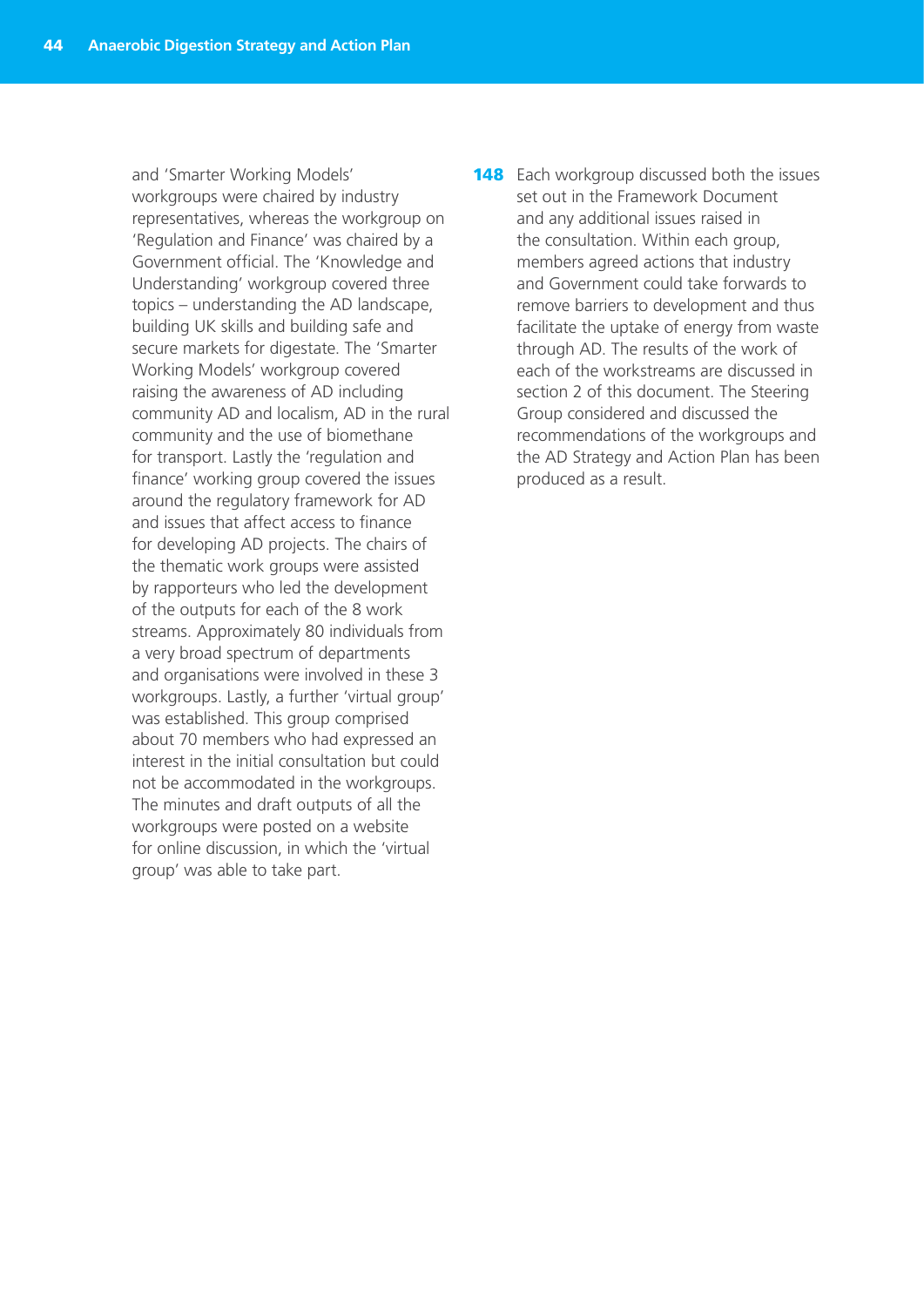## Appendix B: Members of the steering group

Anaerobic Digestion and Biogas Association (ADBA) Cabinet Office Chartered Institution of Wastes Management (CIWM) Country Land and Business Association (CLA) Department for Business, Innovation and Skills (BIS) Department for Communities and Local Government (DCLG) Department of Energy and Climate Change (DECC) Department for Environment, Food and Rural Affairs (Defra) Department for Transport (DfT) Environmental Services Association (ESA) National Grid Renewable Energy Association (REA) Her Majesty's Treasury (HMT) Water UK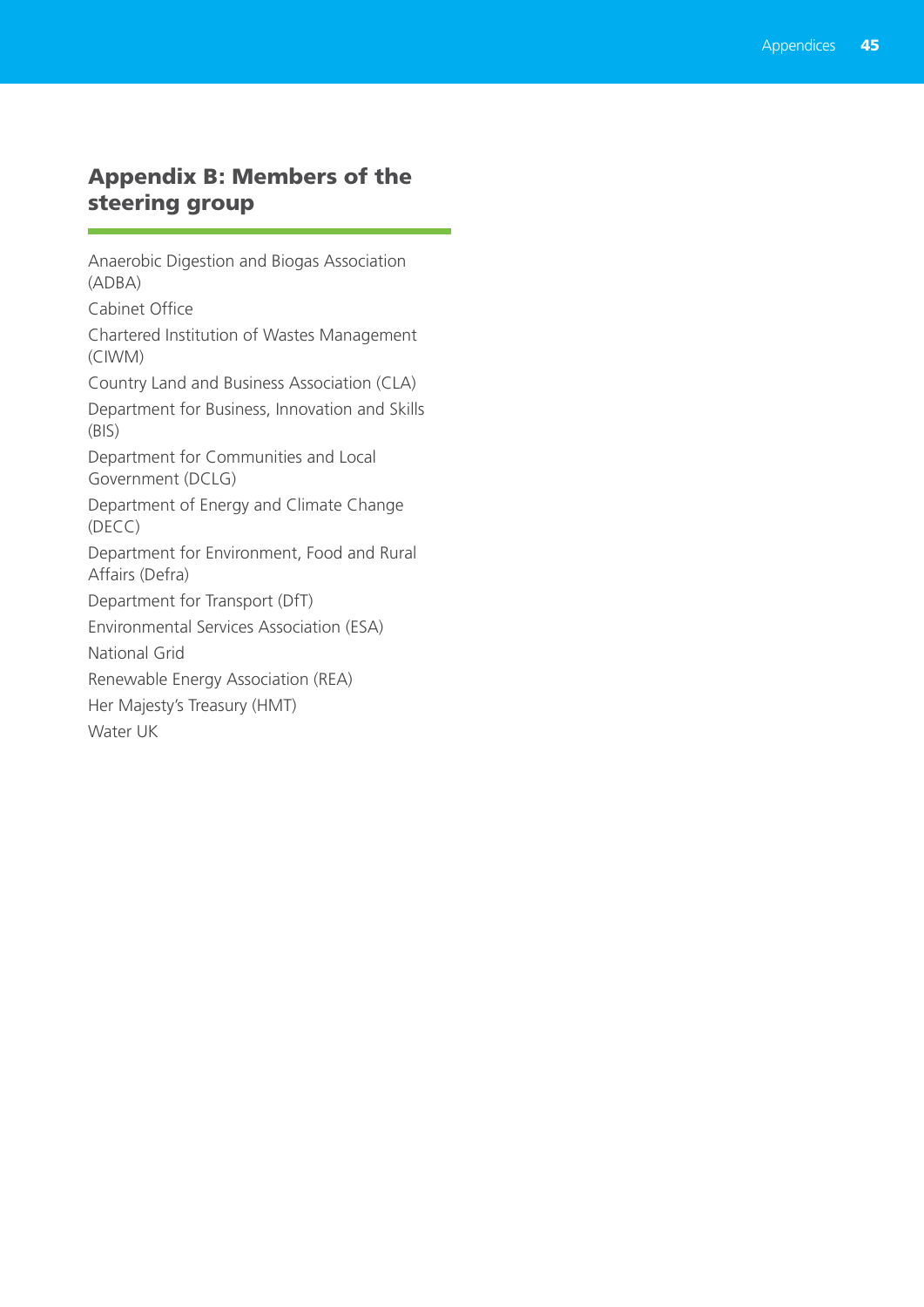## Appendix C: Core working group members

### **A**

Anaerobic Digestion and Biogas Association (ADBA) Association for Organics Recycling (AfOR) AeroThermal Group

Acuity Capital Management

### **B**

BiogenGreenfinch Burdens BioGroup

## **C**

Chartered Institution of Wastes Management (CIWM) C Spencer Ltd Chilled Food Community Composting Network (CCN) Centrica/British Gas

### **D**

Department for Environment, Food and Rural Affairs (Defra) Department for Transport (DfT) Department of Energy and Climate Change (DECC)

### **E**

Energy & Utility Skills Ltd (EU Skills) Environmental Services Association (ESA) Environment Agency (EA) Envitec Biogas UK

### **F**

The Food and Environment Research Agency (FERA) The Food and Drink Federation Frith Resource Ltd Foodchain & Biomass Renewables Association (Fabra)

## **G**

Greater Manchester Waste Disposal Authority (GMWDA) Grant Thornton

#### **H**

Health and Safety Executive (HSE)

#### **I**

Institution of Civil Engineers (ICE)

## **J**

John Laing London Waste and Recycling Board

#### **KL**

Low Carbon Vehicle Partnership (LCVP)

#### **MN**

National Non-Food Crops Centre (NNFCC) National Farmers Union (NFU) The National Energy Foundation (NEF) Norfolk County Council National Grid

## **O**

Office of the Gas and Electricity Markets (Ofgem) Office of Water Services (Ofwat)

### **P**

PDM Group

#### **QR**

Renewable Energy Association (REA) Reaseheath College Royal Agricultural Society of England (RASE)

#### **S**

Scottish Agriculture College (SAC) School of Environmental Biotechnology Severn Trent Water Scotia Gas Networks Southeast Power Engineering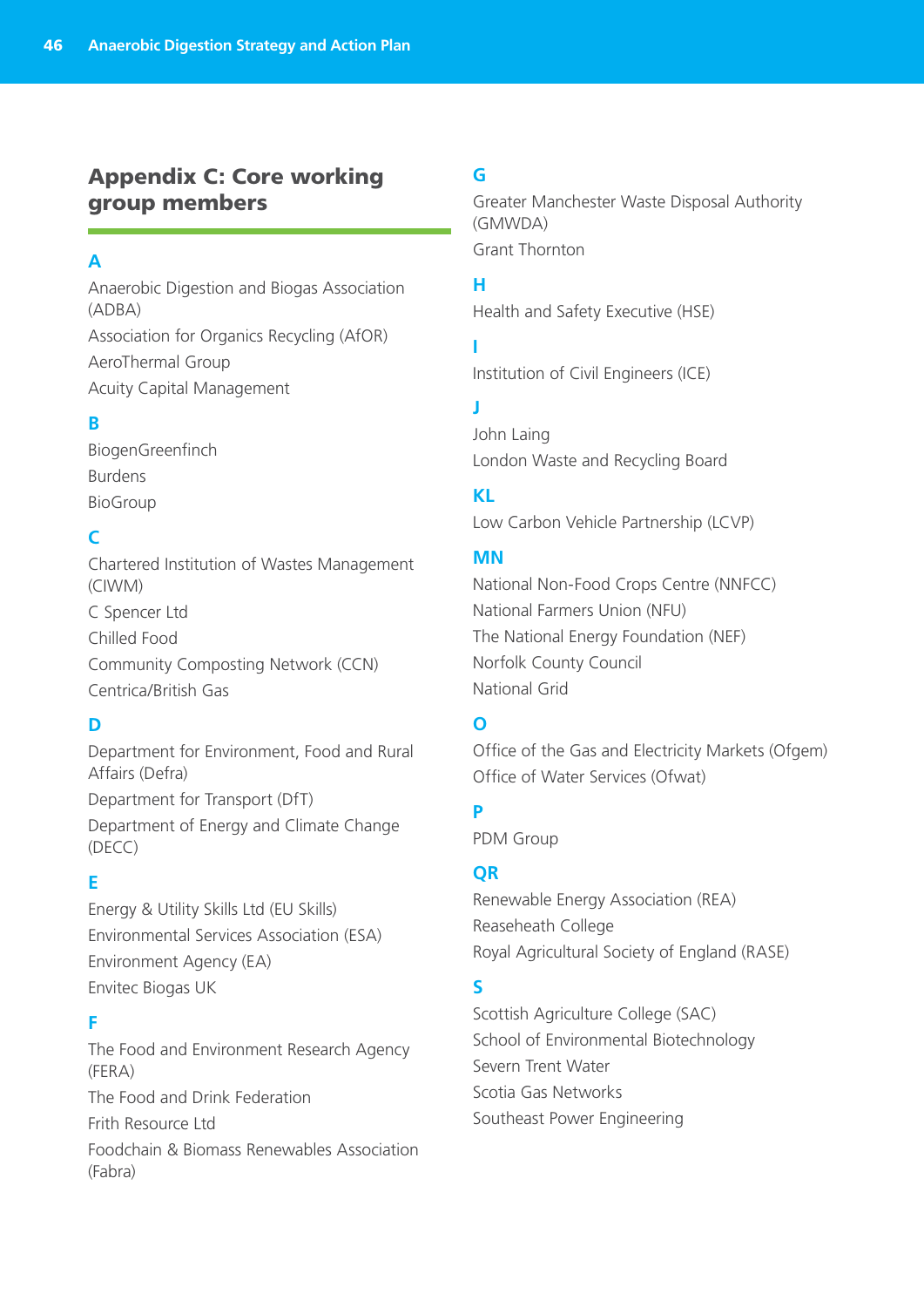## **T**

Transport and Travel Research Ltd Thames Water

## **U**

University of Newcastle upon Tyne UK Environmental Law Association (UKELA) United Utilities (UU)

## **V**

Viridor

## **W**

Waste and Resources Action Programme (WRAP) Welsh Assembly Government

### **XYZ**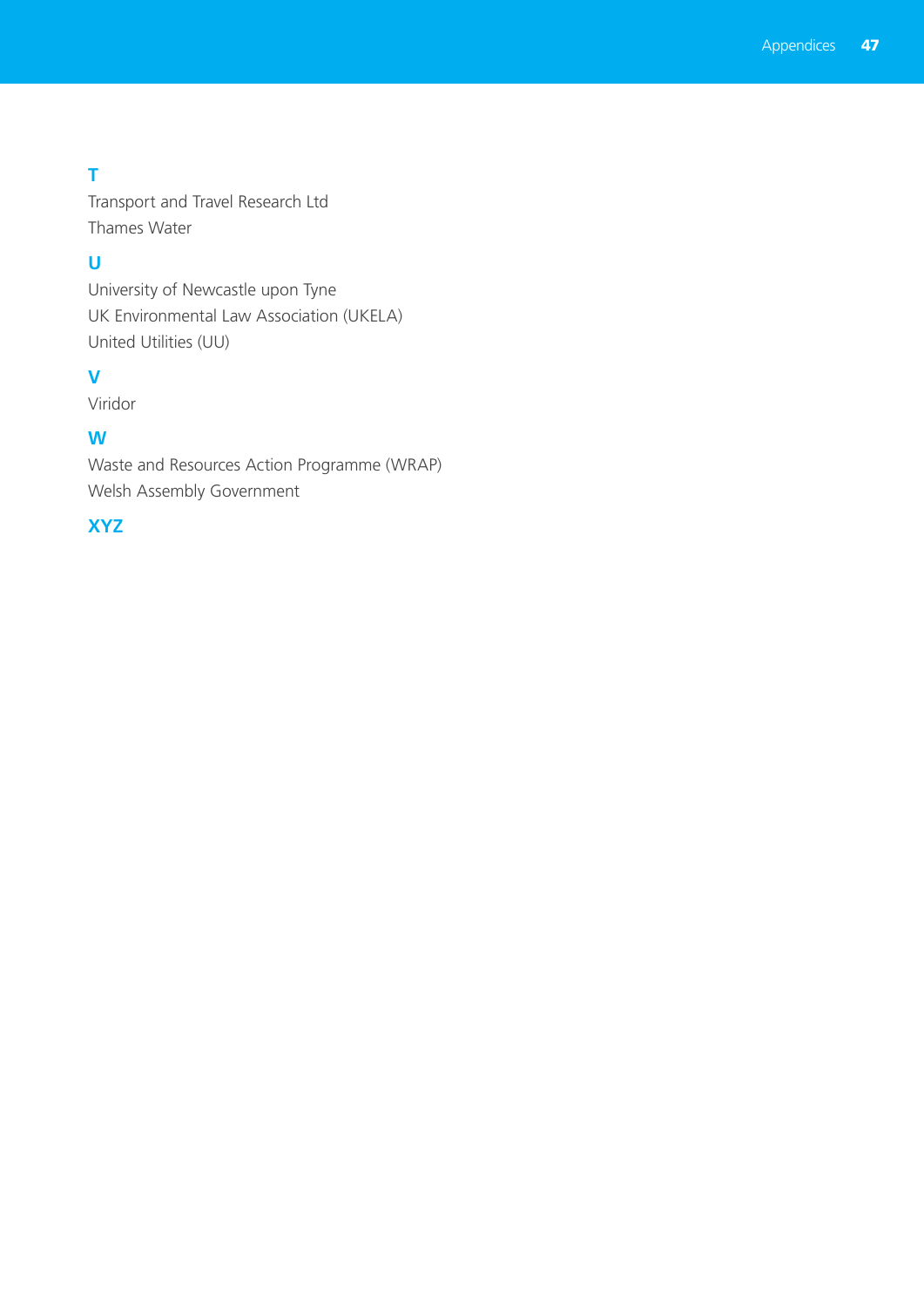#### Acronyms

| A               |                                                       |
|-----------------|-------------------------------------------------------|
| <b>ADBA</b>     | Anaerobic Digestion and Biogas<br>Association         |
| <b>ABPR</b>     | Animal By-Products Regulations                        |
| <b>AD</b>       | Anaerobic Digestion                                   |
| <b>AHVLA</b>    | Animal Health Veterinary Lab Agency                   |
| в               |                                                       |
| <b>BIS</b>      | Department for Business, Innovation<br>and Skills     |
| Г               |                                                       |
| <b>CHP</b>      | Combined Heat and Power                               |
| <b>CIWM</b>     | The Chartered Institution of Wastes<br>Management     |
| <b>CLA</b>      | Country Land and Business<br>Association              |
| CO <sub>2</sub> | Carbon dioxide                                        |
| <b>CNG</b>      | <b>Compressed Natural Gas</b>                         |
| D               |                                                       |
| <b>DCLG</b>     | Department for Communities and<br>Local Government    |
| <b>DECC</b>     | Department of Energy and Climate<br>Change            |
| <b>Defra</b>    | Department for Environment, Food<br>and Rural Affairs |
| DfT             | Department for Transport                              |
| Е               |                                                       |
| EA              | <b>Environment Agency</b>                             |
| EC              | European Commission                                   |
| <b>EPOW</b>     | European Pathway to Zero Waste                        |
| ETF             | <b>Environmental Transformation Fund</b>              |
| EU              | European Union                                        |
| F<br>FiTs       | Feed-In Tariffs                                       |
| G               |                                                       |
| <b>GHG</b>      | Greenhouse Gas                                        |

## **H&S** Health & Safety **HGVs** Heavy Goods Vehicles **I IEA** International Energy Agency **IED** Industrial Emissions Directive **IVC** In-Vessel Composting **JK L LCVP** Low Carbon Vehicle Partnership **M Mt** Million tonnes **MWe** Megawatt electrical **N NEF** The National Energy Foundation **NEWP** Natural Environment White Paper **NFU** National Farmers Union **NNFCC** National Non-Food Crops Centre **O Ofgem** Office of the Gas and Electricity **Markets OFT** Office of Fair Trading **P PAS100** Publicly Available Specification **Q R R&D** Research & Development **REA** Renewable Energy Association **RHI** Renewable Heat Incentive **RO** Renewables Obligation **ROC** Renewables Obligation Certificate **RTFCs** Renewable Transport Fuel Certificates **RTFO** Renewable Transport Fuel Obligation

**rWFD** Revised Waste Framework Directive

**H**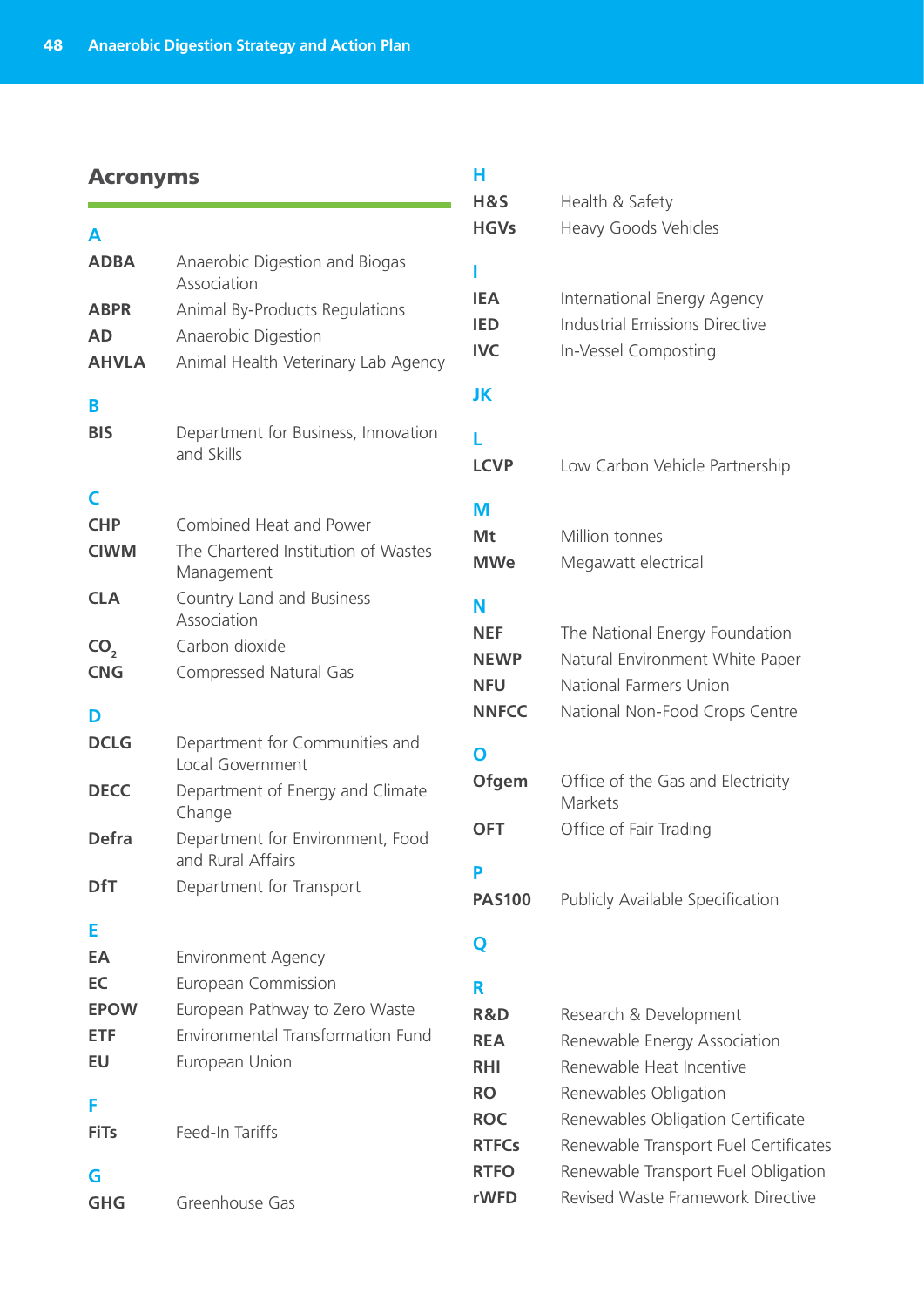## **S SRF** Solid Recovered Fuel **T TWh** Terrawatt hour(s) **UVW WAMITAB** Waste Management Industry Training and Advisory Board **WRAP** Waste and Resources Action Programme

**XYZ**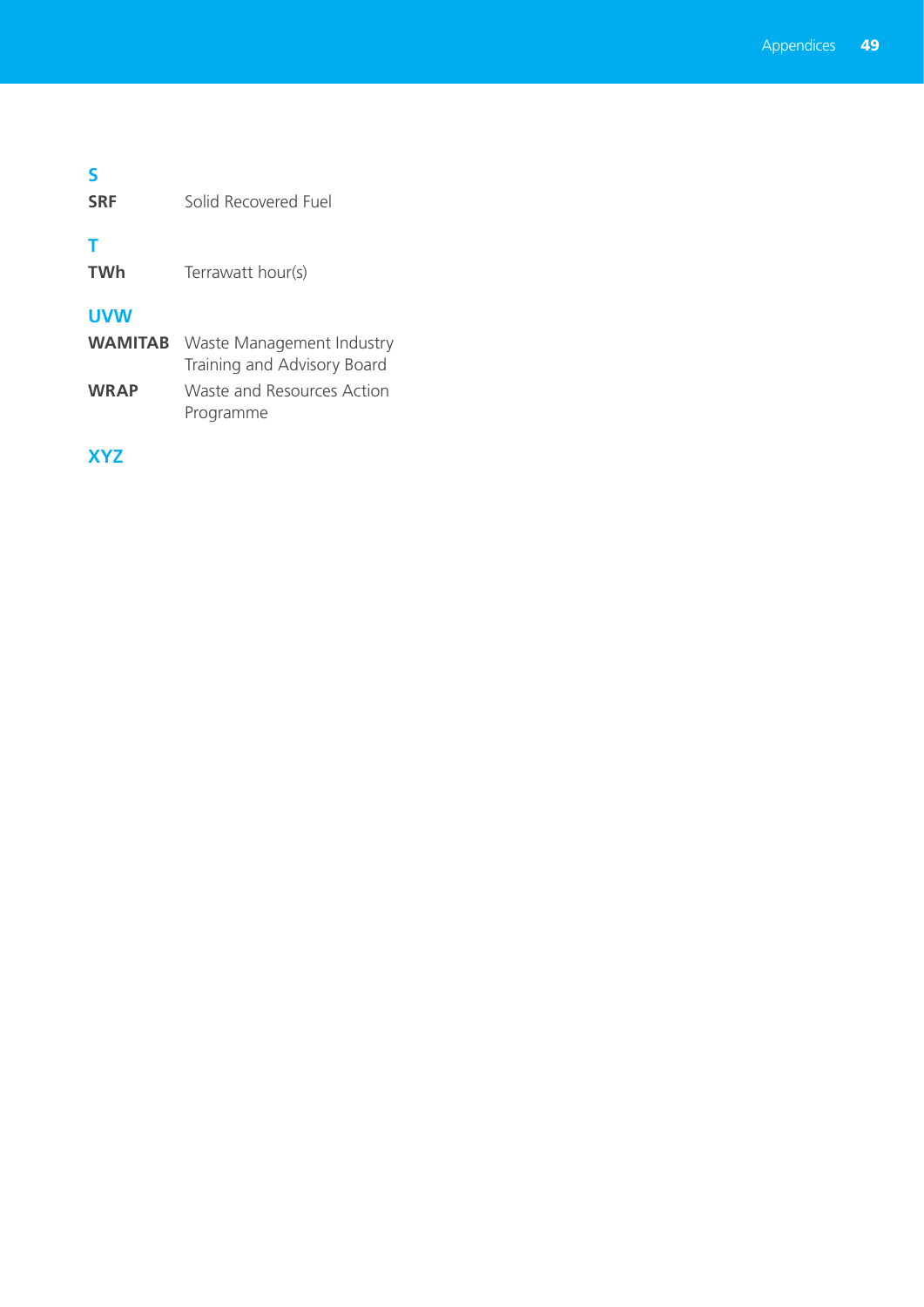## Glossary of terms

| <b>Glossary of terms</b>      |                                                                                                                                  | <b>Fertiliser</b>   | A substance added to soil to<br>make it more fertile                                       |  |
|-------------------------------|----------------------------------------------------------------------------------------------------------------------------------|---------------------|--------------------------------------------------------------------------------------------|--|
| <b>AD</b>                     | Anaerobic Digestion                                                                                                              | <b>Fibre</b>        | The solid part of digestate                                                                |  |
| <b>Animal by-</b><br>products | Products of animal origin                                                                                                        | <b>Gate fee</b>     | Charge levied upon a given<br>quantity of waste received at a<br>Waste processing facility |  |
| <b>Biofertiliser</b>          | A natural fertilizer that helps<br>to provide and keep in the soil<br>all the nutrients and micro-<br>organisms required for the | <b>GHG</b>          | Gases that trap heat in the<br>atmosphere contributing to<br>climate change                |  |
| <b>Biogas</b>                 | benefits of the plants<br>Mixture of gases produced by<br>anaerobic digestion                                                    | Inorganic           | Material of mineral origin such<br>as metal or glass                                       |  |
| <b>Biomass</b>                | Any living or recently dead<br>plant or animal material                                                                          | Lignocellulosic     | Plant biomass that is composed<br>of cellulose, hemicellulose, and<br>lignin               |  |
| <b>Biosolids</b>              | Treated sewage sludge                                                                                                            | <b>Manures</b>      | Organic matter, including farm                                                             |  |
| <b>Biowaste</b>               | Animal and vegetal waste<br>arising from households,<br>commerce and the food<br>manufacturing industry                          |                     | animal waste used as organic<br>fertiliser in agriculture                                  |  |
|                               |                                                                                                                                  | <b>Mesophilic</b>   | Organisms that grows best in<br>moderate temperatures                                      |  |
| <b>Biomethane</b>             | Pure methane produced from<br>biogas                                                                                             | <b>Methane</b>      | A colourless, odourless gas with<br>the formula $CH4$                                      |  |
| <b>CHP</b>                    | Combined heat and power                                                                                                          | <b>MWh</b>          | Megawatt hour                                                                              |  |
| Co-digestion                  | A process whereby one or more<br>waste types are digested in a                                                                   | Organic             | Material which comes from<br>animal or plant sources                                       |  |
|                               | mixture, in order to enhance<br>digester efficiency and increase<br>biogas yield                                                 | crops               | Purpose-grown Biomass e.g. grass, maize etc                                                |  |
| Co-digestate                  | Amended sewage sludge<br>digestates                                                                                              | Quality<br>Protocol | A Quality Protocol gives<br>guidance on how to recover<br>waste, remove it from the        |  |
| <b>CNG</b>                    | Compressed natural gas                                                                                                           |                     | regulatory regime and relevant<br>regulations                                              |  |
| <b>Digestate</b>              | Nutrient-rich material left<br>following anaerobic digestion                                                                     | <b>ROC</b>          | Renewables Obligation<br>Certificate                                                       |  |
| <b>Digester</b>               | The tank in which anaerobic<br>digestion takes place                                                                             | <b>Sludge</b>       | Residual, semi-solid material<br>left from sewage treatment                                |  |
| <b>Feedstock</b>              | The material that is put into the<br>digester                                                                                    |                     | processes                                                                                  |  |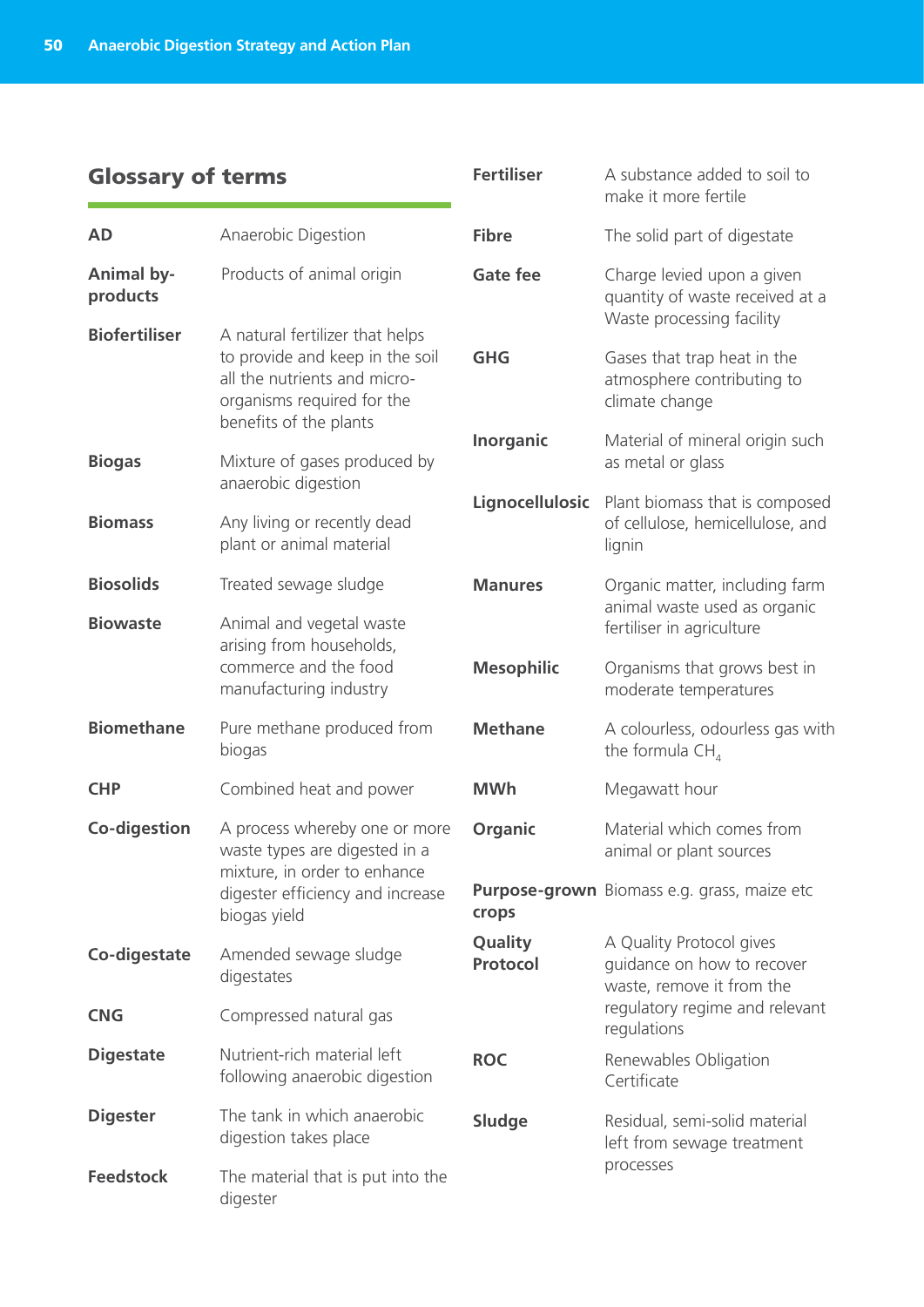| <b>Silage</b>         | Fermented, high-moisture<br>fodder made from crops                                                                    |
|-----------------------|-----------------------------------------------------------------------------------------------------------------------|
| <b>Slurry</b>         | A semi-liquid mixture of<br>manure and water                                                                          |
| <b>Solid</b>          | Fuel produced by shredding<br><b>Recovered Fuel</b> and dehydrating solid waste<br>with waste converter<br>technology |
| Source-<br>segregated | Waste segregated at source e.g.<br>households businesses or<br>local authority which can be<br>collected separately   |
| <b>SRF</b>            | See Solid Recovered Fuel                                                                                              |
| <b>Thermophilic</b>   | Organisms that thrive at<br>relatively high temperatures                                                              |
| TWh                   | Measure to describe how much<br>energy is generated, sold or<br>consumed                                              |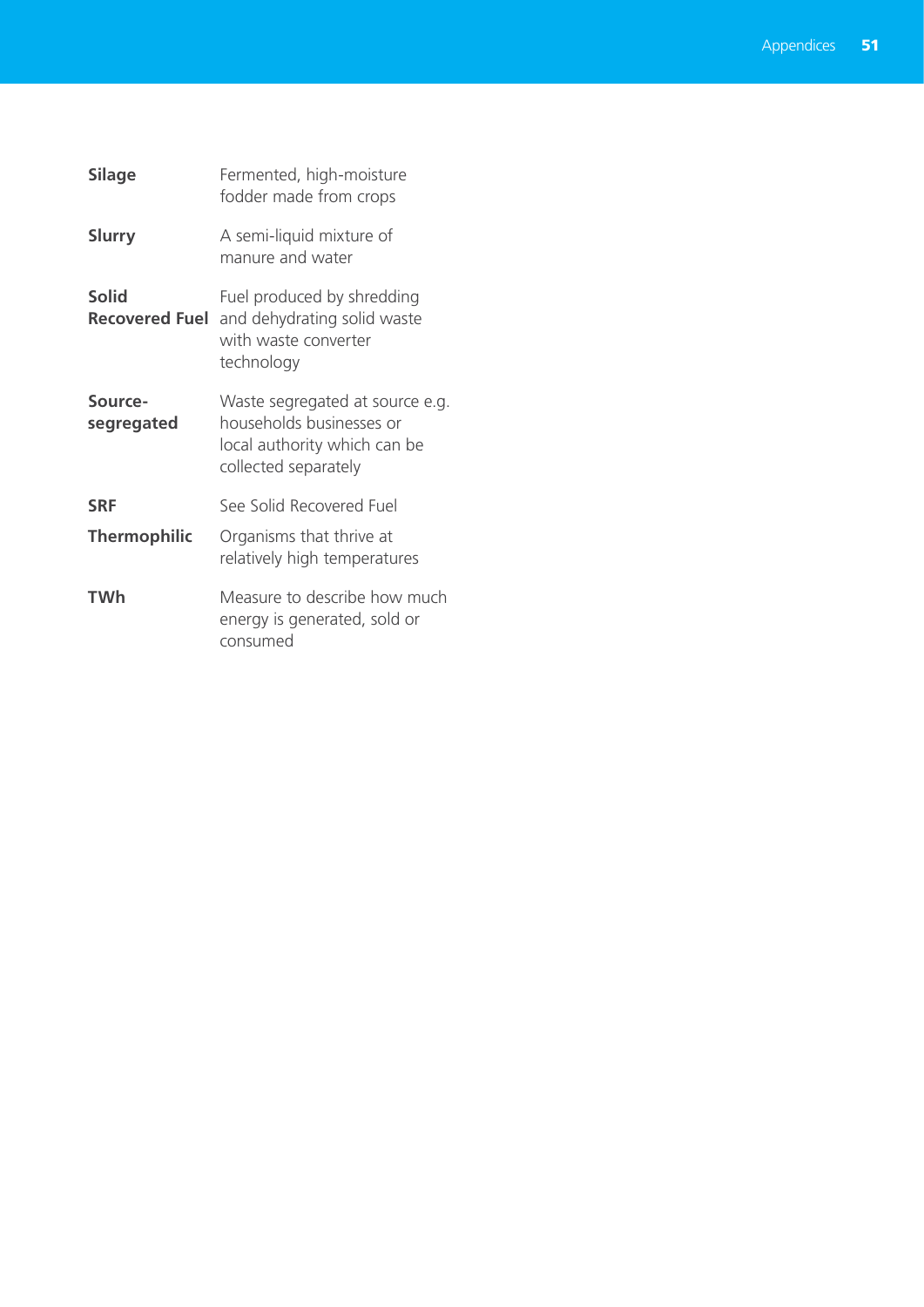## List of figures

| <b>Figure 1</b> | Example of an AD plant configured to produce energy and biofertiliser from<br>biowaste feedstock                                 | 5  |
|-----------------|----------------------------------------------------------------------------------------------------------------------------------|----|
| <b>Figure 2</b> | Anaerobic Digestion facilities in the UK (excluding sewage sludge plants and<br>plants treating farm waste only) in January 2011 | 18 |
| <b>Figure 3</b> | The 'waste hierarchy' ranks waste management options according to what is<br>best for the environment                            | 20 |

## List of tables

| <b>Table 1</b> | Anaerobic Digestion Industry Capacity in the UK |      |
|----------------|-------------------------------------------------|------|
| Table 2        | Summary of agreed actions                       | - 34 |

## List of supporting documents

**These will be published alongside the Anaerobic Digestion Strategy and Action Plan.**

| <b>Supporting Document 1</b> | Detailed Actions                          |
|------------------------------|-------------------------------------------|
| <b>Supporting Document 2</b> | Anaerobic Digestion Research Gap Analysis |

## Photograph credits

|                                                                          | Page         |  |
|--------------------------------------------------------------------------|--------------|--|
| Cassington - WRAP                                                        | <b>Cover</b> |  |
| Agrivert tanks and flare - WRAP                                          | 7            |  |
| Food waste - WRAP                                                        | 10           |  |
| Slurry – Defra photo library                                             | 12           |  |
| Digestate spreading - WRAP                                               | 15           |  |
| Lower Reule Farm - WRAP/Lower Reule Farm                                 | 24           |  |
| Westwood - BiogenGreenfinch                                              | 25           |  |
| Hill Farm - Royal Agricultural Society of England/Hill Farm (Trevor Lea) | 26           |  |
| Sustainable Youlgrave - Sustainable Youlgrave/Brian Mallalieu            | 27           |  |
| Cockle Park Farm - Cockle Park Farm                                      | 28           |  |
| Avonmouth Works - Monsal/Wessex Water                                    | 29           |  |
| Food waste delivery to plant – WRAP                                      | 31           |  |
| Research - WRAP                                                          |              |  |
| Food waste delivery truck and AD tank - WRAP                             | 42           |  |